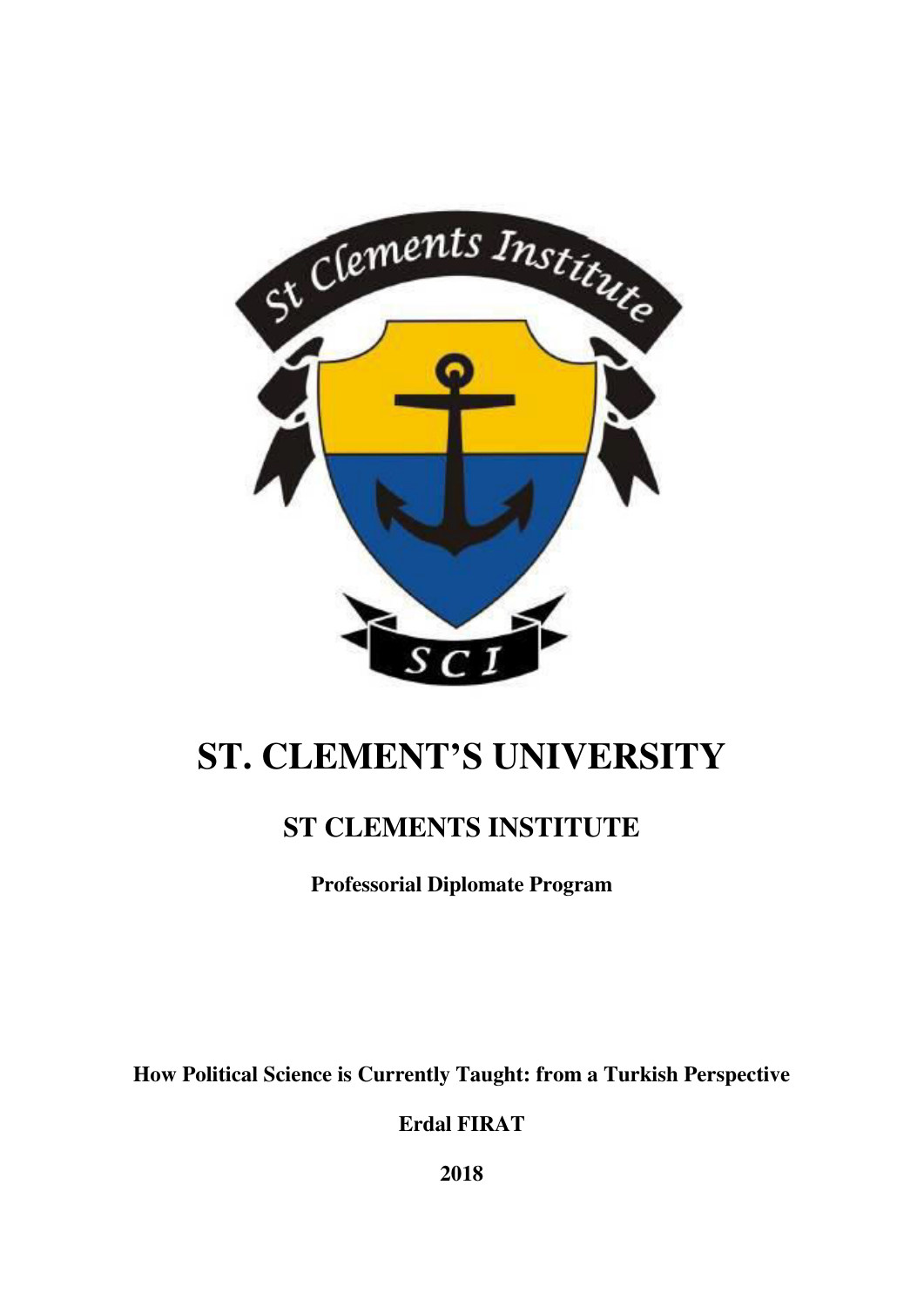### **WHAT IS POLITICAL SCIENCE?**

In this section, the topic of political science, its method, its origins, the contemporary developments and the scope of political science are mentioned.

### **The Subject of Political Science**

Although the existence of political science dates back to the Ancient Greek era, up to the hundredth century political science was generally understood as a state of science and studied in branches of science such as law, economics and sociology. In this sense, the subject of political science is; what the state is, how it emerged, its sources, its duties, its types, institutions and institutions in the state.

Today, the main issue of political science constitutes political power. In this sense, what is political power, its source, its dependence, its seizure, its limitation, its transfer, its usage, factors affecting political power, political parties, sovereignty, various political systems and political science are examined. Political parties, elections, electoral systems, state systems, political institutions and organizations, political behaviors, political culture, public opinion, pressure groups and their effects (Öztekin, 1993: 16) are included in the research field of political science in this framework.

Political science, institutions related to political authority and the formation of these institutions and we can define it as a consciousness of the behaviors that play a role in the process. Such a definition, on the one hand, encompasses the whole of the subjects of political science today, but on the other hand it brings a very clear limit (Kışlalı, 1992: 3).

### **Method of Political Science**

The scientific method is the way in which information about the universe is obtained objectively. The scientific method that developed in natural sciences in the XVIIth century is ideal for social sciences, and also for political science. This scientific method is based on a total of three phases of connected thought and action in solving problems. First stage; problem determination. The second phase; (hypothesis) to explain the problem. Third stage; events are subject to observation so that the denial can be verified. Thus proving the validity or invalidity of the test with a regular and supervised observation. The form that political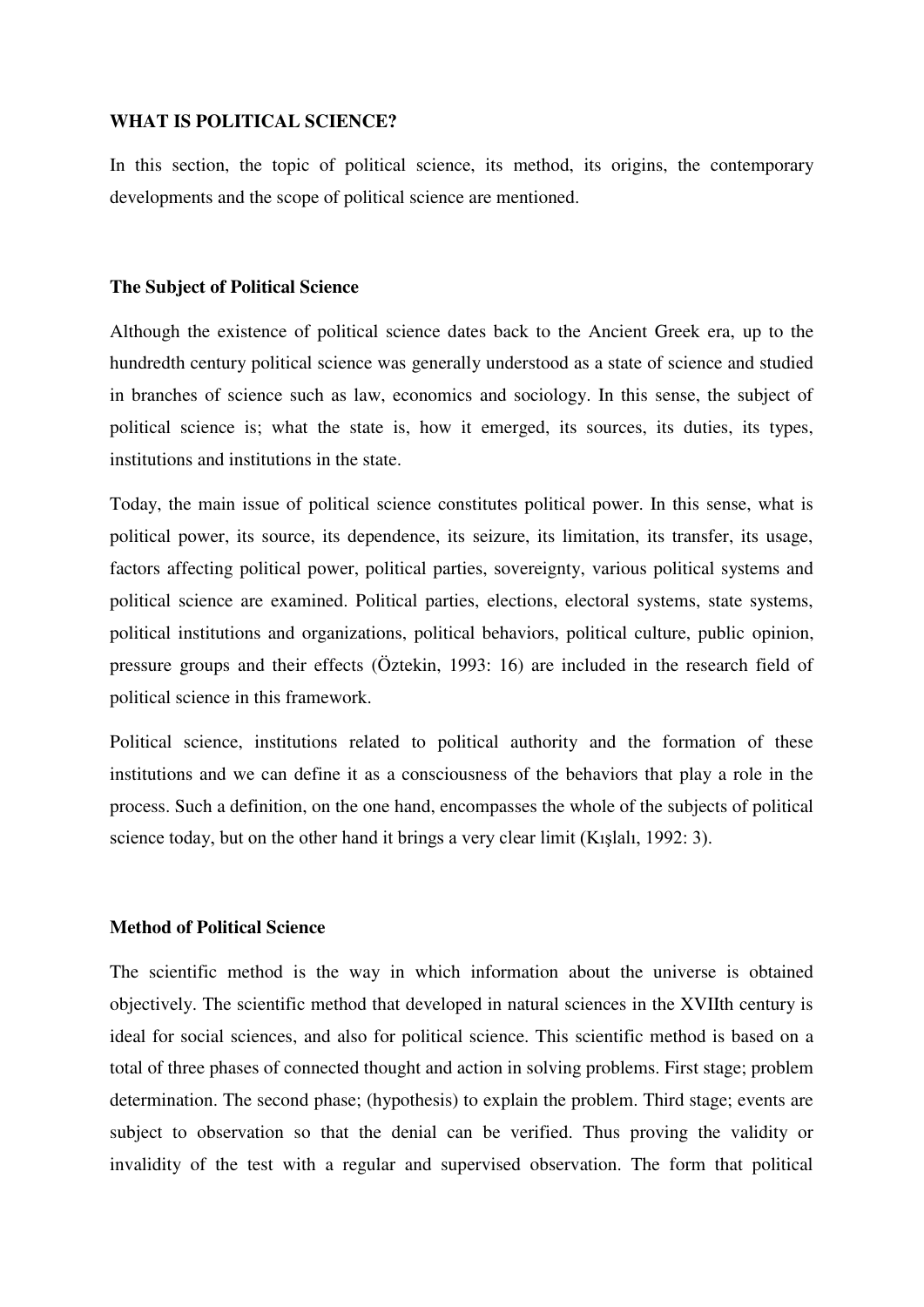scientists try to give to the research frameworks is this ideal form that we have specified in the scientific method. Four methods for collecting and analyzing numerical information in political science are used in a widespread and efficient manner. These; experimental research, comparative studies, case studies and historical research methods (Çam, 1998: 67-70). For information on the methods and research stages in political science; **Research and Method in Society Science** compiled by Ruşen KELEŞ can be seen in the study of "Method in Political Science" that İ.TURAN has prepared in the name of the work.

Political science is a branch of social sciences. So different from natural sciences. This difference is evident both in observation, in classification, and in interpretation stages. For example, water boiling and freezing rates have been the same for centuries throughout the world. However, with the trend of political parties and voters in the US tendency of political parties and voters in Turkey it is very different. There are also differences in political party structures and electorate tendencies at different times within the same country. For this reason, the work of political scientists is difficult (Kışlalı, 1998: 13). Regarding the methods used in the researches on elections and voting, it can be seen in the work named "Methods Used in Researches on Elections and Voting", which was compiled by Keles and prepared by A. Payaslıoğlu in the above mentioned work.

### **The Birth of Political Science**

When looking at the historical roots of political science, it is not enough to consider only the systems of thought; it is necessary to consider the development of institutions.

Together with the neolithic stage which provides for the resettlement of resident agriculture, population growth, division of labor,urbanization, technical progress and education have emerged, social differentiation and the complexity has increased steadily. The first decisive developments took place in the Middle East in the environs of large rivers (Dicle, Euphrates, Nile), where "public works" were conducted to direct and control river water. Instead of "familial-tribal" organizations that fit the economy of hunting and gathering in the political arena, certain boundaries in the new types of organization, differentiation among social groups, development of belief systems, emergence of the kingdom as central and unifying institution, formation of specialized military and civil bureaucracy are striking. characteristics.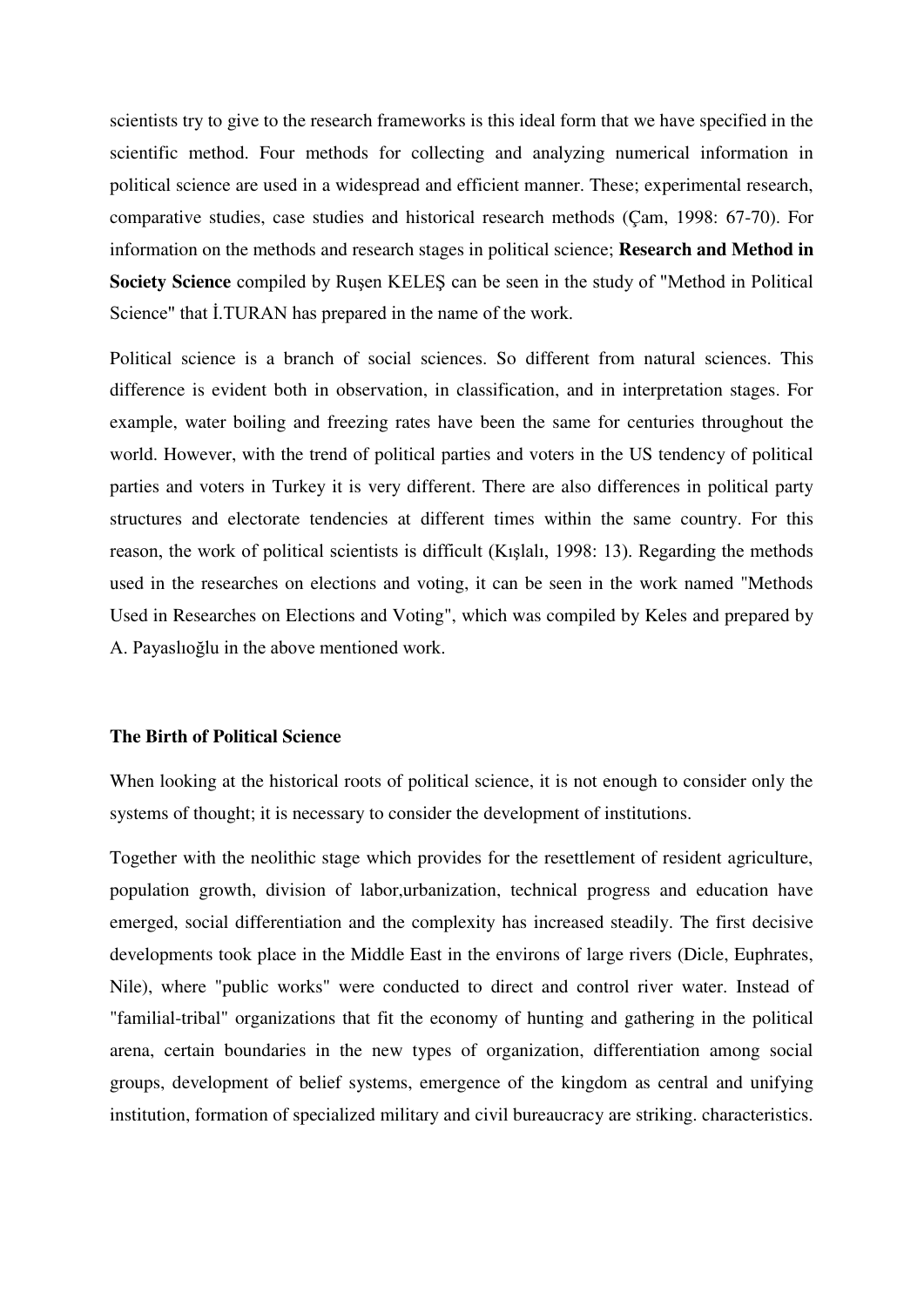This old experiment is not just "history". Some of the molds they created were influential on today's experiments and institutions due to their continuing day by day. The Roman experiment, which had an immense influence on politics and political thought by Ancient Greece, was deeply influenced and shaped by the political experiment of this first phase (Pam, 1998: 46).

Political science is both the oldest and the newest of the social sciences. If we treat politics in general terms as people's management, we will see that many elite thinkers have begun to think and write in these matters from the first ages. For the first time in his famous book "Politics", Aristotle held the politics for the first time at the top of the hierarchy of knowledge in terms of being the most comprehensive of human activities, and called him "practical science". For this reason, many writers and scientists today regard Aristo as the pioneer and father of political science (Öztekin, 1993: 17).

Until recently, the works on the subject of politics have not gone beyond being philosophical. For this reason, for example, as far as the history of Political Thought is concerned, the social scientific view of political events is quite new.

The beginning of philosophical consciousness in the field of political thought begins with Aristotle. Later, Ibni Khaldun studied the concepts of state and power with a scientific approach. Italian Makyavel tried not to look at the events he observed in terms of religion and morality but to determine what existed. In a French society, Montesquie explored the validity of the rules in relation to the geographical and social conditions in which the community is located.

Since the 19th century all social sciences and political thought have become more scientific. Aguste COMTE revealed the sociology statement. Over time, the concept of "social sciences" developed. Karl MARX put economic bottoms on the basis of social change and replaced objectivity in social sciences (objectivity). The work of French Alexis de TOCQUEVILLE, entitled "Democracy in America", is the first and most important work that can be regarded as scientific in its entirety. The book continues to emphasize the importance of social-economic development, particularly in terms of its impact on the political system, and to keep it updated in many respects. Max WEBER revealed the weight of the bureaucracy in contemporary political regimes (Kışlalı, 1998: 14).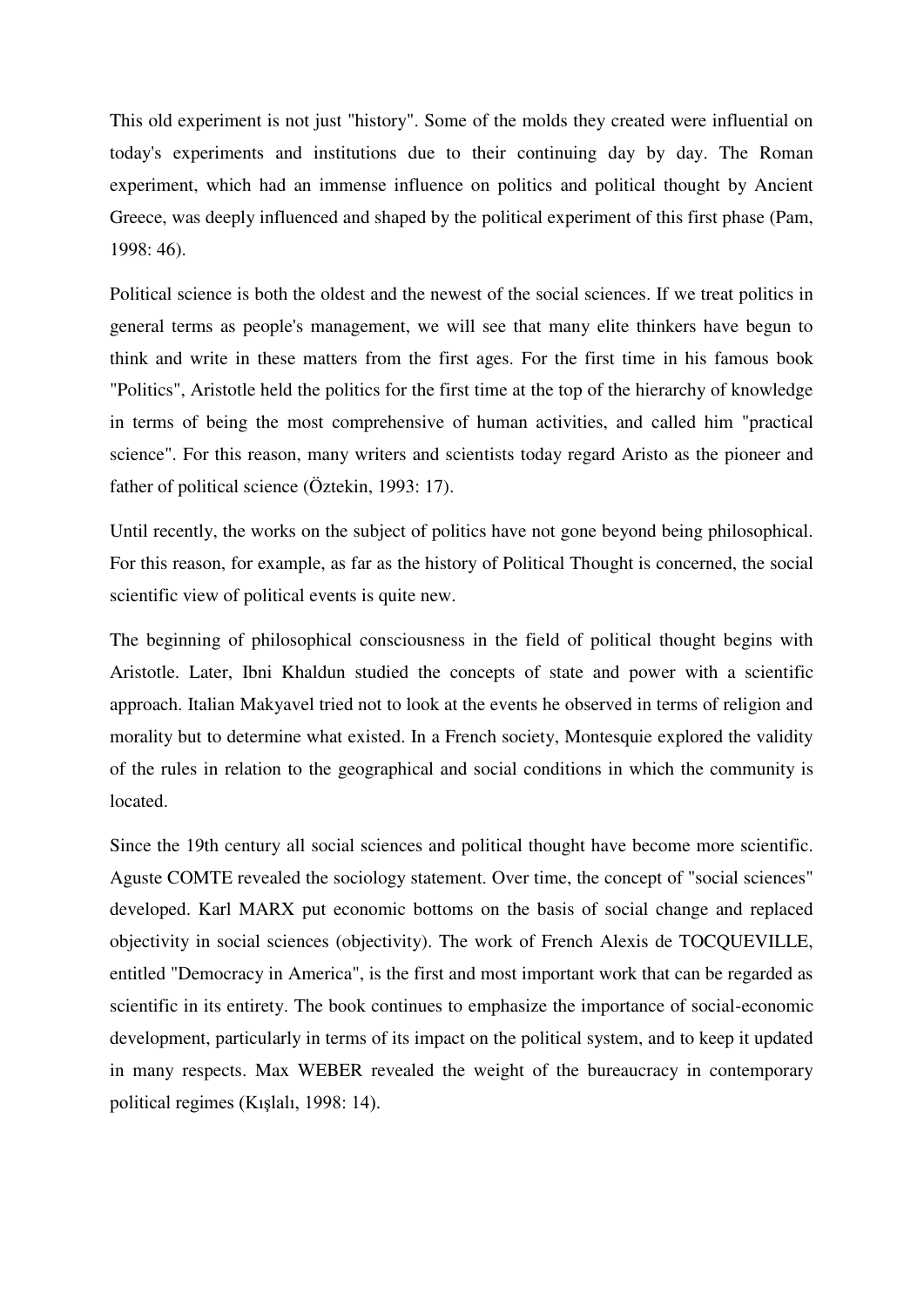### **Contemporary Developments in Political Science**

Political philosophy was at the root of political science. From time to time philosophy of politics While the examination of political institutions was underway, political consciousness was born. In this first phase of political science, abstract studies dominated. From extensive theories created(theories), political institutions and regimes as a whole were trying to interpret the regimes.

Contemporary developments in political science, especially in response to these abstract studiesborn and tended to concrete. Emphasis on empirical researchIt is given. American political scientists, who think that existing institutions need to be improved, should not only be content with explaining political science, believed that it was imperative to carry out research that could be transformed. If this could happen, it was primarily due to concrete and even numerical observations.

In fact, such researches have already begun on institutions, frame has exceeded. The purpose of the preamble is to make the "real" While it is aimed at recognizing the contents, it is important that society and institutions as well as the interaction between the two groups. Thus, the concept of "political process" and that social groups have gained importance in terms of political research We're going. This tendency will be called "political behavior" over time. It too increasingly followed by the "functional" current and the "systematic" current (Kışlalı, 1992: 11).

Under the influence of political behaviorist movement; using mathematical and statistical techniques public opinion polls and election sociology researched. However, it will be investigated instead of the techniques appropriate to the subject, the subject of the known technique was researched.

After the movement of political behaviorism, the "structuralist-functionalist movement" emerged. And stated that nothing constitutes a whole and that everything is part of a whole.

Third, the "political system analysis" trend has emerged. It is inspired by guiding (cybernetic) data. According to this flow; the political system is nothing but a part of a particular social system. David EASTON, who leads the political approach of the system approach, says that the political system is surrounded by physical, biological, social and psychological environments. According to David EASTON, the political system has three components: "political community", "political regime", and "political authority" (Kışlalı, 1998: 14).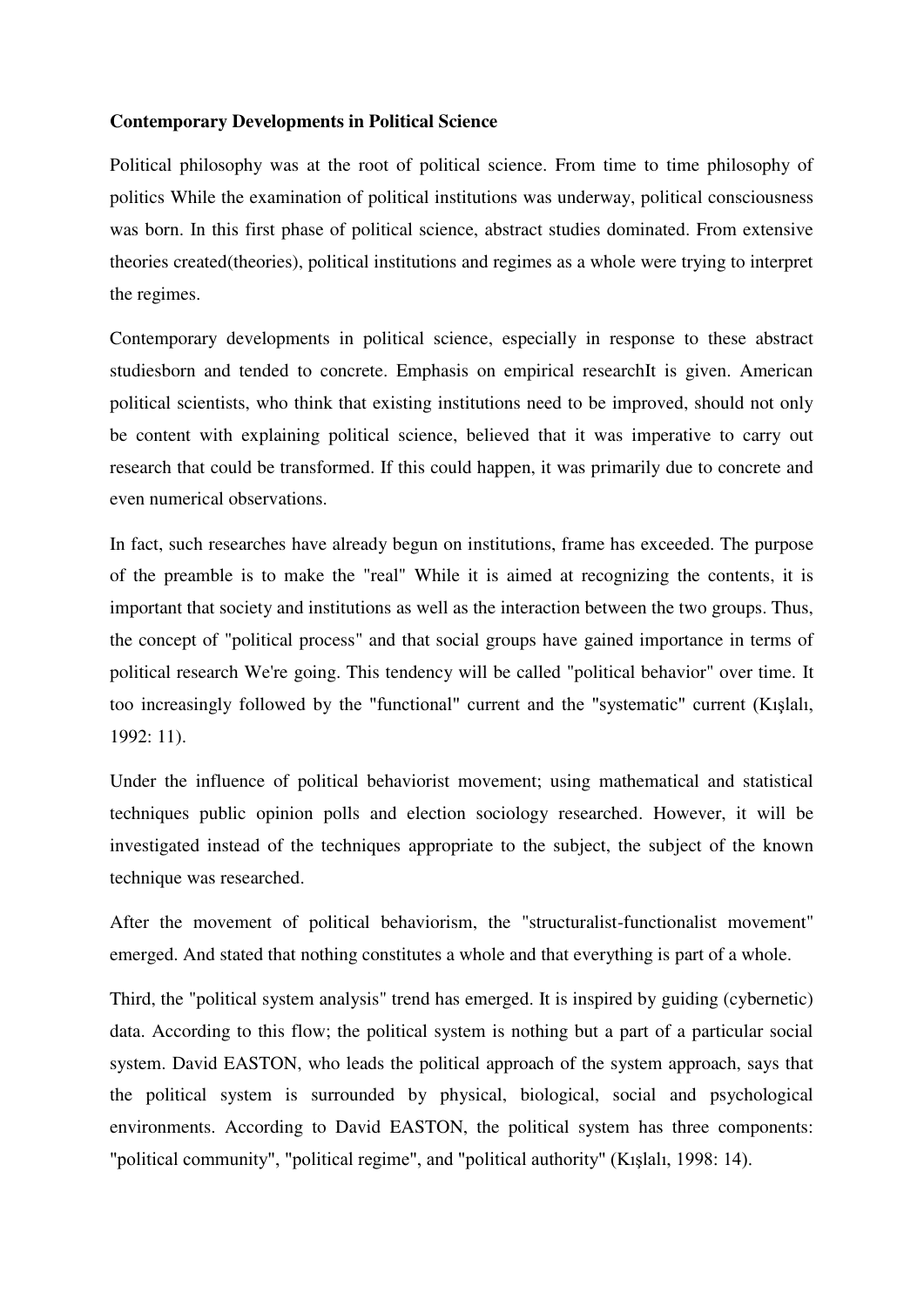### **Scope of Political Science**

Today, in many countries, political science is divided into three main categories:

- Political theory including the history of political thought;

- Government divided into two forms of domestic policy and comparative state systems

(governance). Parliament, government, judicial view of institutional review

as well as political parties, pressure groups and political processes of voting

It is given;

- International relations;

The existence of common problems between international relations and management, it is impossible to look at it with certainty. (Çam, 1998: 42)

At a meeting of UNESCO Social Sciences Branch in Paris in 1948, scientists have classified political science as follows:

Political Theory

- a. Political Theory (General)
- b. History of Political Ideas (Thoughts)

Political Institutions

- a. Constitution
- b. State Organs
- c. Local administrations and "Regional" administrations
- d. Public Administration (Public Administration)
- e. State Economic and Social Tasks
- f. Comparative (Comparative) Political Institutions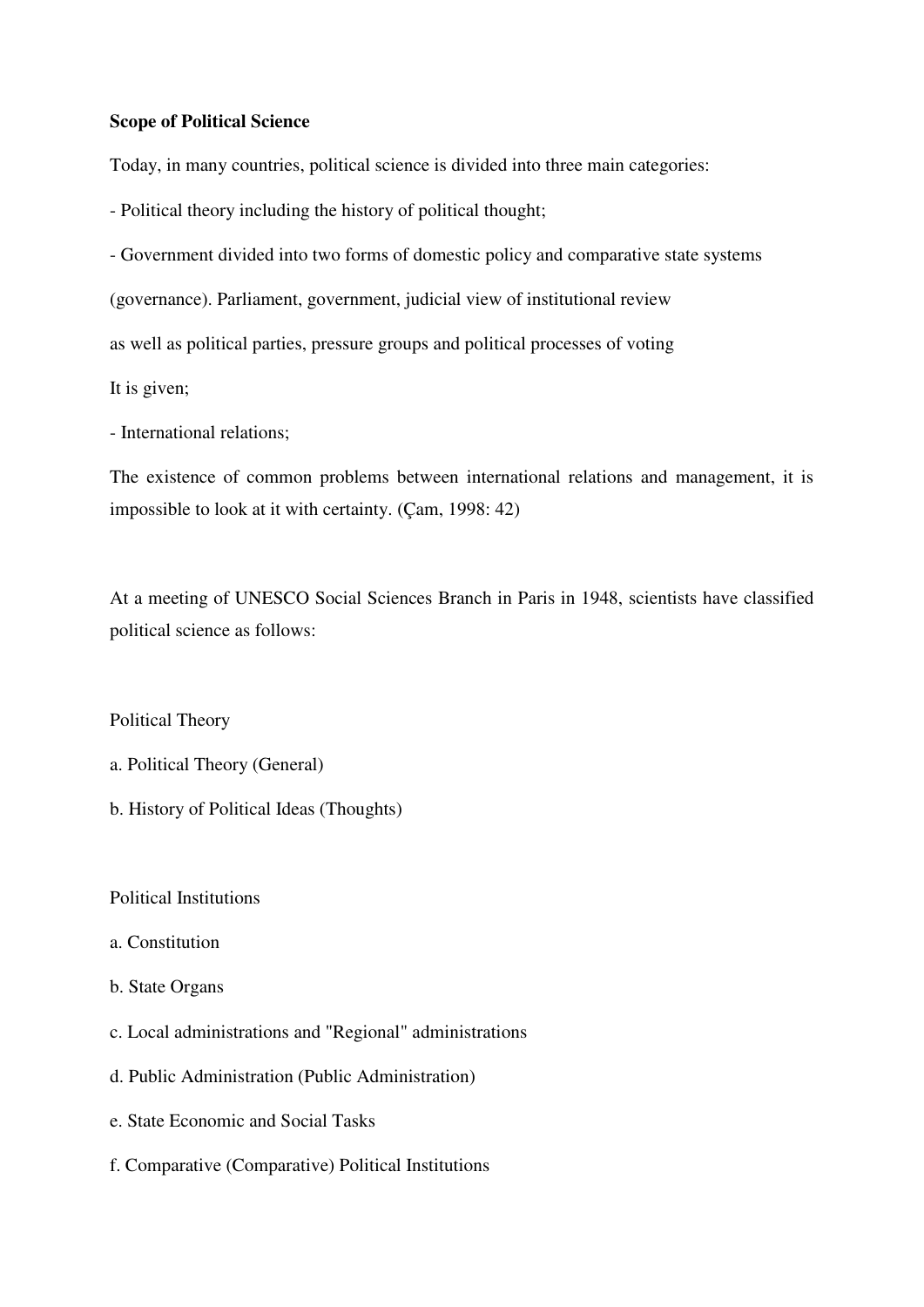Parties, Political Groups, Public Speaking

a. Political Parties

- b. Political Groups and Associations
- c. Participation of Citizens in State and Government Affairs (Elections)

D. Public Oyu

International relations

- a. International Politics
- b. International Organizations and Management

c. State Law (Dâver, 1993: 65, Kışlalı, 1998: 12-13, Öztekin, 1993: 16-17).

The sub-disciplinary categories of political science determined in 1973 by the Association of American Political Science (APSA) are interesting in terms of reflecting specialization in political science (Çam, 1998: 42-44). We will not only give the main headings and mention the subheadings in terms of giving an idea here:

- Foreign and Domestic Political Institutions and Behaviors
- International Law, Organizations and Politics
- Methodology (Methodology)
- Political Stability, Instability and Change
- Political Theory
- Formation and Content of Public Policy
- Public administration
- US Political Institutions, Processes and Behavior.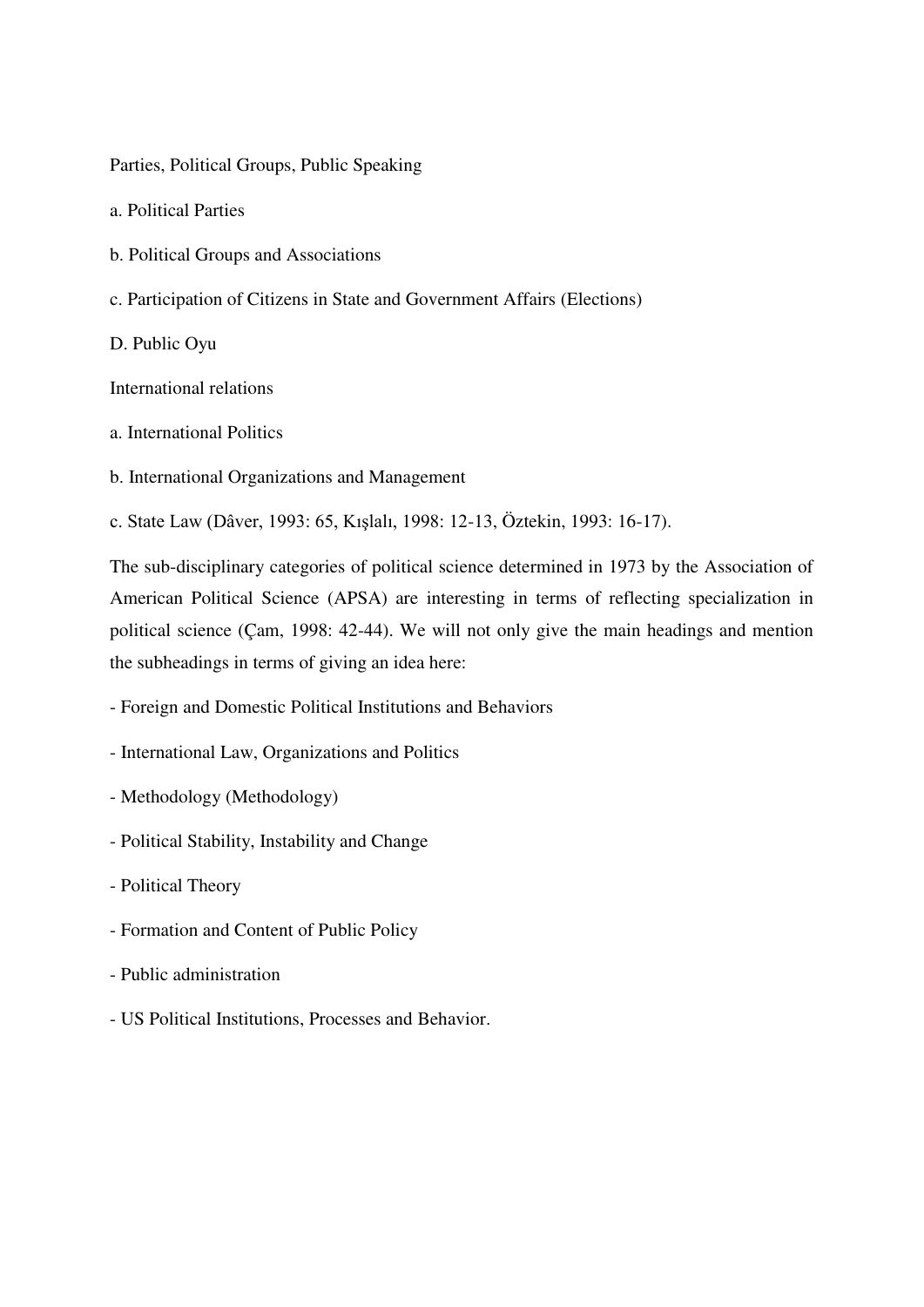### **DISCIPLINES RELATED TO POLITICAL SCIENCE**

In this section, from the disciplines related to political science; sociology, psychology, economics, history,

anthropology, geography-geopolitics, law, public administration, political science and positive science.

### **Sociology**

Sociology, which is the general knowledge of the society, is a study of the science of economics and politics; these branches of science have been taken out of these fields as they have dealt with the fields and have chosen instead the fields of research such as family, population, crime, religion, city, village and immigration. The other social sciences, although they are separated from sociology, still benefit from the data of this science (Öztekin, 1993: 19). There is a separate area under the name of "Political Sociology" where the relation of political science with sociology is intensively studied.

### **Psychology**

One of the branches of science that political science makes most use of is psychology. Psychology is widely utilized to conduct research on political behavior, tendencies, political participation, voting behavior, and in particular public opinion on political and social events. Even today, an area has been formed under the name of "Political Psychology" (Öztekin, 1993: 19), where politics is closely related to psychology.

### **Economy**

A special field of economic intelligence on the production, distribution and consumption of wealth is a working social science. Today we acknowledge that an economy is not a completely separate process of independent events from other social and political events, but is related to them. This bond is even in the liberal economic era. Inequality and imbalances arise in income distribution. The modern state wants these problems to be solved by financial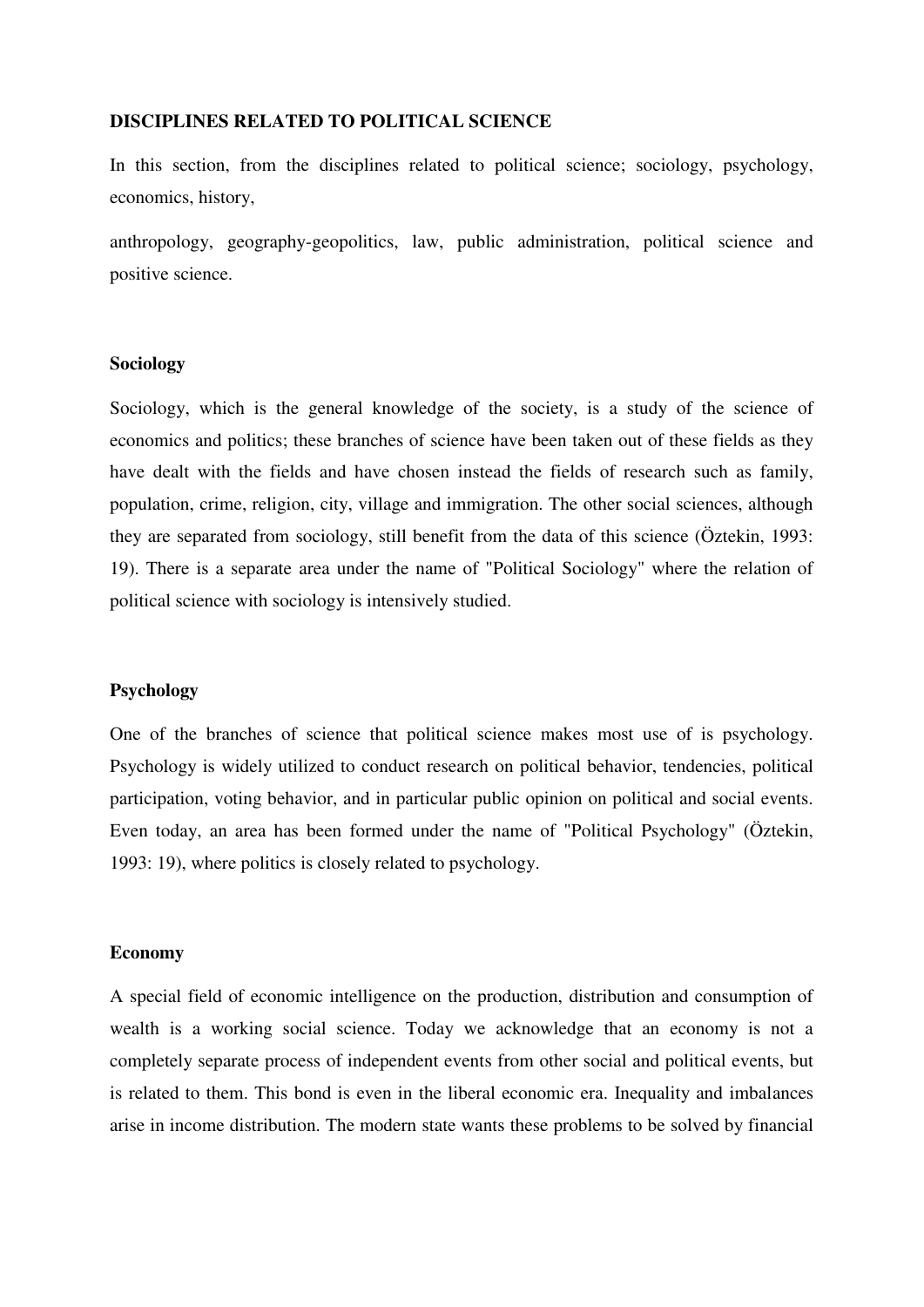and economic reforms, social security measures, and just wage systems without causing a social explosion (Dâver, 1993: 60).

During the struggle each political party has taken to seize power, one of the most important among the programs that they put on is the economic policies that they will undoubtedly follow. In other words; political parties set principles for how to produce and distribute social values when they are in power. They do this by making use of the researches made by the economics. For this reason, one of the social sciences that politicians and politicians make the most use of is the science of economics (Öztekin, 1993: 19).

### **History**

There is a close relationship between history and political science. So much so that tarihe can be viewed as "past politics" and politics as "today's history". History, especially political history, provides material for political scientist studies. By using the "historical view", the political scientist examines, interprets and explains the political events in the past (Dâver, 1993: 60).

### **Anthropology**

Anthropology is a "human conscience", a social discipline that accepts primitive communities as an area of inquiry and research. The anthropology, especially the social anthropology, is an extremely important light to research on political institutions, systems and behavior. Political philosophers have searched for centuries about how people and communities should live, and which system is best. But they have not researched how people live, what political, social institutions, organizations they build. Social anthropology and its political anthropology are helping political scientists by studying the political life and behavior of primitive societies and institutions (Dâver, 1993: 61).

### **Geography and Geopolitics**

The geographical and strategic location of an country, its primacy, the richness of its natural resources,population density and number are very important data for political scientist. Geopolitics is; a discipline that investigates the state's internal and external politics in relation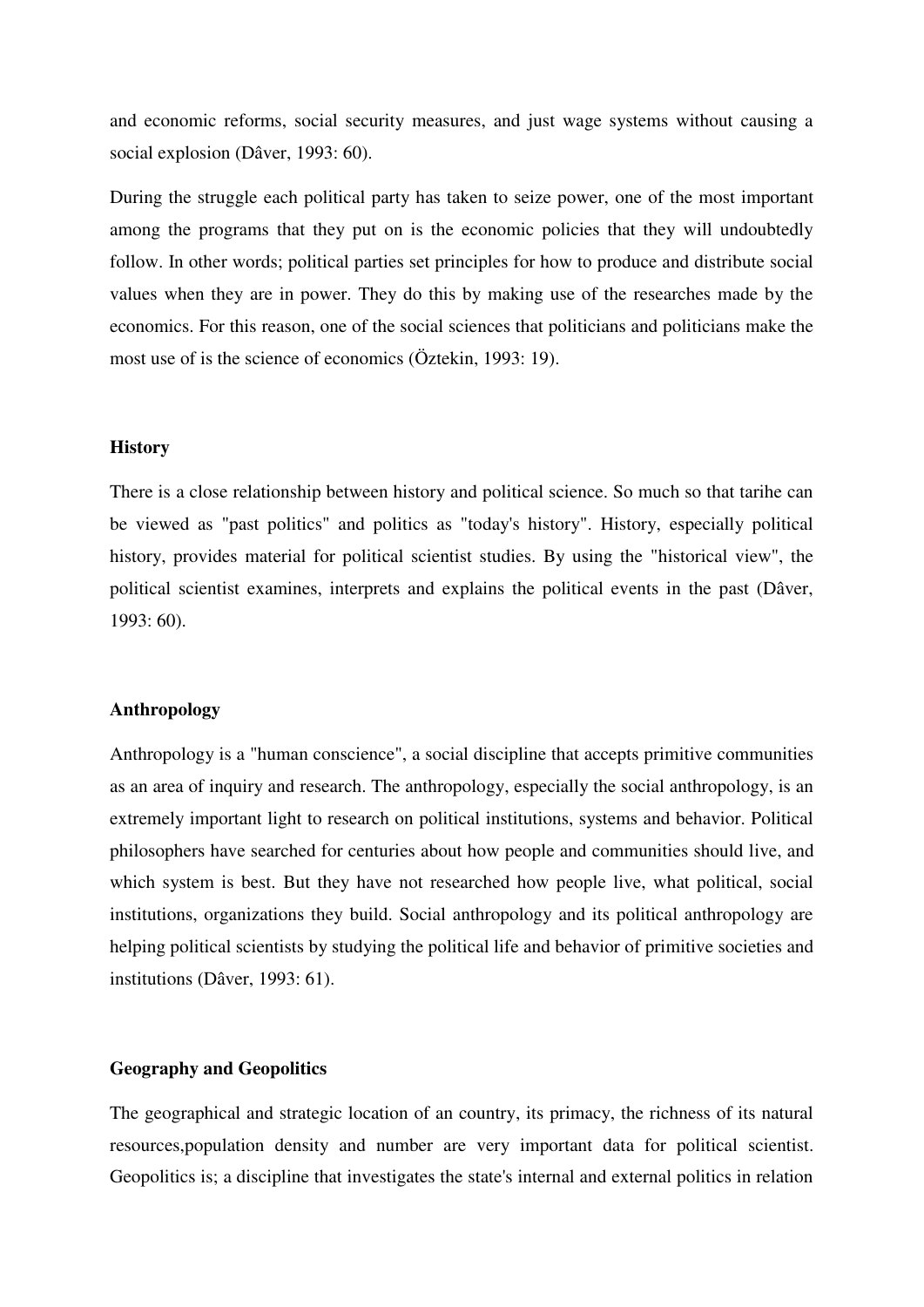to physical geography. Geopolitics give clues to explain why democracy develops in the UK and the US, and why it does not develop in some Asian and African countries (Dâver, 1993: 62).

### **Law**

The political scientist must know the rules of law that regulate the existence and functioning of social institutions while investigating especially the political direction of social events. Of Law; Constitution, administration, states law, such as the branches are completely in the science of politics. The main point that political science distinguishes from the jurisprudence is political science, which determines the current state and events of this present state, when it determines the rules that should be law. Political science makes great use of legal knowledge, ie rules, from the findings obtained as a result of researches (Öztekin, 1993: 20).

### **Public administration**

Generally, public administration is responsible for the researches and reviews of these issues together with the employees, which reflect the decisions taken by the political authorities as collective services and how this service can be done more effectively. This branch of science also has its own methods and techniques of scientific work. Public administration, which investigates the implementation of political decisions and its practitioners, is considered to be a extension of political science. For this reason, both scientists are considered to be intertwined with one another (Öztekin, 1993: 19). This was also demonstrated in the study of the political science of political science experts at a meeting of UNESCO Social Sciences Branch in Paris in 1948.

### **Political Science and Positive Sciences**

Helping politics to become an independent science is one of the factors is that this branch of science can produce generalizations in a systematic and regular way, in addition to producing information at the level of theory, as well as concrete findings that have been obtained as a result of empirical researches in the field (collecting). It is inevitable that political science will use positive sciences to establish cause-effect relationships in political events. Moreover, it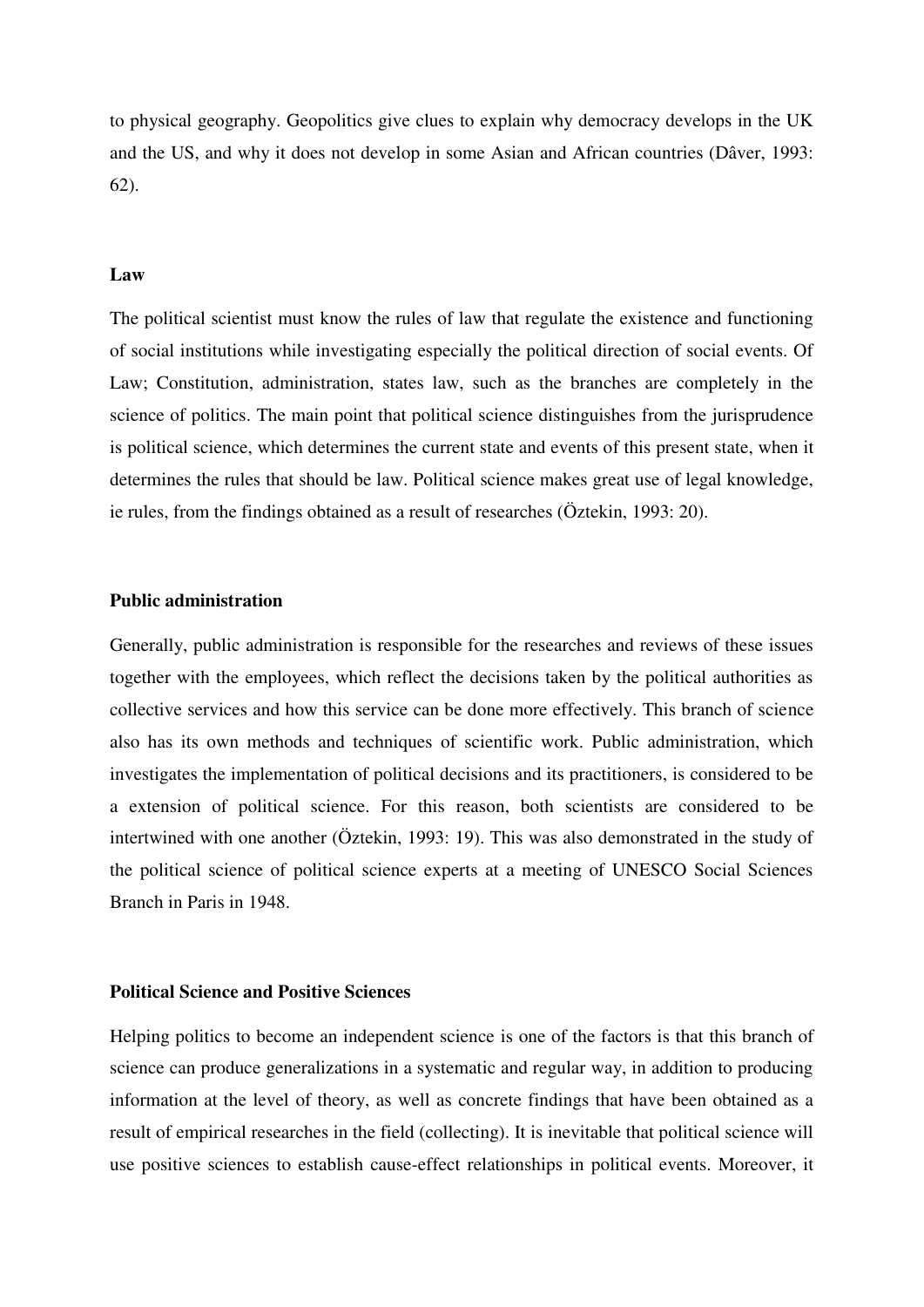can be said without any exaggeration that no social science or natural science can make social and natural researches about subjects or researches that do not take advantage of positive methods such as mathematics and statistics. Political science, particularly in the field of research on political behavior research, must use the methods of positive sciences such as mathematics and statistics. Otherwise, concrete and objective results can not be derived from such researches (Öztekin, 1993: 20-21).

### **DEVELOPMENT OF TURKISH POLITICAL SCIENCE AS A FIELD OF EXPERTISE LEVEL**

Under this title, the level of development of Turkish Political Science; firstly in terms of the development of political thought, secondly in terms of the development of contemporary political science. These binary distinctions were themselves subjected to a separate examination.

Our criterion; 16-17-18 Turkish Social Science Association held in October 1985 in Ankara, Turkey Symposium on the Development of Social Science Research in which he argued the Kağıtçıbaşı Judy (1986: 7-20), and an emphasis Kemal eagle It is the scale he adapts to the City Surveys.

This criterion is explained briefly by Kartal: "Çiğdem KAĞITÇIBAŞI third world countries and in the meantime Turkey, social psychology, in particular, she mentioned the general lines of all three phases, reflecting the development of social science research. In the first phase; the question is whether the theories and concepts that are developed in developed countries and that are colored by the particular circumstances of those countries are imported and whether they are being imitated and imitated in the developing countries or are questioned as to what extent they are valid; it was mentioned that the importing theories and concepts were looked at from the perspective of local problems. In the second phase; it is stated that researches that take into account the specific characteristics of the social structures of the developing countries and reflect, examine, understand or analyze them have been observed. In the third phase; it has been said that researches that can contribute to the synthesis of the universal nature can be done in these countries. still significantly the first phase remain valid in Turkey, the second phase characterized the carrying of the very few and third phases Located in efforts to contribute to research that little or none is specified "(Eagle, 1986: 311).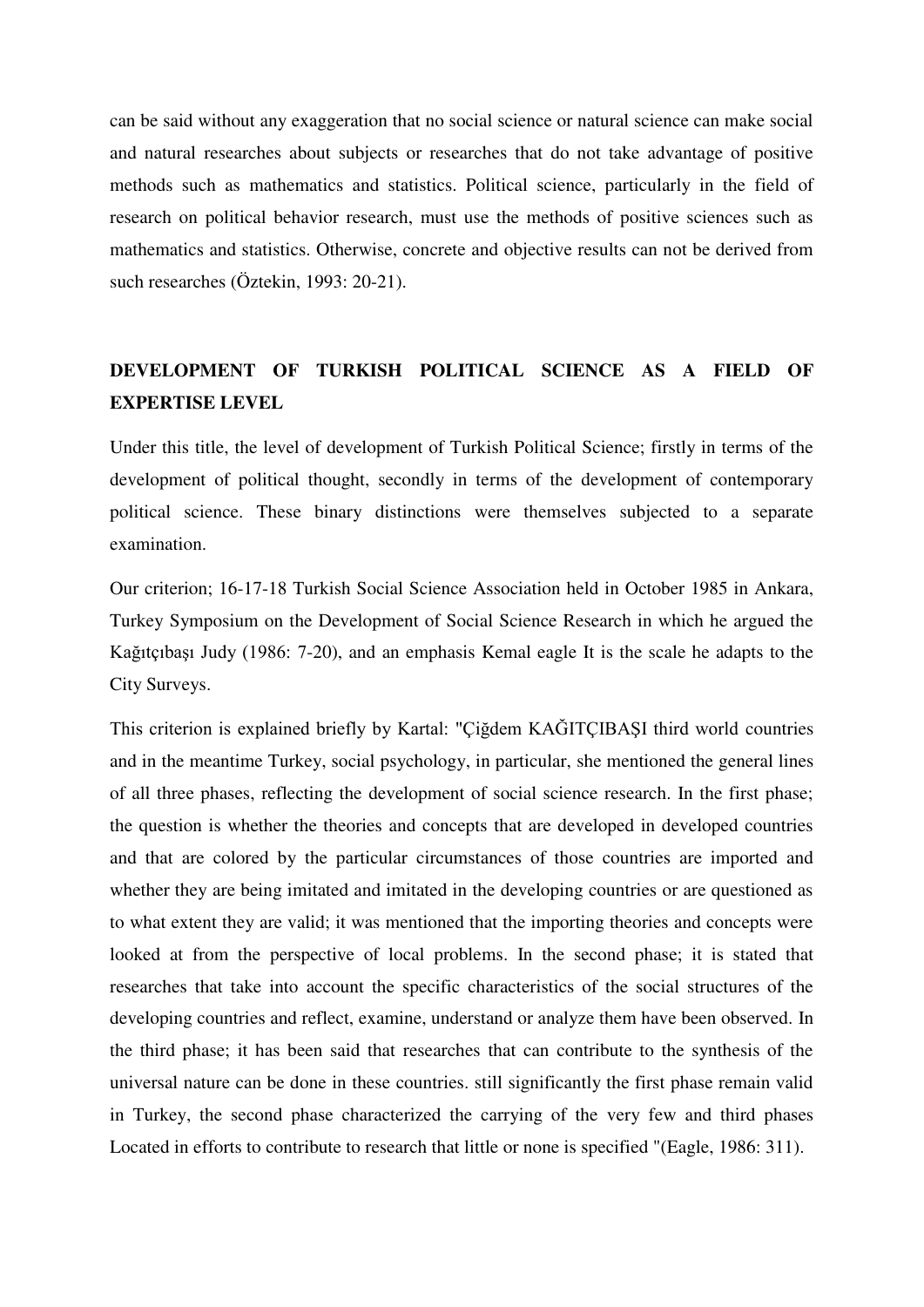We also stage three stages of development of political science in Turkey, noted K. KARTAL We will examine it in the form of. These;

- 1. Translation and Simulation
- 2. Investigation phase using native indigenous information
- 3. Investigations that contribute to the field of universal political science.

However, as in the science of social sciences, lack of certainty also manifests itself in political science. It is difficult to make a definite border in this same triple development phase, but some generalizations can be made. We are also tied to the resources we can reach in these developmental stages.

Political science is both the oldest and the newest of social sciences. This is a peculiar feature of political science. Politics is as old as Aristo when it is considered as the management art of people. So, when we discuss political science in terms of the development of political thought, we can go back to the Ancient Greek period. In parallel with the development of positive sciences in the 18th and 19th centuries, political science has emerged and accepted its existence in a contemporary sense. For this reason, while discussing the birth and developmental stages of Political Science, we think it will be useful.

### **On the Development of Political Thought**

Our review in this subheading is based on the triple seperation we have described above.

### **Translation and Simulation**

Turks, before Islam, loving nature, respect women, behave valiant, worshiping Gök-Tengri is a great nation. Because they are warriors, they know how to establish cultural ties with various nations. Besides shamanism beliefs, they became aware of Buddhism, Manichaeism, Mazdeism and even Christianity. They know that they can regenerate themselves and have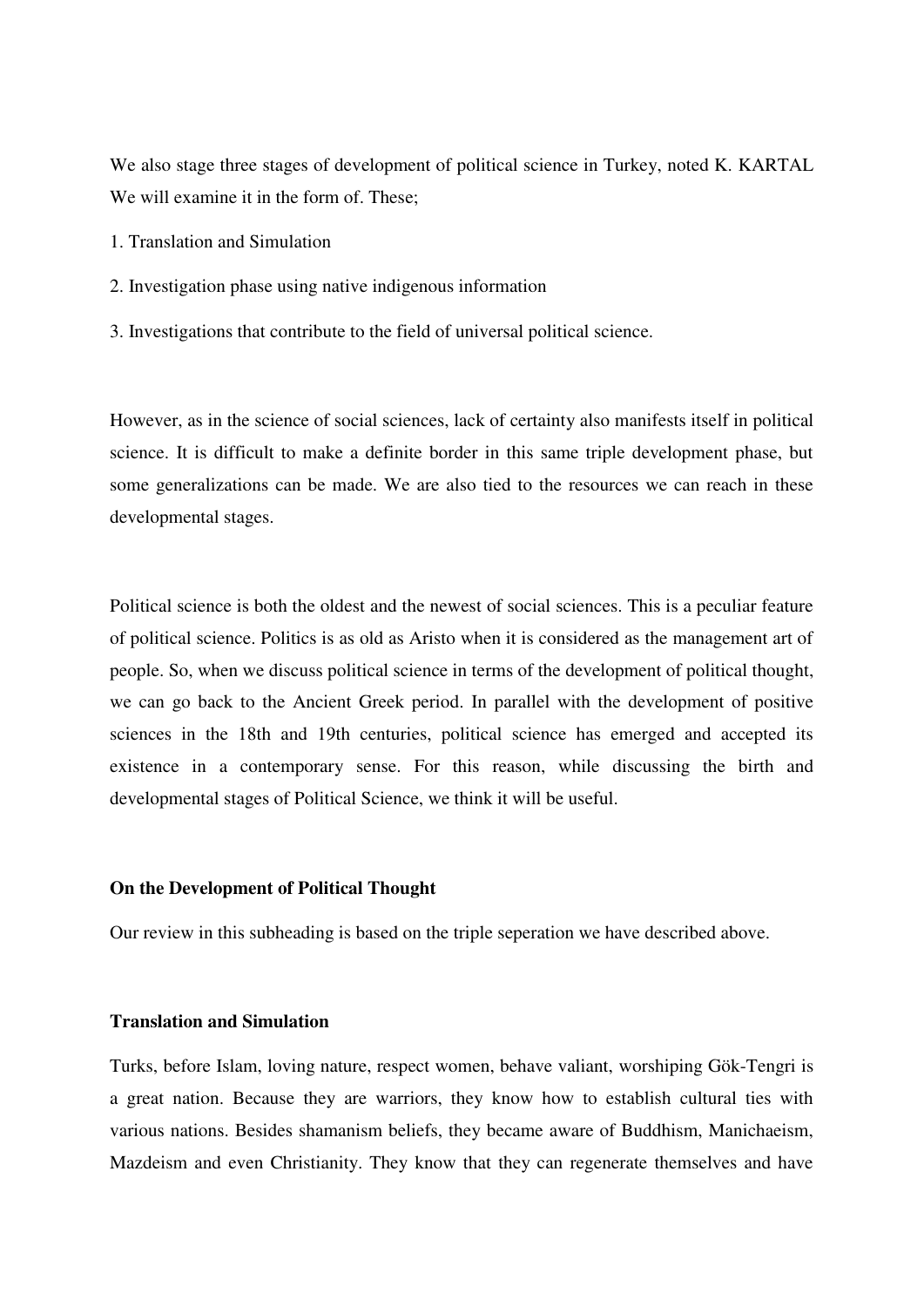benefited from various civilizations. They have not been enthusiastic because they have passed through the themes with various religions. They influence many nations with their thoughts. The Turks, who started to Islam from the 8th century, formed the most powerful units in the armies of the Caliph Me'un and Mu'tasim in the ninth century. Even thinker Cahiz wrote a work on "Virtues of the Turks". It is known that Farabi and Ibn Sina, with the benefit of Aristotle and Plato, exhibit original philosophical views based on Islam. Their views differed from the interpretations of the Arabs. They have struck the stamp of their culture for the interpretation of Islam. That is why they were accused of exaggerating by Ghazzali. The Turkish thinkers Farabi and Ibn Sina are representatives of rational philosophy. They tried to reconcile philosophy (Çubukçu, 1989: 5-6).

It is an undeniable fact that civilization affects each other. Travels, communication, tools, warfare, commercial relations and book translation are the main factors that enable a civilization to be influential.

In the Middle Ages, the birth and development of an Islamic civilization, it is known to all of us. This civilization is the result of many of the Caliph al-Ma'mûn (Death H. 218 / M.833) but also by speeding up the translation of foreign books into Arabic. Conquest and commercial relations have already enabled Muslims to deal with Greek and Iranian civilizations. The books of various subjects translated from Greek, Syriac, Persian and Hindi into Arabic gave the result of the importance of new thinking systems and scientific studies in the Islamic world.

Mu'tezile supporters think in the Greek way found in Syria, Alexandria and Iran, they were discussing issues of faith with their influence. There has also been increased interest in philosophical systems in the Islamic world. There were thinkers who were under the influence of Greek philosophers and who were not attached to any arrows.

Kindi (Death H.252 / M.866), Farabi (Death H.339 / M.950) and Ibn Sina (Death. H.428 / M.1037), with a large extent based on the Qur'an; The Aristotle represented the Meshashiya school by combining the thoughts of the Infinite and the New-Infinite. Ghazzali, Farabi, and Ibn Sina wrote the title Tehâfut al-Felâsife to show what they were wrong about.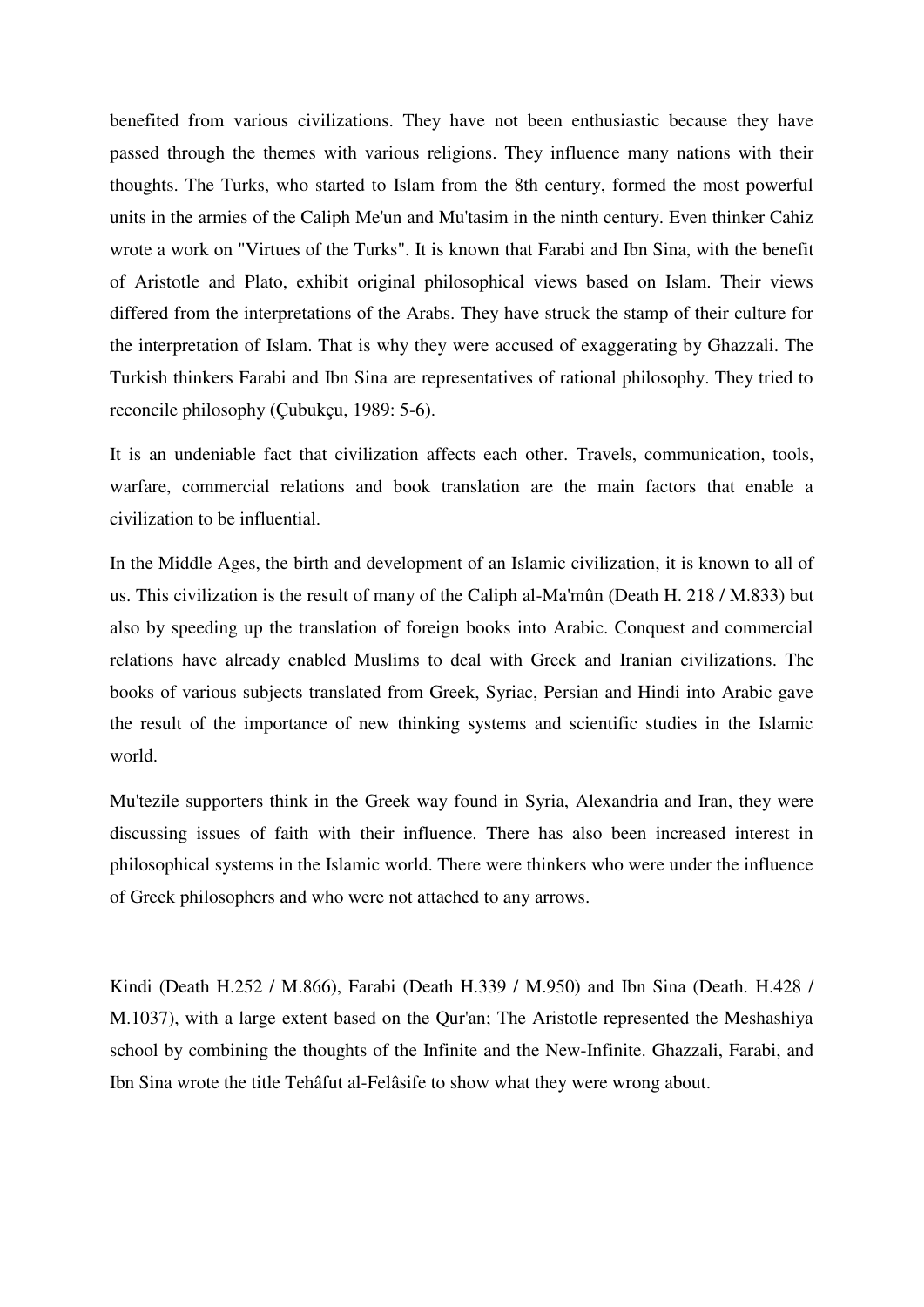Ibn Tufeyl (Death H.581 / M.1185) and Shihabeddin Yahya Suhreverdi (Death H.587 / M. 1191) founded the philosophy of Isrākiye, which is a system of thought unique to Islam, using the Qur'ân, New-Efâtuncu and Manichéen philosophies. This philosophy has inconsistent aspects in terms of the People of Sunnah. H.IV / M.X. İhvan as-Safa, who accepted the Islamic principles in the 19th century and benefited from the philosophy of the East and the Greeks, established a new and compiler system. Thus, İhvan a-Safa labored for the unification of religion and philosophy (Çubukçu, 1989: 115-116).

This is the topic we have briefly mentioned; Translated in Turkish-Islamic Political Thought is to emphasize the importance of philosophers' thoughts such as Aristotle and Eflatun from ancient Greek thinkers.

### **Farabi (870/950) his Life and Effort to Reconcile Aristotle with Eflatun**

He is the great philosopher of the Turkish Age of the Middle Ages. Full name Abu Nasr Muhammed bin Turhan bin Uzlug al-Farabi et-Turkî. Ebu Nasr Name: Muhammad Father: Turhan of the Uzluk family: Farab, therefore: Farabi (farablı) for being Turkic: Turkî. The name is written in the form of Alpharabius in the West. Turkestan (Kazakhstan) was born in the city of Fârâb in the place where the Sirderya (Seyhun) River merged with the Aris branch to the south. He died in Damascus. It is known that he speaks Turkish and travels with Turkish clothes everywhere he is. His father, Vesic Kale Bey of Fârâb province, was Muhammed Bey. He was built calmly, lived a quiet and lonely life, did not mix political life. Much is known about life and education. The information about life can be found in his books (biography) written two centuries later.

He went to Baghdad on his father's advice. He learned Arabic there and there law, he learned. He became a judge. He learned philosophy (logic) from the Christian philosopher Abu Bishr Meta bin Yunus because his enthusiasm and ability were directed at philosophy. Abu Bakr received grammar lessons from Sarac. The curiosity of philosophy led him to personal research. There is also a rumor that he went to Harran and saw a lesson from Yuhanna bin Haylan. He suffered from all the sciences of his time. This is what he did to deepen in philosophy. He is a practitioner without practice. He was busy with mathematics. He was both theorist and practitioner in music. Founded the foundations of Islamic music. The law is considered to be a find. There are legendary and exaggerated rumors about their life and their talents and virtues. It is noted that a parliamentary establishment established in the palace of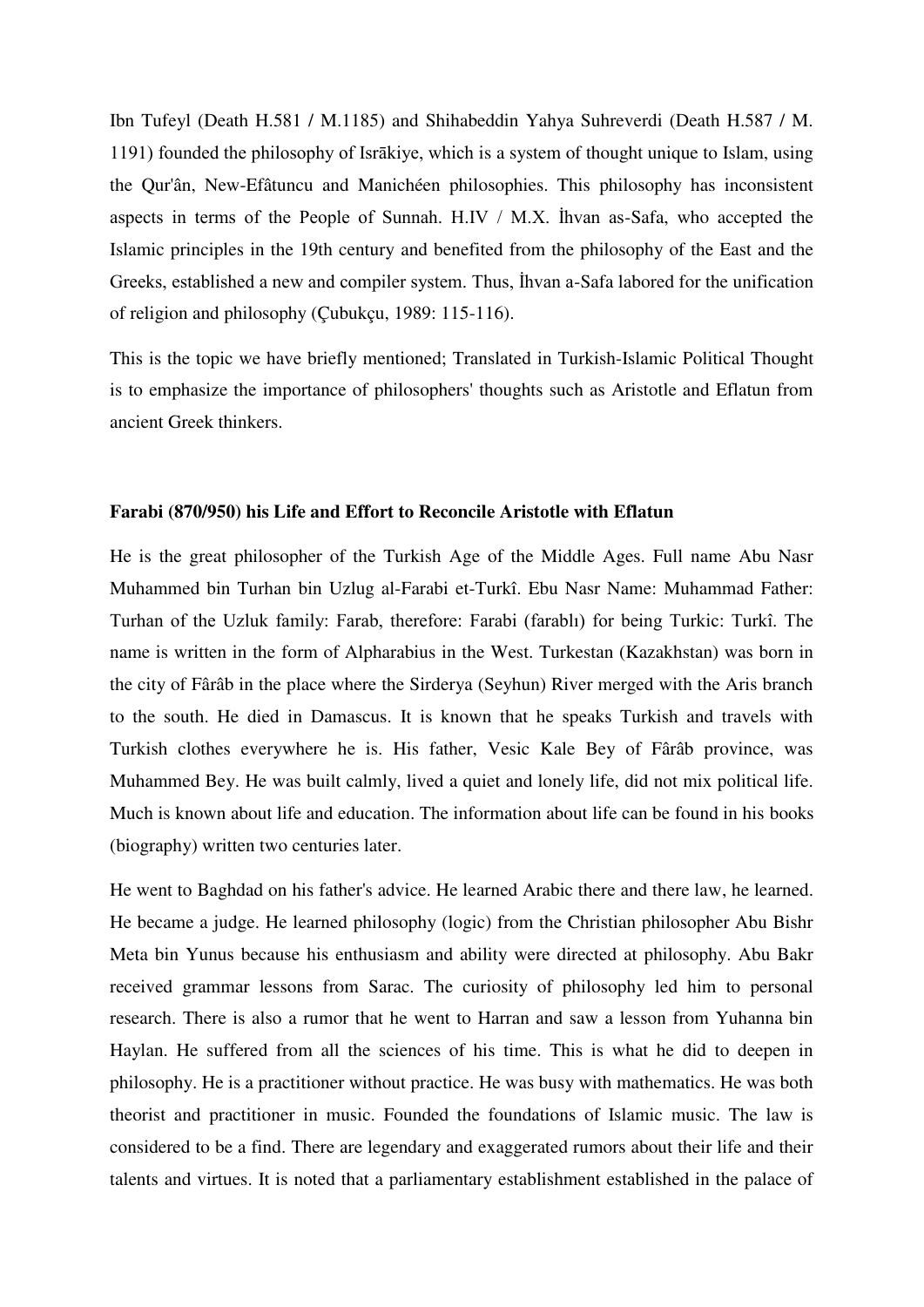Seyfdudevle (in Aleppo) in Vefeyat-ul A'yan, laughed the councilors first, then cried, then slept and left the parliament. In the same book, it is added that Fârâbî knows 70 languages. However, in addition to Turkish, Arabic and Persian, it is estimated that he knows Syriac.

His main works are: İhsâu'l-Ulûm (Count of Science), Kitabu Füsûsü'l-Hikem (The Essence of Hikmetler), Siyasetü'l-Medeniye (Politics), Medînü'l'l-Fadılla (Fazîleet Sitesi), Tahsîlu's-Saâde (Happiness Wins), Felseftu Eflâtun (Philosophy of Eflâtun), Felseftu Aristo (Philosophy of Aristotle) Uyun al-Masâil (The Basics of the Mes'a) (New Turkish Anciclobism, 1985: 879-883).

Many philosophers in Hellenistic and patristic periods defend the thesis of the union of philosophy In order to compete with the philosophical doctrines of Aristotle, students with Eflatun have received various works in remembrance. Only in Islamic philosophers, Fârâbî wrote a work called "al-Cem" beyne re'yeyi'l hakimeyn "to prove that there is no difference between the systems of these two philosophical systems and that the difference is simple and superficial. Undoubtedly, the real reason behind this conciliation effort in terms of Fârâbi is the firmness of the philosopher's "one true" principle. According to him, it is real unity, not more than one. Since these two philosophers have expressed the truth, it is possible to reconcile them in a common pavilion by interpreting them, and thus to unite the philosophy, even though the ideas which they put forth in different terms in different time and space seem different at first glance. On the other hand, it is self-evident that a philosopher who advocates the unity of the truth has to reconcile philosophy with religion, in fact, this point is clearly visible throughout his system. As a result, although Fârâbî did not succeed in reconciling Aristotle's views with Eflatun, it is important to show that he has a vast world of ideas and to gain access to some of his ideas which are not found in other works (Kaya, 1995: 152).

### **Ibn Sina (980/1037)**

Ibni Sina was born in H.370 / M.980 in Afşana near Buhara. Full name is Abu Ali al-Hussein b. Abdullah b. al-Hasan b. Ali b. Sinai is. Turkish thinker. His father, who was originally from Balkh, came to Buhara by migrating. His father is a literate man. He loved the views of İsmailiyya mezhebin as ihbal as-Safâ risaleleri. One day when Abdullah recognized the person who knew the philosophy of an-Natili well, his son Ibni Sina wanted him to be a student. He hosted An-Natil at home. Ibni Sina learned the logic of Aristotle, the Mother of Oklides, and the Macesti of Ptolemy. Previously, a person named İsmail had learned law. Ibni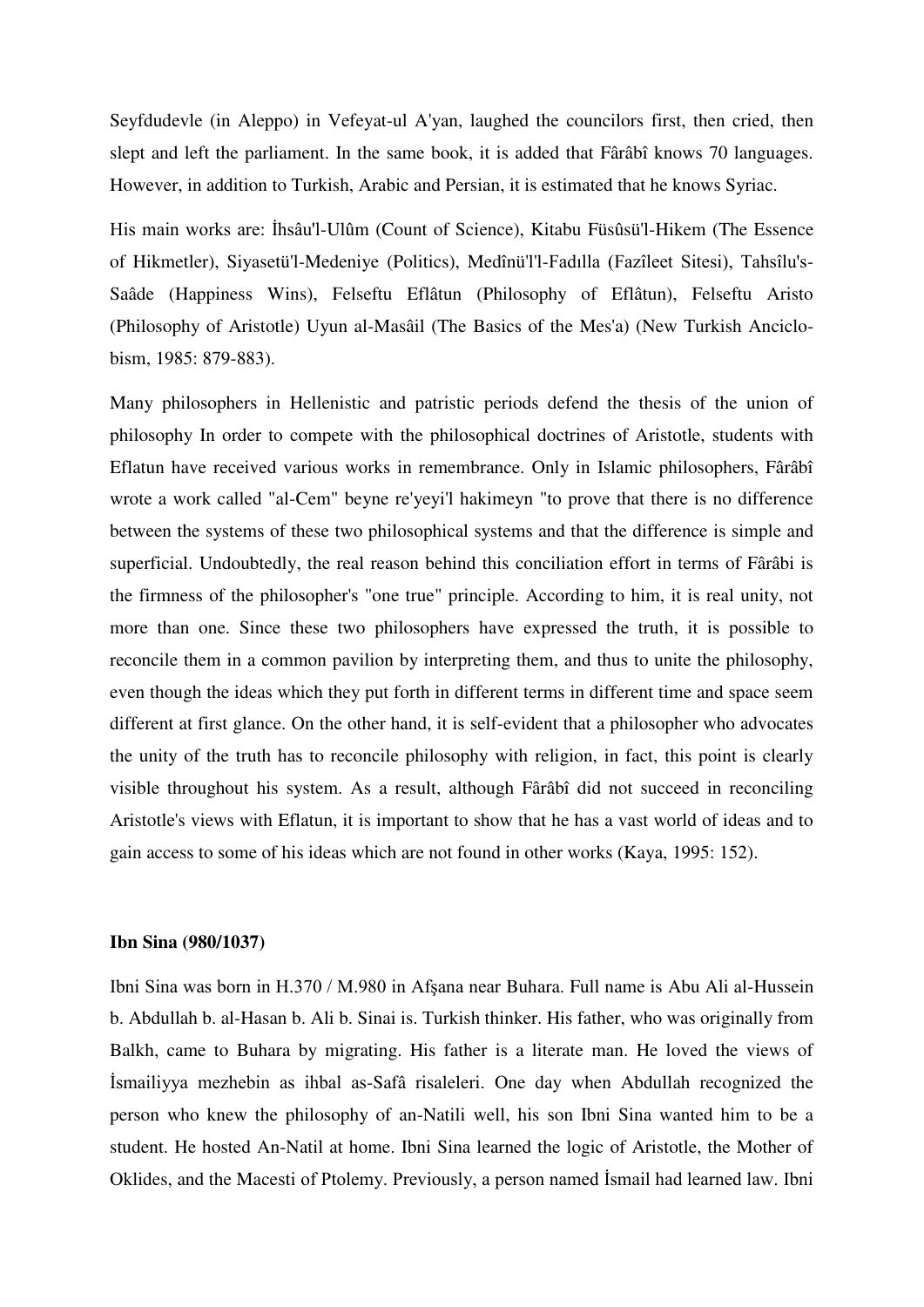Sina, who memorized the Qur'an when she was ten years old, was smart enough to surprise her teachers. He is a very learned, very learned person. Philosophy, logic, astronomy, natural and mathematical sciences were well-known science branches. Moreover, he has studied the religion of Islam in a broad way. According to his own understanding, he defended Islam. He read read the metaphysics of Aristotle translated as Ma Ba'd at-Tabia into Arabic forty times but did not understand. One day, the Turkish philosopher Farabî bought a work describing the mentioned book by chance. After reading this work of Farabi, he solved the points that Aristotle did not understand from Ma Bad at- Tabia (Çubukçu, 1989: 24).

İbni Sina philosophy is a medieval philosopher in terms of thought, thought, and being. In his philosophy there is an understanding of explaining and interpreting the fluxes of knowledge acquired by experiments and mind-based senses according to intellectual principles. Adopting Aristoles' views, philosophy has divided two divisions: theoretical and applied philosophy. Contains philosophy based on theoretical, natural philosophy, mathematics and metaphysics. The main topic of philosophy in this area is knowledge. The philosophy of application is divided into: a political or social philosophy; economics or home philosophy (elhikmet ülrange); moral philosophy (al-wisdom ul Hulkiye). These three sections, which are based on more actions, are separate from the subjects and fields of investigation. İbni Sina regarded religion as an independent field of knowledge, tried to reconcile religion and philosophy, and summed up the philosophy of religion on four main topics: creation; life after death; prophesying; God's knowledge (Grolier ..., 1993: 304).

İbni Sina watched Farabi in philosophy. However, the passage between Fârâbî and Gâzâlî can be considered. He did not give absolute importance to the Greek philosophy as Farabi and tried to bring the Greek philosophy closer to the science of the kalam which tried to reasonably explain the causal relation of the rules in Islam. But like Ghazali, he never denied the Greek philosophy. He wrote two philosophical novels. He strongly influenced the European philosophy in the Middle Ages. He was known as "Avicenna" in Europe. It is seen as the founder of psychology in Kitâbü'n-Nafs (New Turkish Encyclopedia, 1985: 1365-6).

İbni Sina philosophy, which is at the peak of the tradition of Islamic philosophy that started with Kindi he owes much to Fârâbî in his system. He can be seen as a student of Fârâbî and a follower from behind. However, he has overcame his teacher and left his name in history in the second rank. Because he was a brighter, more system-savvy writer than before. Islamic philosophers such as Ghazzali and Fahreddin er Razi, who criticized Ibni Sina, were also affected. It can be said that Ibni Sina is the only person who has established a perfect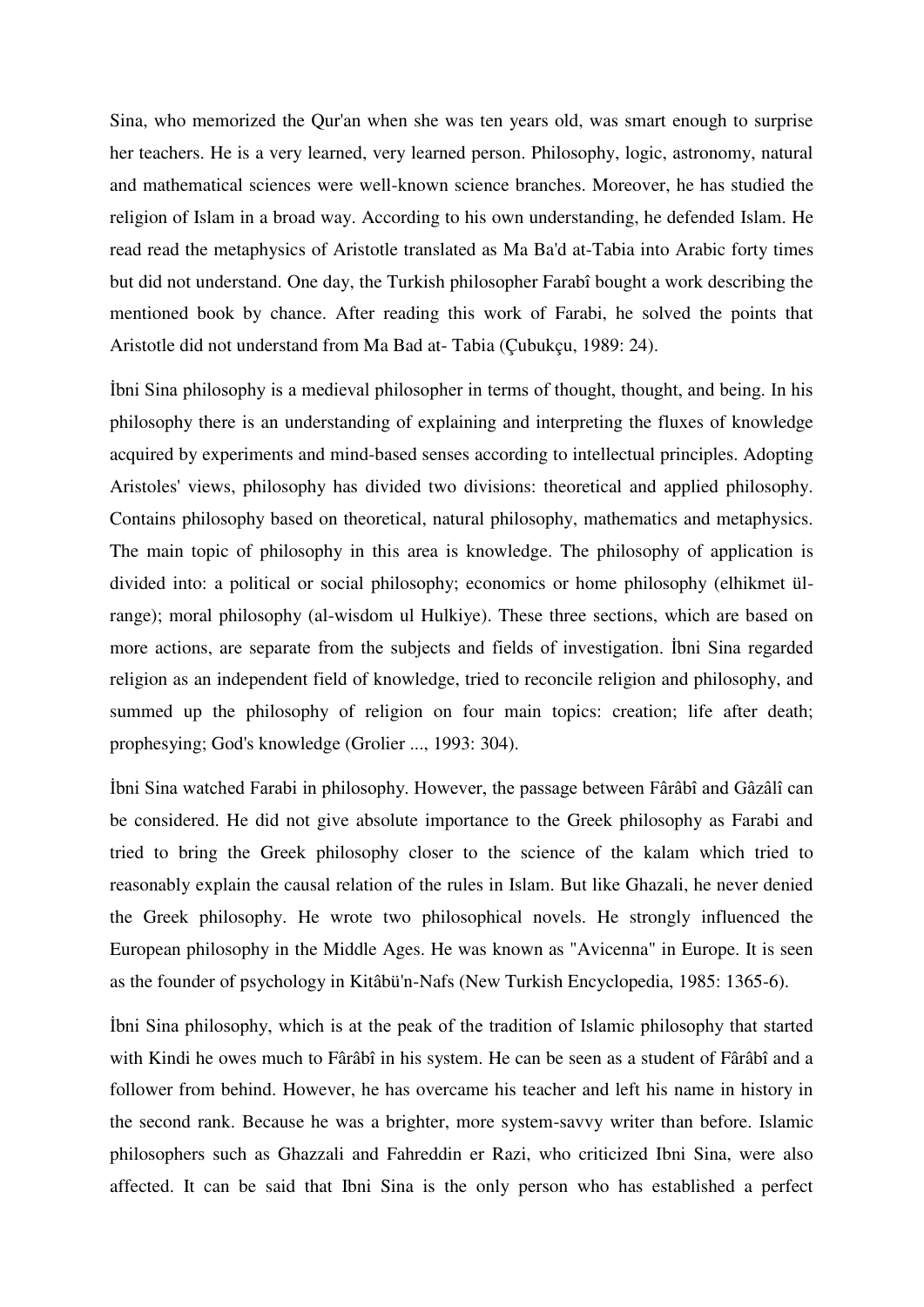philosophy system that has dominated the tradition of Islamic philosophy for centuries (Alper, 1999: 321).

Ibni Sina, who affects most of the Eastern and Western philosophers who follow him, was also interested in music. The books of healing and law, which are the origin of over 250 works, have been taught at many universities for many years (Grolier ..., 1993: 305).

Among his works is a book titled "Kitab fi's-Politics" about politics, but no information is given about the content (Çubukçu, 1989: 26). In a research on his works; It is stated that it is a work titled "es-Siyaset'l- menziliyye". About this book: "In a booklet consisting of six chapters with an introduction, the subject such as morality, house administration and politics is addressed (Alper, 1999: 343)". In a literature study on İbni Sina, seven sources in Arabic, Farsi and French are examined which examine his views on morality and politics (Görgün, 1999: 357).

### **Yusuf Has Hacip (1017-18 /?) And Politics in Kutadgu Bilig**

The writer of the first Turkish book named Kutadgu Bilig, an Islamic commissioner, is Yusuf Has Hacip, known as a Turkish-Islamic poet. His first name is Yusuf. "Has Hâcib" or "Uluğ Has Hâcib" is the title given to him. Abu Hasan bin Süleyman Arslan Karahan (1059-1103), the Karakhanid ruler of Kashgar (East Turkestan-China) who presented his great work in 1069/70 gave this title to him to reward and reward the value of the work and the power of poetry. The title and authority issued by the title is the supreme counselor in charge of the protocol and public relations in the palace. It is an important mission and a high reputation. Yusuf describes this task as "the greatest of the tasks" in his work (2484. Beyitte). Hâkan also opened a chapter on the tasks of Has Hâcib after the vizier and the commander (Chapter 31, Chapters 2435-2554). In his own name, he goes alone (6627. beyitte).

We know very little about what he has added to his work one is a prose, the other is a poem. Accordingly, Yusuf was born in Balasagun (Kuz-Ordu), now in Kyrgyzstan. Balagasun is one of the important cultural centers of Karahanlı period. A child of a noble family. Ktadgu Bilig began writing in Balasagun and according to what he explained (6624th couplet) he completed the rule in 18 months and presented a ruler. With this work in the form of mesnevi, which is one of the most important sources of Turkish language and literature and Turkish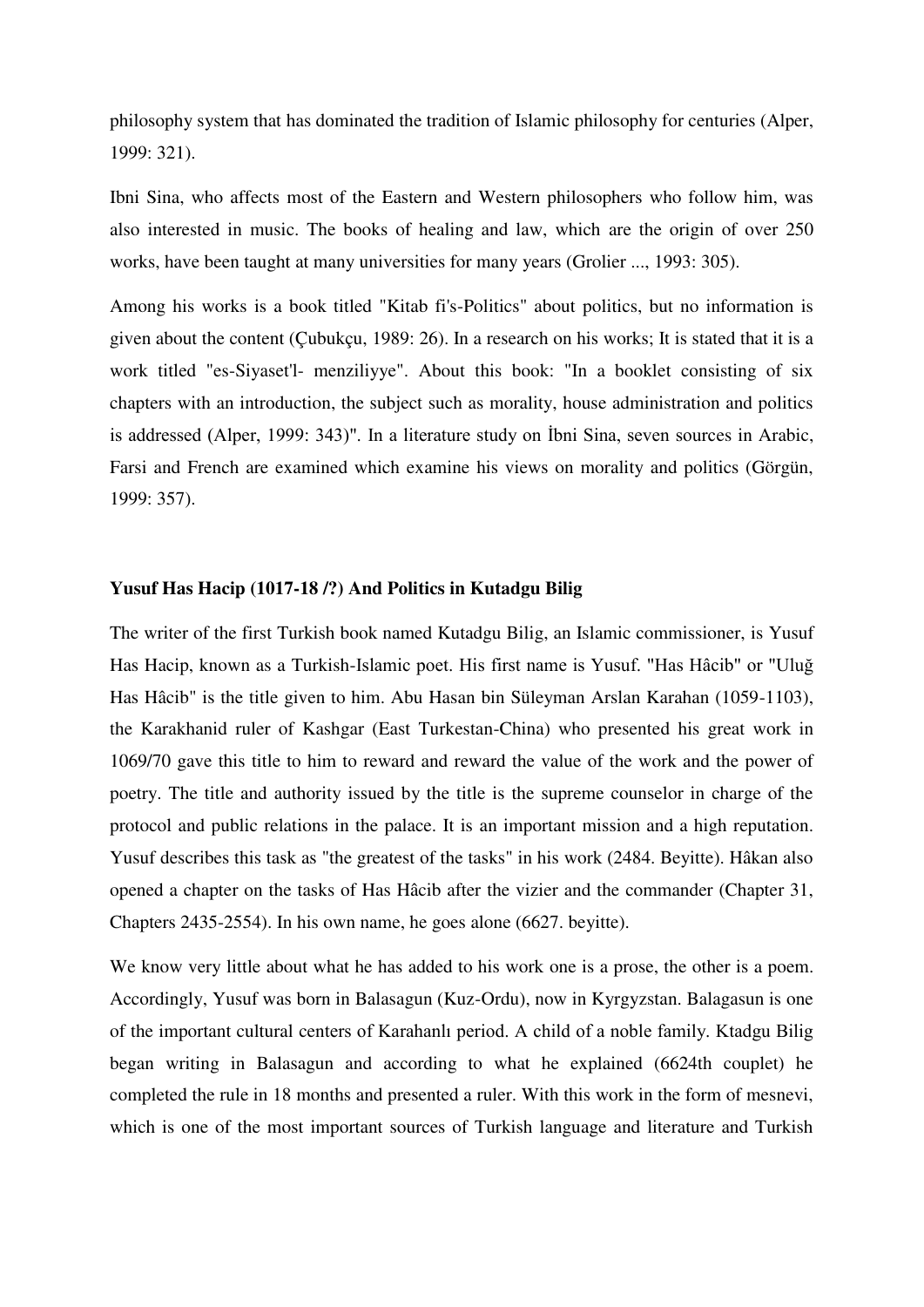culture, it has made it possible to forgotten the name of its ruler, who has not left a mark in his name and in the case of reign for 44-45 years.

One year from the Malazgirt Victory, one of the most important turning points of Turkish history Balasagunlu Yusuf Has Hâcib, who completed his work first, As far removed as possible, it can be assumed that he is 54-55 years old in this order. In this case it is possible that he was born at 1017-18. The great Turkish lady is contemporaneous with Kashgarli Mahmut and considered as a citizen. Yusuf, the Turkish idea and society fascination, emphasized the spiritual existence of the Turks. It is a deep knowledge of Turkish language and literature. It is certain that in the Turkish state structure, afterwards, the experience of the hashishist has gained experience and served as much as possible. Otherwise he would not accept this office, which he valued as "the finest service" (Yeni Türk Encyclopedia, 1985: 4830-1).

We now take the sketch of the part of the examination made by Aydın KEZER and mentioned before and summarize the part about politics (Kezer, 1987: 94-99).

Joseph's society is generally a three-part series. In this society; riches, medium ways to rise between the poor and the poor are clear. No compulsion of the state is allowed. On the contrary, facilitation of inter-group ascension is charged as a duty to the state (65560-5568 couplets). How can society and government have such a structure? More precisely, between rulers and rulers; how will the state survive without being "despotted" as it is in the west? The thinker who sees the state as a social service undertaking the service as a public service purpose, sees the mutual rights and obligations of the society and the state with great clarity; in accordance with the logic of the general attitude, the state's obligation to take precedence. There are three important tasks that the state carries against the people. The state can not have any request from the people unless they are fulfilled to the extent necessary. Moreover, while the state fulfills the duties of these duties, the people will not "push down" the people. In other words, Joseph does not only identify the tasks of the state; with great sensitivity, also determines its form. The people will perform their duties without being hurt or forced. This is how Yusuf understands public services, and thus explains (5574. couplet).

Great realist, the material frame of society; goods and services within this framework the first duty to the state to protect the value of the money that keeps it alive. For this purpose, he says, "Keep your silver clean in your country, preserve its setting." With today's fashion, Yusuf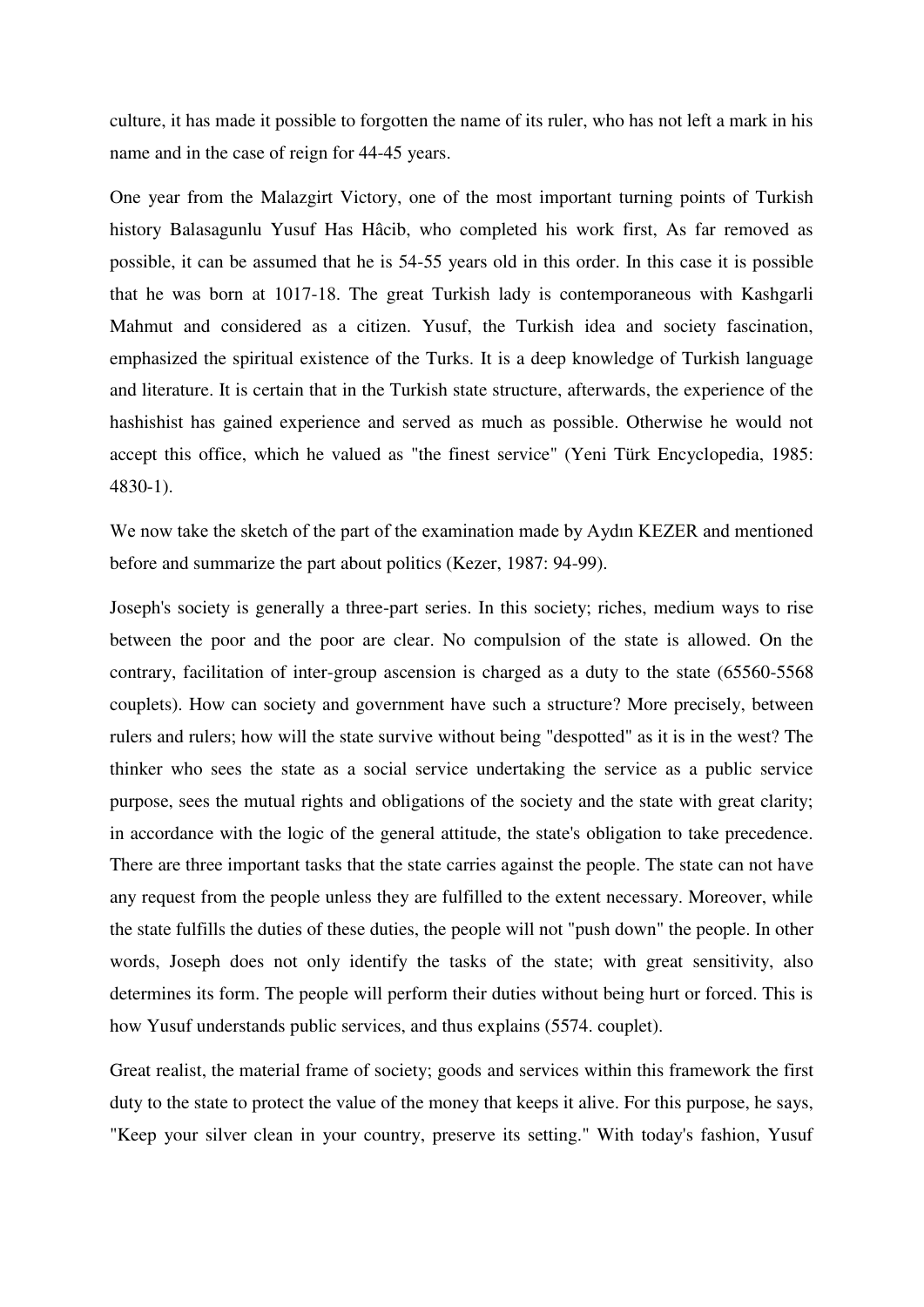sees clearly the destruction and destruction that he can make in the economy and in the social life, and calls for the state's relative (5575. couplet) to prevent such a situation.

The second task of the state is to rule the people with just laws. What are these "just laws"? It is possible for everybody to make a meaning in terms of the outcome, and Yusuf solves this most complex problem of political philosophy, Yusuf, in a peculiar, practical way, and avoids confusion and speculation: "Do not let someone try to make a bully on the other." Thus, the thinker sets out the purpose of justice laws, revealing its meaning clearly. Nowhere is the place and the place of any speculation. Yusuf hits the appetite, takes the appendix. The social contests in which the bloodiest pages of human history take place dry in Yusuf's source. Think of nothing in the history of thought; Joseph, who thinks but can not say, will brightly bring it to daylight: the state will not "live in a" bull "tendency, but even" to challenge "it. Because "do not try to be bullied", but it is a stage of formation. Great idealist; it is real at the same time. Despite all the measures taken in the state, if such a trend occurs, it thinks that it may be - the state will immediately tell the side to take. "Protect them". It is clear that the state is obliged to protect, the oppressed. The task of the state is to ensure equality between citizens; If this is not the case, take the side of the oppressed (5576. couplet).

The third main task of the state is to ensure security in the country. Both economically the thinker who regards safety as an activity and, if necessary, in terms of community life, states that it is the duty of the state to "clean all roads" from "road cutters and bandits". This policy is not only the road cutters; but at the same time it prevents the emergence of local tyrants, derebeys, who can be assigned to this job. This is because the state is given to the person himself (ie the central authority) (814 and 5777 couplets).

According to Yusuf, after fulfilling these basic duties and obligations to the people, the state; can be requested from the public. Thus Joseph said, "So after you have paid the subject, you can ask for your own right, O generous ruler" (5578. couplet). In this way, the word 'the subject' needs to be clarified. As is known, there is a difference between the subject and the citizen in practice. However, this need not be a mistake in the next Egyptian, which makes citizens meaning from this word. Apart from this, no meaning can be deduced from the whole of the work; thinks that this particular baht has taken the people before the state and gave priority to the obligations of the state; but since these obligations have been fulfilled, since they are in line with the public and the public clearly demonstrates the right of priority; In the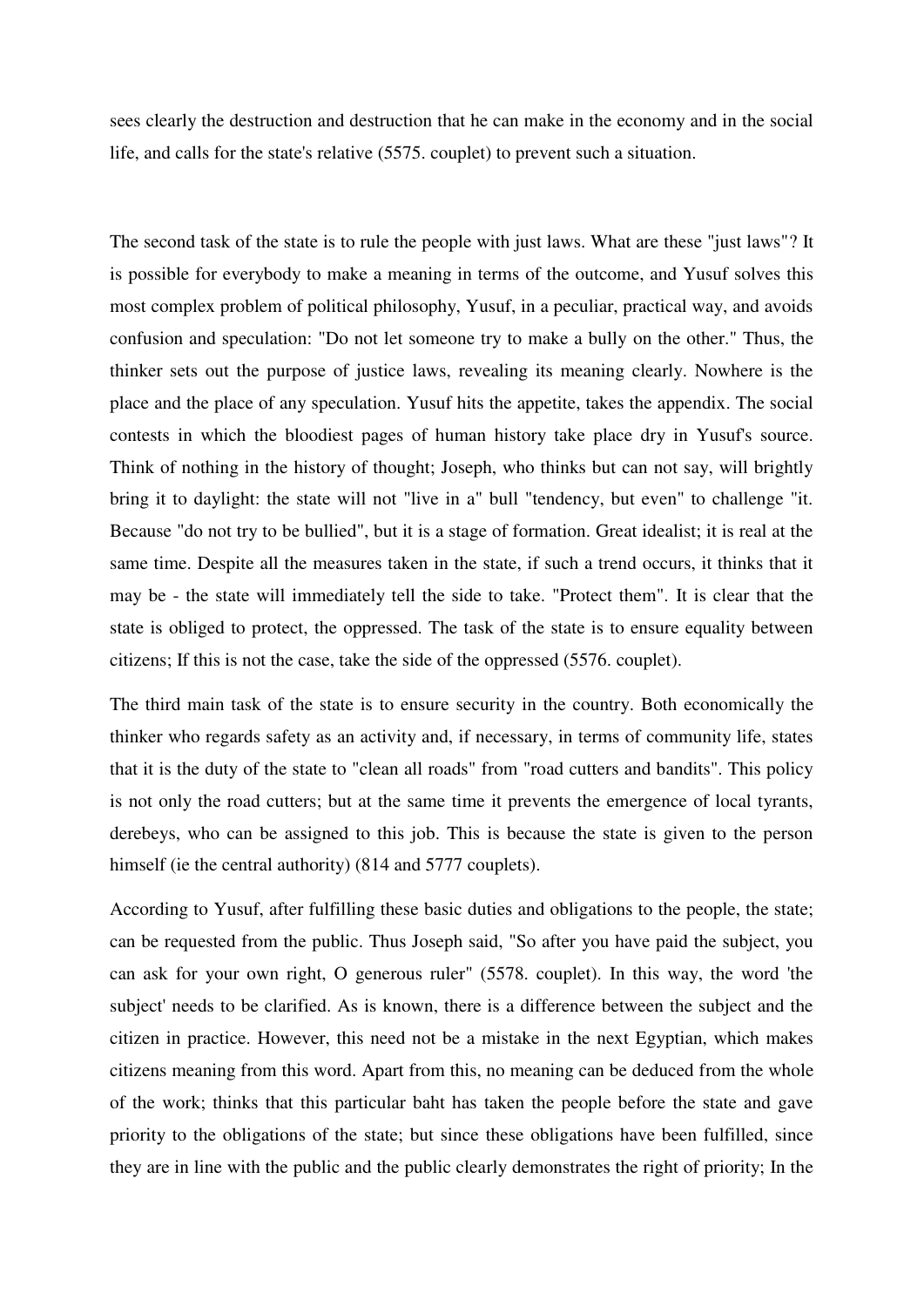words of tebea, there is no objection to the "citizen" who has the right to use political rights. As a matter of fact, he thinks that when he says, "The people should respect your orders".

Yusuf keeps the balance between the rights of the state and the obligations of the citizen around the three points as above. These can be summarized as obedience to laws, fulfillment of economic obligations, and respect for national unity, integrity (5580- 5582. couplets).

One of the obligations of the people; it is the obedience to the political authority. Joseph, "the people he must honor your orders, and whatever that order should do, he must do it immediately ". Otherwise, the basic indicator of statehood comes into play, "... even the use of force ..." becomes inevitable (5462-5464 and 5580. couplets). The second obligation of the people is to observe the "right of treasure" and to fulfill the economic obligations such as taxes, duties and fees in "time" (5581 couplets). They should contribute to the third obligation of the people to fulfill, national unity and unity; the state must be "friend to friend, enemy to enemy" (5582 couplets). Therefore, "If the people ... are happy and honest ... ... the bearers will attain the happiness on this account", that is, "If the people do the salvation, the bears grow up and rise" (5946 ve 6110. couplets). Thus, our idea of the foundation of the unity of the state and the nation is revealed.

The fulfillment of these mutual rights and obligations of the state and of the people is necessitated by a healthy state and community life. Socio-economic actions can only develop in such an environment. Thus, "scholars" can enlighten the people; "Mights ... hinder evils"; "Sellers" can see merchandise they sell; "Art masters can raise others"; "Farmers can endeavor in farming"; "Those who feed animals can multiply them" (couplets 5583-5590).

In Yusuf's system, mutual and continuous democratic control sprouts are seen between the government and the people. Requiring both sides to be good, the writer acknowledges that your sovereignty is taken from God and says, "If the people are good, then the gentleman will be well ..." If the people do evil, the brain will do evil; with the justification that evil can only be prevented by doing evil. If the public improves the attitude, the brain also explains that it will correct its nature. In the case of proper brain function, also protect the belief that clean hearted people will cleanse the country from all kinds of evil. Yusuf says, "The cruel man can not have a long term." "The people can not withstand the cruel persecution for a long time." That is, the people make their demands (2030-2031 and 5948-5949).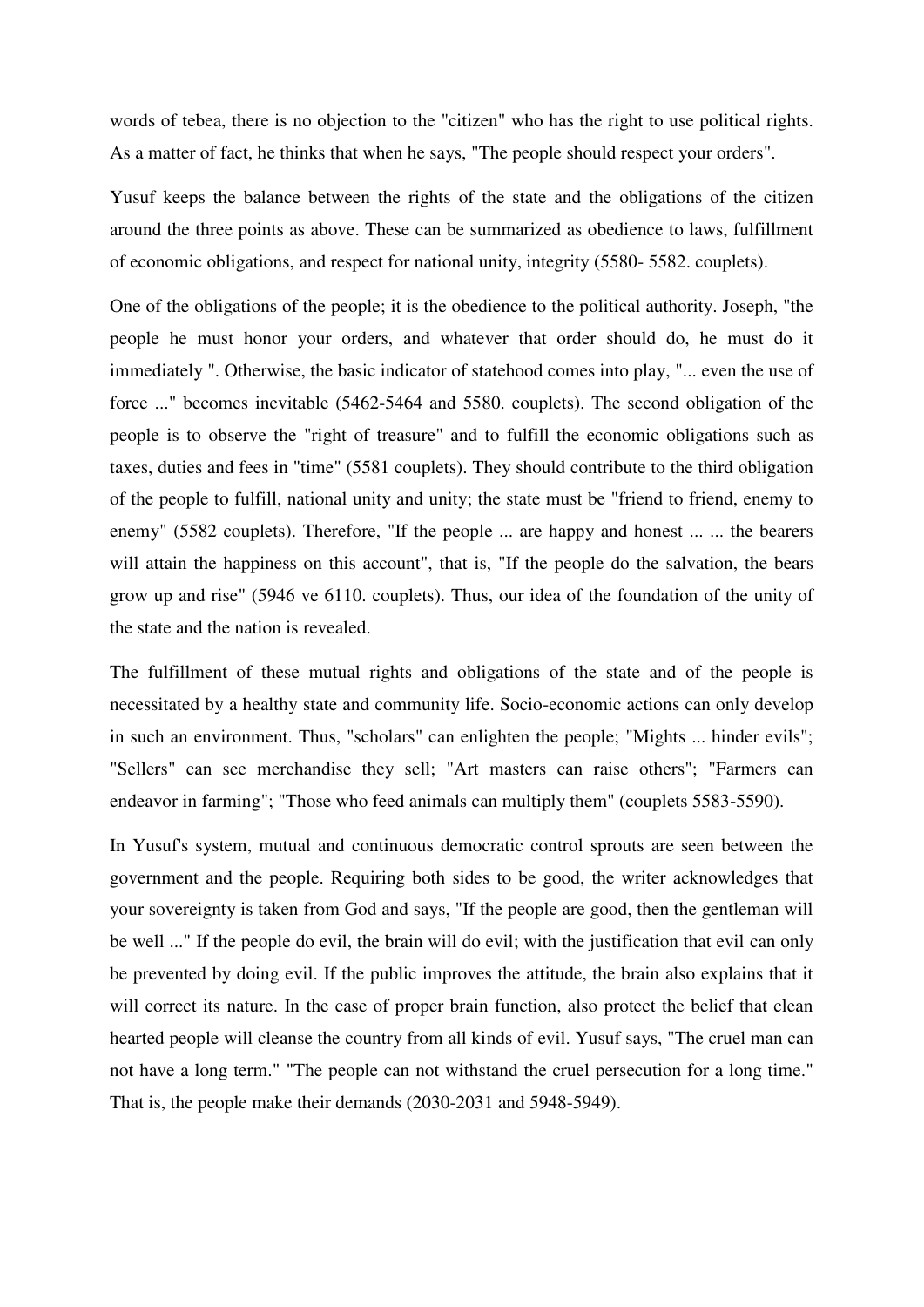For Yusuf, the state is "happiness for the people" because the task of the state is to make "the people" happy. Thinking here is an idealist. However, he does not neglect to return to the truth. It expresses the happiness of the people as follows: "It is necessary for the people to be satisfied, for their abdomen to be satisfied ...", "to the public must be toughness from it ...". Yusuf also points out the consequences of such accumulation: "Well-behaved people may think that they are in need, and their behavior may worsen in their favor" (5355-5358; 5525- 5526.

As you can see, in Joseph's society, which is not class-based, three groups are allocated according to their situation. The State is obliged to take measures to improve the situation of these groups and to keep them open in groups. The socio-economic policies to be implemented are aimed at bringing a healthy and healthy social structure.

In addition to policies aimed at social justice by the state, in general, justice, law equality in front of them, the provision of general security, the modern welfare state of today's modern societies, Joseph does not only see clearly, but also reveals it with clarity. Political power may only seek to contribute to these basic obligations, without hurting the people, without compromising them, in the later stages of legitimacy, obeying the people, obeying their economic obligations and respecting the integrity of the national unity. So the state is for the people; the people are not for the state! This system of thinking leads Yusuf to a democratic outcome, as the people and the political power constantly control each other. As far as postmortem thinking is concerned with earthly measures, if the discomfort comes from the human being, If it comes from political power, it allows it to be taken down. Joseph's society and the state must be conscious and responsible.

### **Nizamülmülk (1018/1092) and his Siyasetnâme**

Hasan b. Alî b. Isaac Tusi was born in Tus in 1018. Kathryn and governorship after his duties, he ascended gradually and became a vizier of Alpaslan of Seljuq Sultan in 1064. Alpaslan and his son Melik-Shah are famous for their 28-year vigilance (1064-1092). He saw a perfect paycheck. It is Iranian. As the prime minister of the Seljuk Empire, he showed exemplary personality. In the Shafi'i sect. The Islamic world, called "Nizâmiyye", founded the first university-madrasahs and put an end to the establishment of higher education in the Muslims, thus making an important revolution in Islamic cultural life. He died at the age of 74 at the end of a suicide of the Shi'i Bâtînî who went too far. The name has been shown as an example of the perfect vizier type in the Islamic world. The Persian work called Siyâset-Nâme is a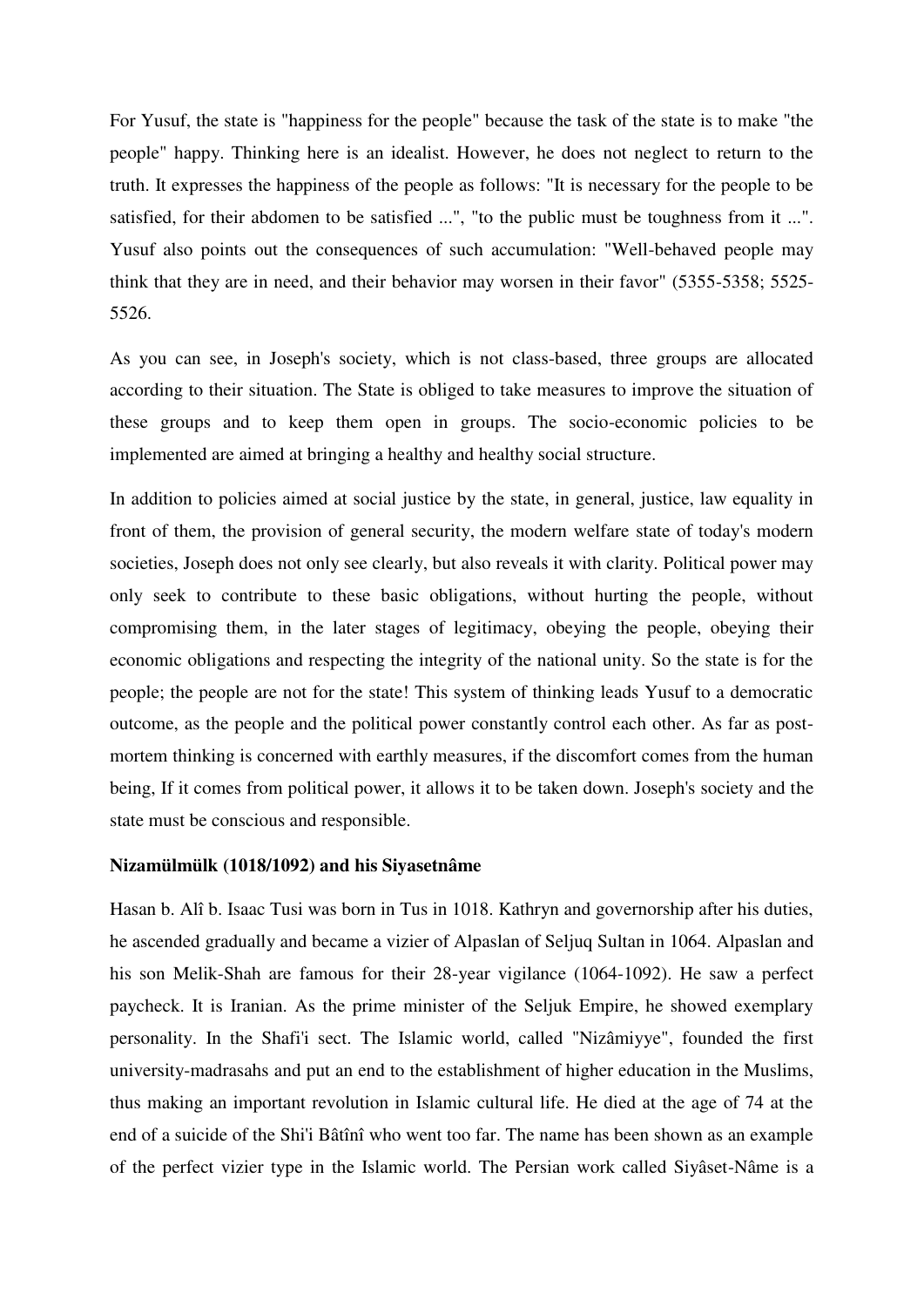classic political book translated into many languages. Describes the order of the Seljuk state. Many of the sons and grandchildren of Nizamülmülk who were trained in the Seljuk state served as viziers (Yeni Türk Encyclopedia, 1985: 1681-1682).

This book, known as Siyasetnâme or Siyerü'l-mülük, (Nizamülmülk, 1987: 14). It was written in simple, robust and beautiful Persian language with the advice of Sultan Meliksah in order to organize the politics, morality and behavior of the viziers, ladies, orators and the like. Nizamülmülk also mentioned the issues such as the way the Seljuk state functioned, the failing sides, the precautions to be taken, the arrangements that should be made in order to make the institutions function. He gave valuable information about the Batman - Rafizi based movements that became widespread in the Seljuk State and even threatened the state. It should also be pointed out that Nizamulk is not very strict about the religious rules that should be accepted without question. We are of the opinion that the 30th chapter of politics has given this idea an idea of "establishing the wine parliament and the conditions". Due to these characteristics, politics has attracted the attention of those who are working on the Seljuks and who are interested in politics (Nizamülmülk, 1987: 6-7).

State philosophy of the Seljuks was drawn by Nizamülmülk. the Nizamülmülk the time he lived was the great dispute between the Iranian-Turkish tendencies that gradually entered the Khilafah's political arena with the political doctrine accepted until that time by the Muslim state. The Caliphate has been transformed into an absolute monarchy since the capital moved from Medina to Damascus and then to Baghdad. In this period, Nizamulmulk emphasized that the ruler could act as the ruler desired and could not be irresponsible on the law, and that he was under the command of the divine provisions declared by Islam and recorded the powers of the ruler. He said that he should be fair and fear Allah for people. It turns out that they are meaningful if we consider that the principles to which they have advanced have begun to be expressed in the field of political thought at least five centuries later in the West. During his time in the West, the English conquest helps William understand the importance of knowing conflicts and conflicts with the Pope.

Nizamülmülk's endeavor was to reconcile Iranian and Turkish political thought with Islam. This is the reason why it seems to be a difficulty and a throne from time to time. The Maverdi is the same with the justification of the Sultan for his establishment in the law. The contrast can be seen because, while attempting to defend the sultan who ascended to the throne by inheritance, he used the evidence for a chosen state rector. In fact, on the basis of this opposition lies the struggle between Arab and Iranian systems. For example, it was a Turkish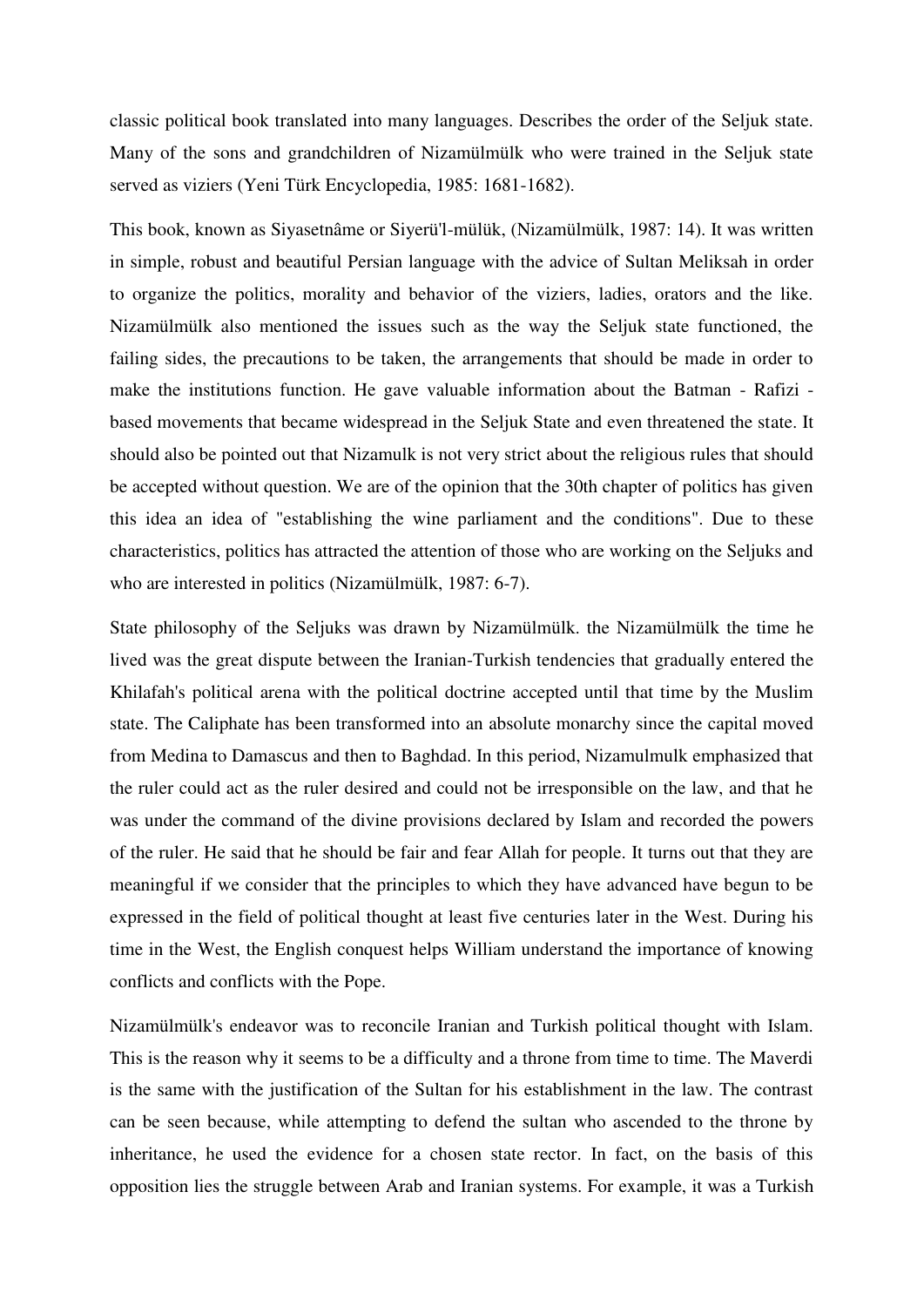tradition that conflicted with the Arab and Iranian tradition influenced politics. For this reason, he warned the sultan not to respect women's influence. He said: "Women are the Teshtural people. Kamil has no reason. The only purpose for them is to keep them as beautiful. They will be appreciated as long as they are noble. They are appreciated in size. His orders are wrong because he is not interested in outside. For this reason they cause mischief and cast a shadow over the sultan's grandeur. The nation is in trouble, the country and religion are damaged and the property of the rebellious is lost. The women of the Sultan did not see anything like disgrace, evil, corruption and fesity in the country during the period of their rule (Nizamülmülk, 1987: 246). "

Nizamülmülk is more in the moral guidelines that are concerned with public administration and based on the human factor. The work contains Sultana advice on how to make the current system more effective, serving as a typical example to the ruling proprietors. We can say that the method is history. It supports the correctness of the forward principles with historical events. For this reason, an idea is to list pages full of menaces. Muslim countries, pre-Islamic Iran, Central Asia and China give examples of history. The aim is to make the ruler and officials fear Allah.

The task of the state with the Seljuks re-establishing their power; "Protecting the Muslim community and the homeland of the Muslims" and the purpose; It is defined as "providing the conditions for Muslims to live a good life". Two sides of religion and state medal were accepted. At the same time, obvious changes in the concept of the state came to fruition. The theory of caliphate, which Baghdadi and others have formulated, is now practically incompatible.

The first period of the Seljuks was the acceptance of definitions of Sunni Caliphate by all Shiite states it has been the period when the reign of Islam has been re-proven as the head of the Islamic society with the addition of sultanate as an essential element in an ideal Islamic ruling. This led to a new administrative system with interconnected powers. With the early disintegration of the Seljuks, a disintegration that lasted until 1500 began to take place in the Islamic world. In the meantime, with the Prince or Sultans originating from Central Asia, the rule of law and order were provided. Although they are few in numbers, Turks have taken Arab and Persian people under their control.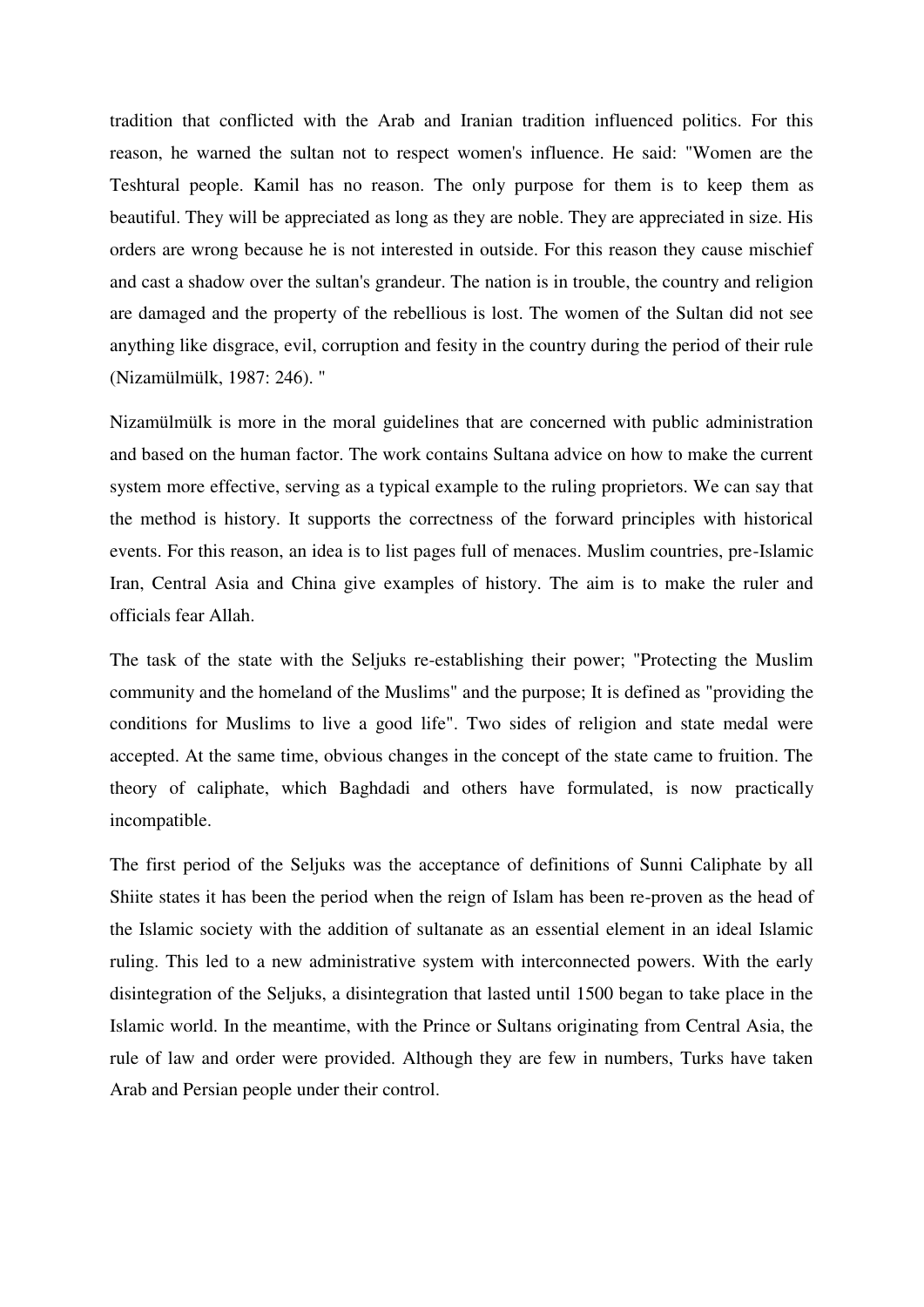The difference between Nizamulmulk and some Europeans who wrote on political science is that Nizamülmülk is a great and successful manager himself, western politics theorists, as a rule, have little to no practical experience in practical politics there are. Moreover, it is often noteworthy that the government of the country where these authors are citizens is hesitant or even antipathetic to their work. One of the first Europeans to write in political matters was Eflatun. But the theories he put forward were seriously things that could hardly be put into practice. Then comes Aristotle, who shows proofs from the main organizations of the various site states, but it must be remembered that the site states Greece had been involved in the past at that time. In front of the power of Macedonia, Athens and Sparta had long since left being an independent political entity. The situation of European writers after that is not very different. On the other hand, like many other scientists of Asia, Hoca Nizamülmülk was a person who multiplied the most in the government of his time. To that extent, it was called the "unnamed ruler" and we should know what he was reading when he wrote it, that the writer had passed through the setting stone of his writing (Shirvani, 1965: 152-153).

### **Ibn Khaldun (1332/1406) and his Political Ideas**

Ebu Zeyd b. Carrying the nickname of waliyeddin (friend of religion) b. Muhammad b. Hasan b. Muhammad b. Cabir b. Muhammad b. Abraham b. Muhammad b. Abdurrahman ibn haldun H. 732 / M. 1332 was born in Tunisia originally from a Yemeni Arab family. He knew Islamic lawyers and philosophers' different perspectives on people and society as they did Islamic sciences and philosophy. Ulama is above religious thought, while philosophers hold intelligent inquiry superior in theoretical and practical sciences. He was a student of Islamic-Plural tradition and read the works of ibn Sina, Fahruddin Razi, ibn Rushd and Nasiruddin Tusi. It is not only a theorist but also a person who has been in charge of the state, such as kadi. These tasks are her; and the difference between the settled and the nomadic, the city and the village. He wrote his name Muqaddime in the 1370s after leaving his civil service.

In 1378 he came to Tunisia and presented this work to Tunisian Sultan Ebu Abbas. In 1381 He became a teacher at Cairo Ezher University. In 1384, Maliki was brought to the sect. In 1400 Timur took Egypt and took him to him. He died in Cairo in 1406 when he was 74 years old. Ibn Khaldun, a master of history, sociology and politics - sociology, first uncovers the national state and nationality theory in a scientific sense, while attaining the fame of the sociologist first. According to him, the leadership of the state serves the public good and it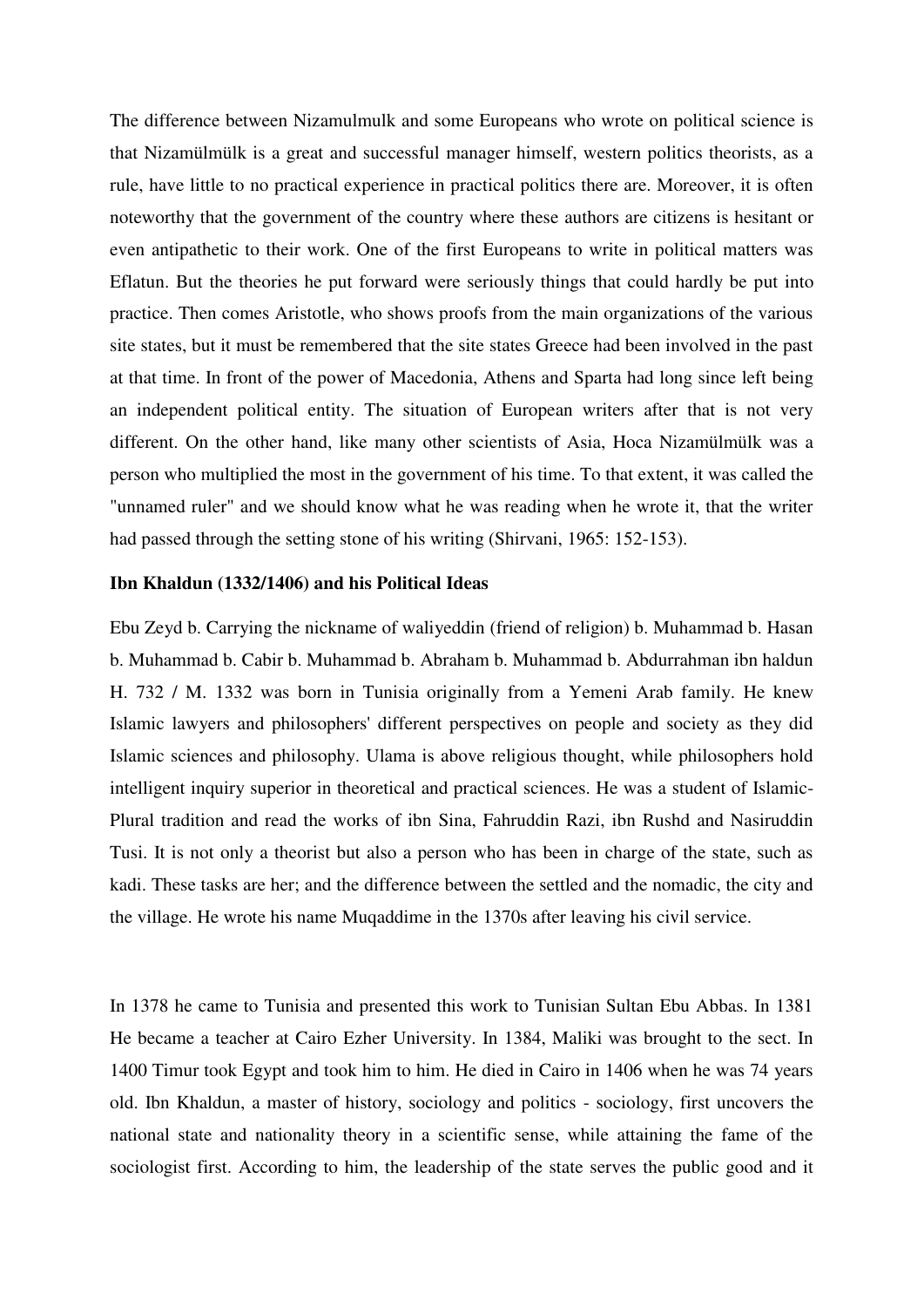controls the religious and secular interests of the main purpose community (Kahveci, 1996: 205).

Ibn Khaldun's political philosophy can be summarized as follows: "Establishing and maintaining a state requires the use of force and difficulty. It is possible to help both their own society and subjugate their enemies. Instead of a loss of strength, another one passes through weakness. That's basically irritable. irritability; those who come from the same generation should be gathered together and gathered around an ideal, possessing a force, superiority of power. The wretchedness is the most important in all kinds of tribes and tribes. Diving into the pleasures and blessings, the state is worn out and completely abolished. "In his theory there is a great deal of commitment to groups. Man is not just a social animal, it also tends to connect to certain social groups with strong emotional ties. According to him, irritability for the Arabs is nationalism in the narrow sense. "It is possible, of course, to build a state of the Arab tribe, but to believe in one of the Prophets, or a believer, or a religion of a great faith. Because wild animals circulating in the Arabs of the Arabs are rude, prideful, proud, and hostile in their nature, and they are very hard to please each other and to become heads. For this reason, their thoughts and desires are rarely seen in one place. But the above-mentioned belief in and adherence to the above, and their belief in their hearts, will ease their arrogant pride and all their malevolence, and will make it easier for them to gather around an idea, "said the Arabs, who have great loyalty to religious and social charismatic people, character. The legendary concept of keeping and keeping the state is as follows: "The great states were able to establish their state through faith in a prophet or any righteous sect through invitation and faith. Because, the state is only endowed with government and authority, such as winning the force and power. "

"The stealing of the Galaxy, however,and the hearts can only be combined with the mutual help of spreading and preaching the religion of Allah. Addressing the messenger of Allah; "If it were not for Allah's help, you would not have made their hearts foolish (love and friendship), even if you had spent all the wealth of the earth." The reason for this is shudder; If the hearts are called to love the world of the superstitions and the world, there will be contention between people, and as a result, no agreement between them will be possible. The hearts return to the truth and truth, leaving the world and the superstitious, and if they succeed in Allah's pleasure, they unite in their purpose and purpose. So the contest ends. Disagreements disappear. Help each other and start backing up. Divisions of influence and influence are widespread. "Ibn Khaldun shows the social cement that will keep the state alive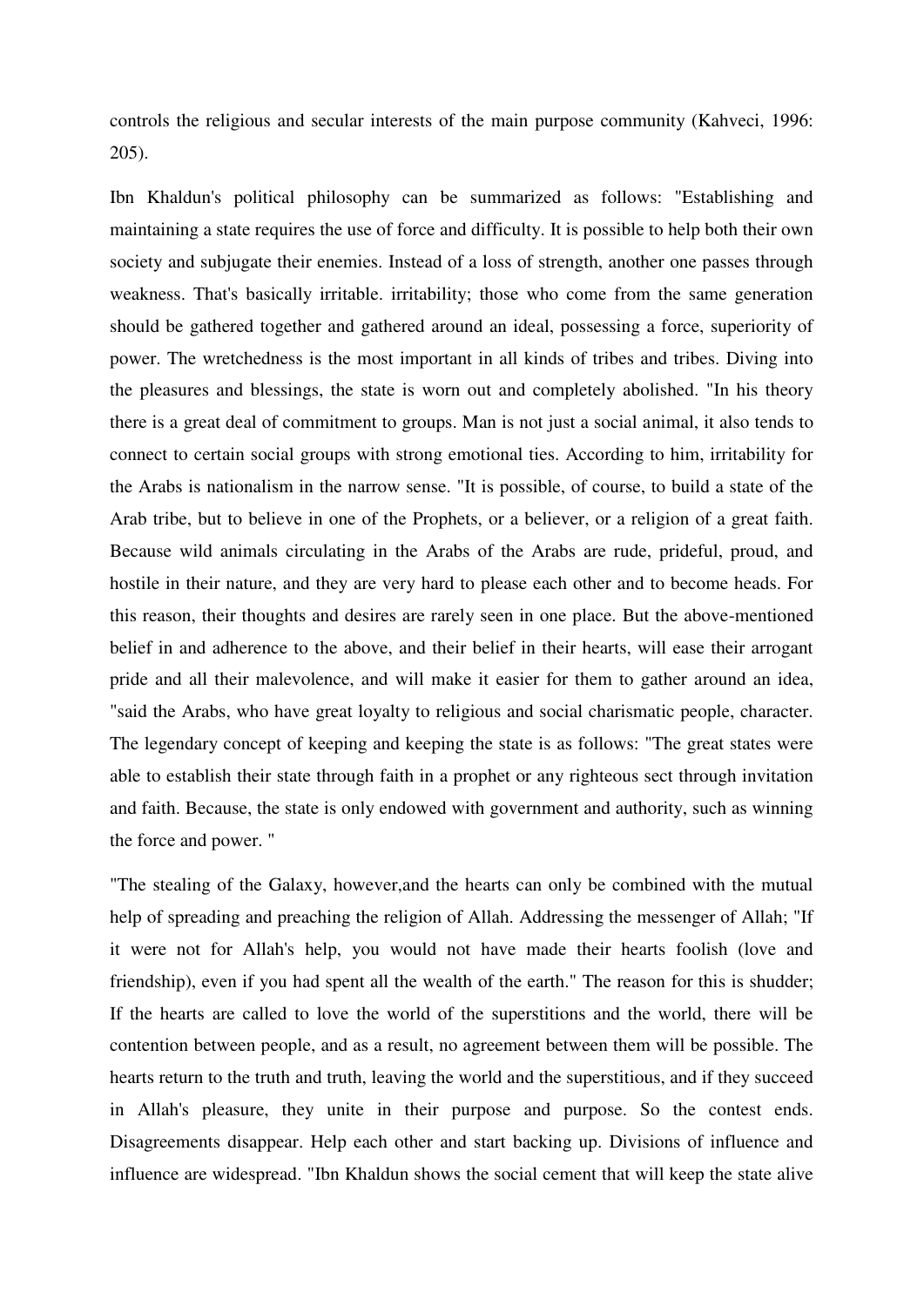and bring society together. On the basis of these, they explain what religion is like: "Religion leads people to think for themselves in their goodness and in their interests. Since their goals and objectives are one and the same for all, no one will be able to achieve their goals. Because they have seen the death to reach this goal. They fight for their victory, and they defeat the armies that have exceeded them. Because the wishes of those who are on the wrong path are diverse. They say that the call of the Dine can not be complete with any other force than the nervousness: "It is imperative that there is a mighty and mighty support to gather and subjugate the people around the idea of protecting religion and sect or a state. '' This idea is supported by the prophet, saying, 'God has sent each of the prophets whom the people have sent to call the path of the people, from among the mighty covenant that will protect him and spread the invitation.'

Ibn Khaldun begins to argue that the Caliphate transforms into the Sultanate: "Know that the state is the nature of national communities. The state is not set up on demand. It is established as a necessity for existence and order and order. "The history of the Caliphate is explained by the theory of astrology. "All the sherry" and religion and all things that are expected to be done from the people are needless. Only with a nervous assertion can be successfully passed on to life. Tension is necessary for the Ummah, and the religion of Allah can only be extended with it, and his orders can only be applied with it. "Continue," the religionist acknowledges the whole world and its goods, all states and situations as a means for the Hereafter. It is impossible to reach the target if there is no vehicle. It is not the call of the reluctant dancer to abandon the world and utterly defeat the essential state and wealth on the ground, to take away from the foundation, to utterly destroy power, desire and lust. The purpose of religion is to make people use them for the purposes of right and honor in power. So the goals unite and the good is born ".

According to him, the irritation in the age of ignorance (ignorance) is used for bad things It is forbidden by the Prophet. The forbidden purpose is; to prevent boasting with nervousness, to prevent him from using it in bad and wrong jobs, and not to use it at the expense of anyone. It is praised to follow him in the right direction and to fulfill the commandments of God and to use them appropriately. Otherwise, the commands and provisions of religion were not applied. Because it is not possible to protect irrational rules. Nationalism also refers to the evil of chauvinist nationalism, which has shifted to extremes, while emphasizing the role of development and freedom in the communities.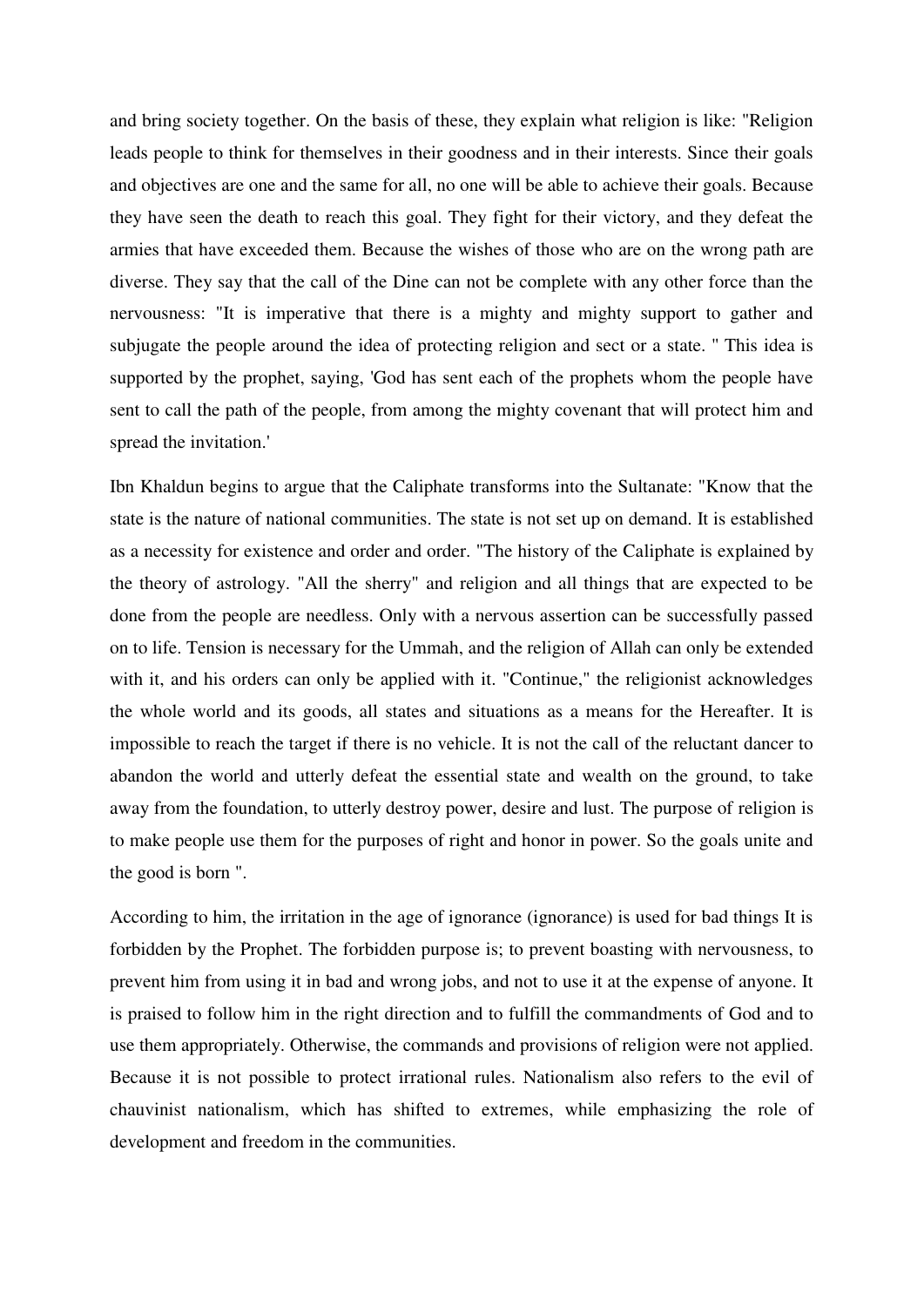The government is subject to the same explanation. "The ruler of the ruling god has settled indifferently. The worldly ruler is not exempted only if it is to make it sovereignty and to keep the people in line to attain good and useful. Because in this way the wrong, the bad purposes of the people, the lust and the desires of the future will be cut off. Purpose of the ruler; Ibn Khaldun, as the institution, ruled that the rule of the ruling family would be based on the assumption that people will see the function of preventing rational behavior such as selfishness, passion and sentimentality, conflict and contradiction. found suitable. Condemnation is a bad reign. Otherwise, there is nothing to be done in the reign of God for the sake of Allah's reign, which leads people to worship Allah and war against his enemies. According to that; The reign is the essence of tensionin: "Saltanat, rather, is the natural purpose of nervousness and is born from it, not necessarily depends on the necessity". As far as we can see, Ibni Haldun has worked in favor of the condemnation of the Sultanate and the Sultan of our Prophet.

The history goes on among the Muslims, referring to the Ali and Muawiya conflict: "Even after the mischief between Ali and Muawiyah, as the servant of assassination, both sides acted according to their religious understanding and did not separate from their right path and jurisprudence. Ibn Khaldun, with the words "Both sides were in the right path with their intentions and intentions", defended Muawiyya, who transformed the caliphate argued from the past with the revelations quoted from the past, with sociology, as it was not for the sake of worldly purposes, . The first corruption struggle that emerges between Ali and Muawiya is seen as a necessary result of his nervousness.

Tensione possesses forces bringing the reign of the sultan into the square as a result of the solidarity of social ties. Conflicts between sects are the battle of sovereignty. Those who do not have tensione can not fight for an ideal. It can be found in the same societies, as well as in communitarianism and groupism. The communities are the dissociation of individual and social identities. Communities with a sense of belonging have the ability to protect their members. It keeps its members in a collective and anonymous identity and organizes their potential. There, the individual has the opportunity to prove himself as a social actor, and that is the basis upon which success is achieved (Kahveci, 1996: 206-211).

According to Ibn Khaldun, the state is subject to change by changing conditions and circumstances. A state rises, pauses and regresses. It is then destroyed. The continuity of the state is similar to human life. There is no way to prevent these stages that the human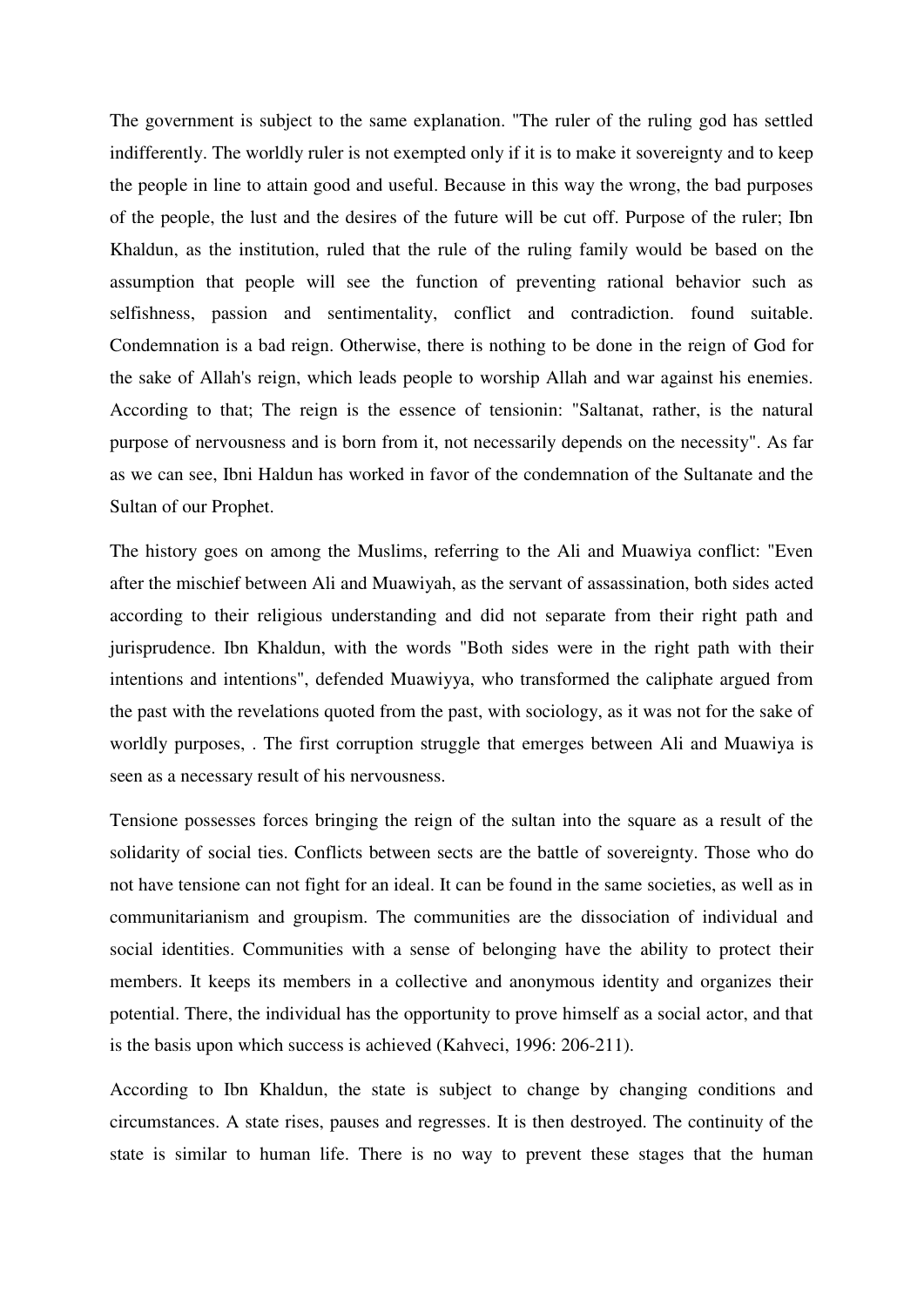community will pass through. According to Ibn Khaldun, a state has the following five phenomena:

1- To reach the age of nomads.

2- Do not dominate the tribes in the places that have been taken. Strengthening of power, slaves

The birth of class and arts.

3- Establishment of large cities. Increase your richness. Development of farming and trade.

4- The directors choose the path to peace and well-being. Do not look at other countries and to benefit from the experiences of past nations.

5- The directors turn to entertainment and unfair business. This is the state of thought

(Çubukçu, 1989: 82, Göze, 1986: 92-95).

### **Research Stages Contributing to the Field of Universal Political Science**

While evaluating the periods related to the Turkish-Islamic philosophers we talked about, it should not be forgotten that philosophers have developed knowledge in philosophy and have knowledge and works in many disciplines which are accepted as totally different today. We will generally be evaluating philosophical / political aspects of these philosophers. In doing so, we will not go into too much detail by making general evaluations as much as possible. The information mentioned in this sub-title will be translated and translated into Latin and Western languages and the contribution of Western culture and civilization to the knowledge produced by the original Turkish-Islamic culture.

The role of translation activities in the influence of the Islamic cult of the West has been great. These translation activities started in Spain between 1130 and 1150 in the city of Tuyltula. Raymont, the Archbishop of Spain, wanted Islamic artifacts to be translated into Latins. He set up a translation school for this. He also brought Dominic Gundisalvi to this school. Here the ideas of Farabi, Ibn Sina and Ibn Rushd were introduced to the western world. Many Arabic works were translated into Latin. Arabic works describing Aristotle's works were also introduced to the West. In 1215 II. Frederick became emperor. This emperor paid attention to reorganize the Kingdom of Sicily. Frederick was impressed with Islamic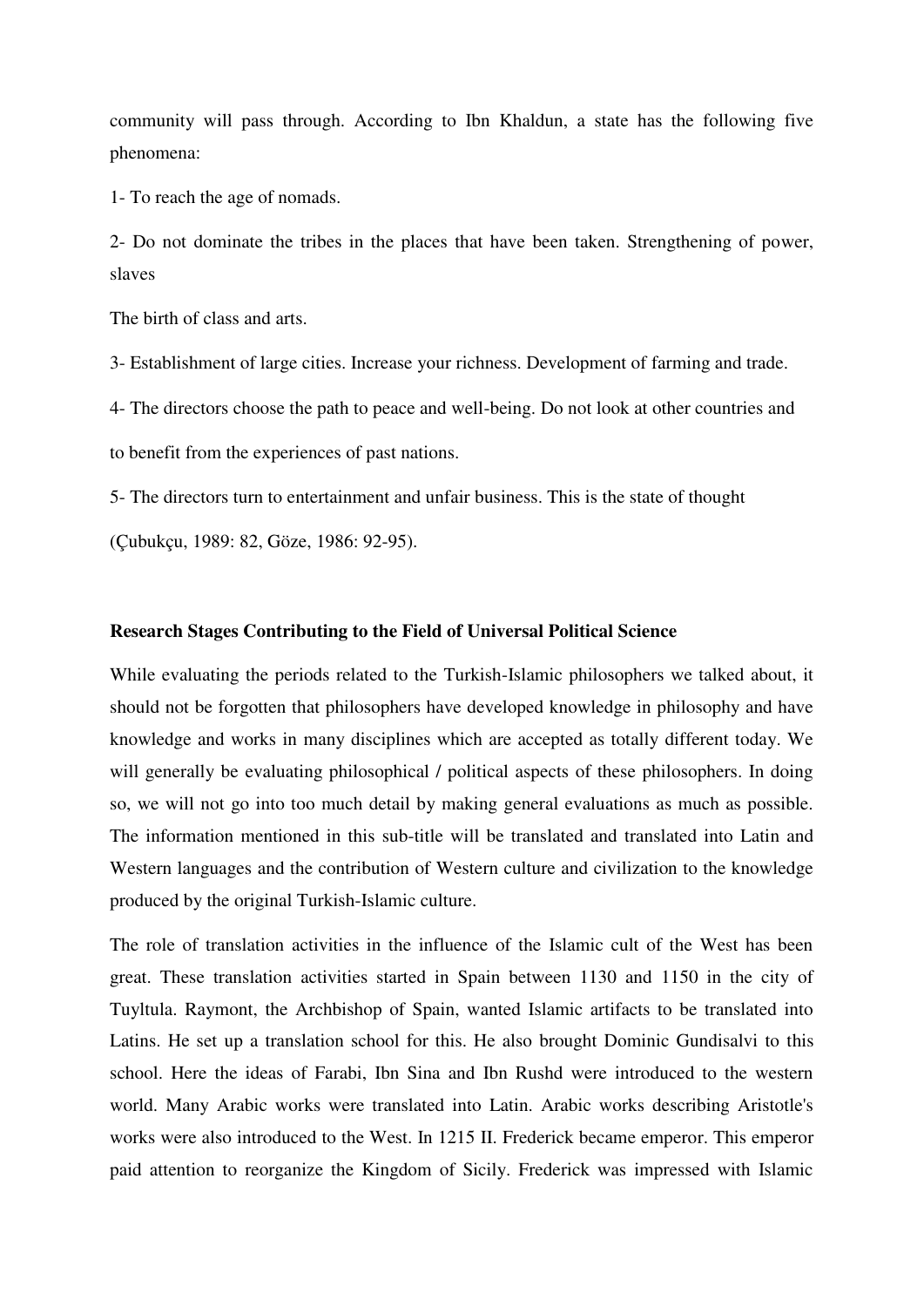civilization during the Crusades. He wanted this civilization to be known to Westerners as well. For this reason he founded a university in Naples in 1224. The thoughts and works of Islamic thinkers soon became widespread in Bologna and Padua Universities. Thanks to the translations in Hele Spain, Ibni Rushdism showed its influence even in France. The works of Islamic philosophers entered Paris and Montpélier Universities. XIII. In the century Ibn Rushd's ideas spread in Oxford. Members of the church were not satisfied with the spread of ideas of Islamic thinkers in the West. Because Ibn Rushd was rational and observer. He benefited from Aristotle's ideas. The ideas of Ibn Rushd were shaking the authority of the Western churches. The churches were buried in dark darkness. The superiority of the Islamic religion, which gave much importance to reason, morality and imam, did not please the priests. For this reason, they tried to prevent the ideas of Islamic thinkers from spreading in the West. Nevertheless, many of the views of Islamic scholars about philosophy, medicine, physics, astronomy and religion were well recognized in Western universities. Indeed, in the Middle Ages, Islamic civilization is far above Western civilization. Eastern culture and technique influenced the West in every field. In fact, the influence of Islamic thinkers, especially Ibn Rushd, on the birth of the Renaissance, Among the Islamic thinkers, Ibn Rushd comes at the beginning of the translation of the Latin book. His well-known work Külliyât translated the works describing Tehâfut at-Tahfut and Aristo into Latin. Some works of the Turkish philosopher Farabi (Death H.339 / M.950), which had great influence on Saint Thomas (Death, 1274), were translated into Latin. It is also known that this Islamic philosopher influenced Albertus Magnus. The scholar of the Turkish thinker, Ibn Sina (Death H.428 / M.1037), Necât and Kitâb an-Nafs are among the works translated into Latin. Al-Kânûn fi't-Medical has shed light on Western universities for centuries in the field of medicine. The denial of this influence on Saint Thomas and also on Albertus Magnus is a real force (Çubukçu, 1989: 119-120).

Indeed, the introduction of Aristotle's works to the west by Ibn Rushd (Avéroés) and Ibn-i Sina led to significant developments in medieval thought. St. Thomas wanted to reconcile the views of Aristotle with the principles of Christian religion (Göze, 1986: 78-79).

Many centuries after Aristotle, the person who emerged as the second pioneer of political science became a Tunisian Islamic thinker. Ibn Khaldun (1332-1406), which some western sources regarded as the founder of "sociology", studied the concepts of state and power with a scientific approach. In the same age, however, Western Christian thinkers looked at it from a religious point of view and based their explanation on divine will (Kışlalı, 1998: 5).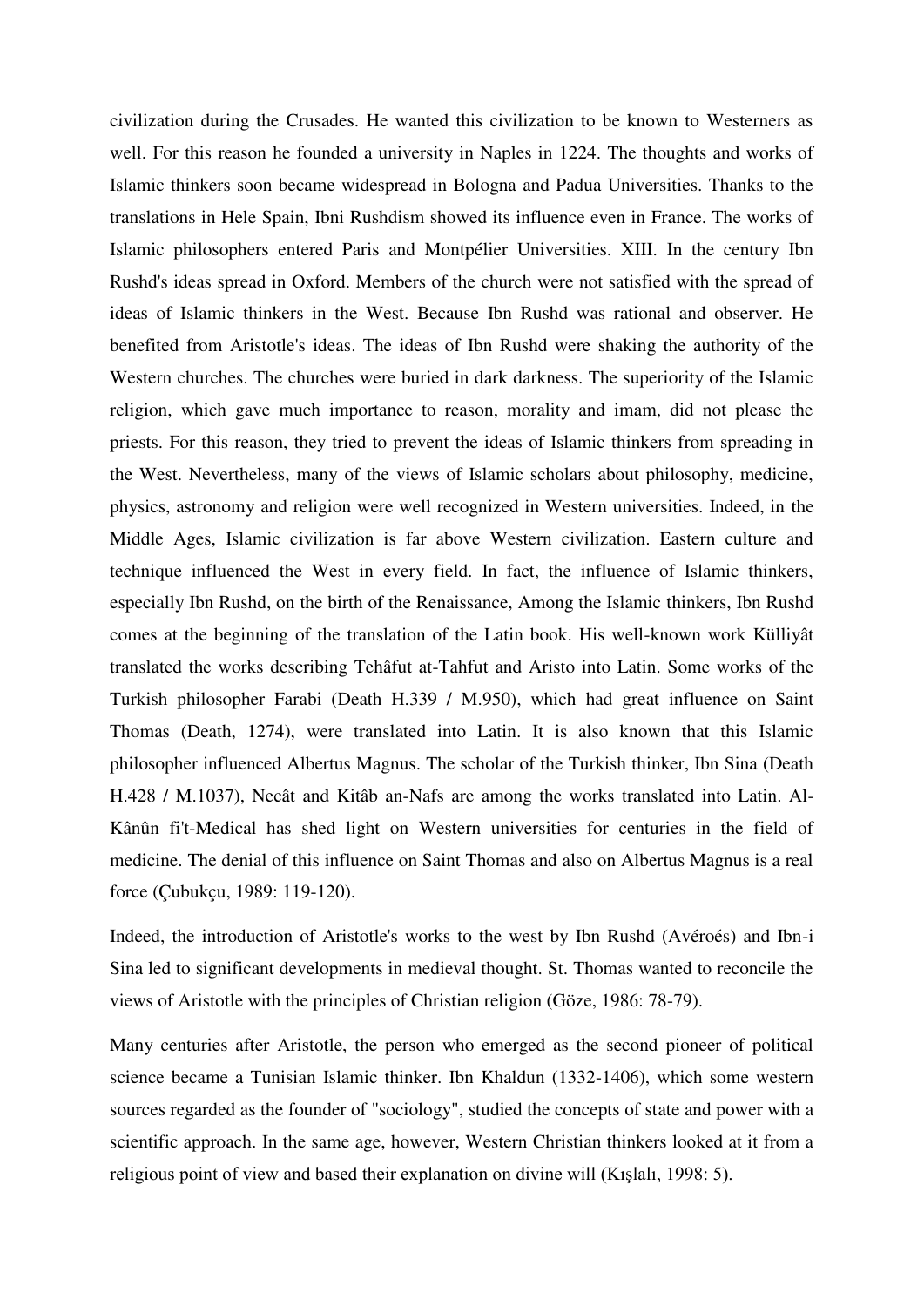Ibn Khaldun relied on his observations while explaining the formation, development and collapse of societies, and examined historical events in a scientific way by establishing causal links. According to Ibn Khaldun, who tries to find the laws of history, people are gathered at the disposal of a leader, living in society and gathered at the disposal of a leader, because the natural situation is harmful. In this view, the North African thinker, before the English Hobbes, describes the transition from human natural to social. Ibn Khaldun, who advocates that states and civilizations are born and developed as if they are living beings and that they are one day destroyed, is also the pioneer of the nineteenth century organizer (Spencer). The societies are divided in terms of political developments: bedouinism, tribal society, site state ... The leader of society as a foundation is a socially adopted great person. With this emphasis, Ibn Khaldun made the pioneer of Weber's charismatic leader. Ibn Khaldun wrote his work "Mukaddime", which includes his views, as the brilliant Arab civilization collapsed as a result of external attacks and internal tensions. Prof de Boer, "Subcontractor and Unprepared", asserted that the East was so low-hearted that the writers and researchers who came after him developed it with great emphasis on his views (Çam, 1998: 42).

In various branches of Islamic scholars, some works of authority of Ghazali (Deut.H.505 / M.1111) have been translated into Latin. He also wrote Ibn Rushd (Death H.595 / M.1198) Tehâfut al-Tahafut to respond to the work of Tehâfut al-Falâsif that shows the faults of the philosophers. When this work of Ibn Rushd was translated into Latin, he learned about the ideas of the westerners Ghazzali about the philosophers ... With the ideas of Ghazali's transition from doubt to faith, Montaigne (Death, 1592), Descartes (Death, 1650), Pascal (Deut.M. 1662), and David Hume (Death.M1776), it is thought that Islamic philosopher pioneered these thinkers (Çubukçu, 1989: 121).

Historians often describe the Middle Ages as "dark ages". However, this assessment only applies to the Christian world. The church, which was sovereign in society's life, prevented the development of free thought and science, under the pressure of religious dogmas. In the same period, the Islamic world provided a lot of important scholars. Because the bigotry of the Christian world did not exist in the Islamic world at that time (Kışlalı, 1998: 248).

All these facts show that Muslims founded a great civilization in the Middle Ages. This civilization has not delayed affecting Europe. The Europeans felt the need to benefit from the superior civilization of Muslims, both technical and intellectual. After the Renaissance,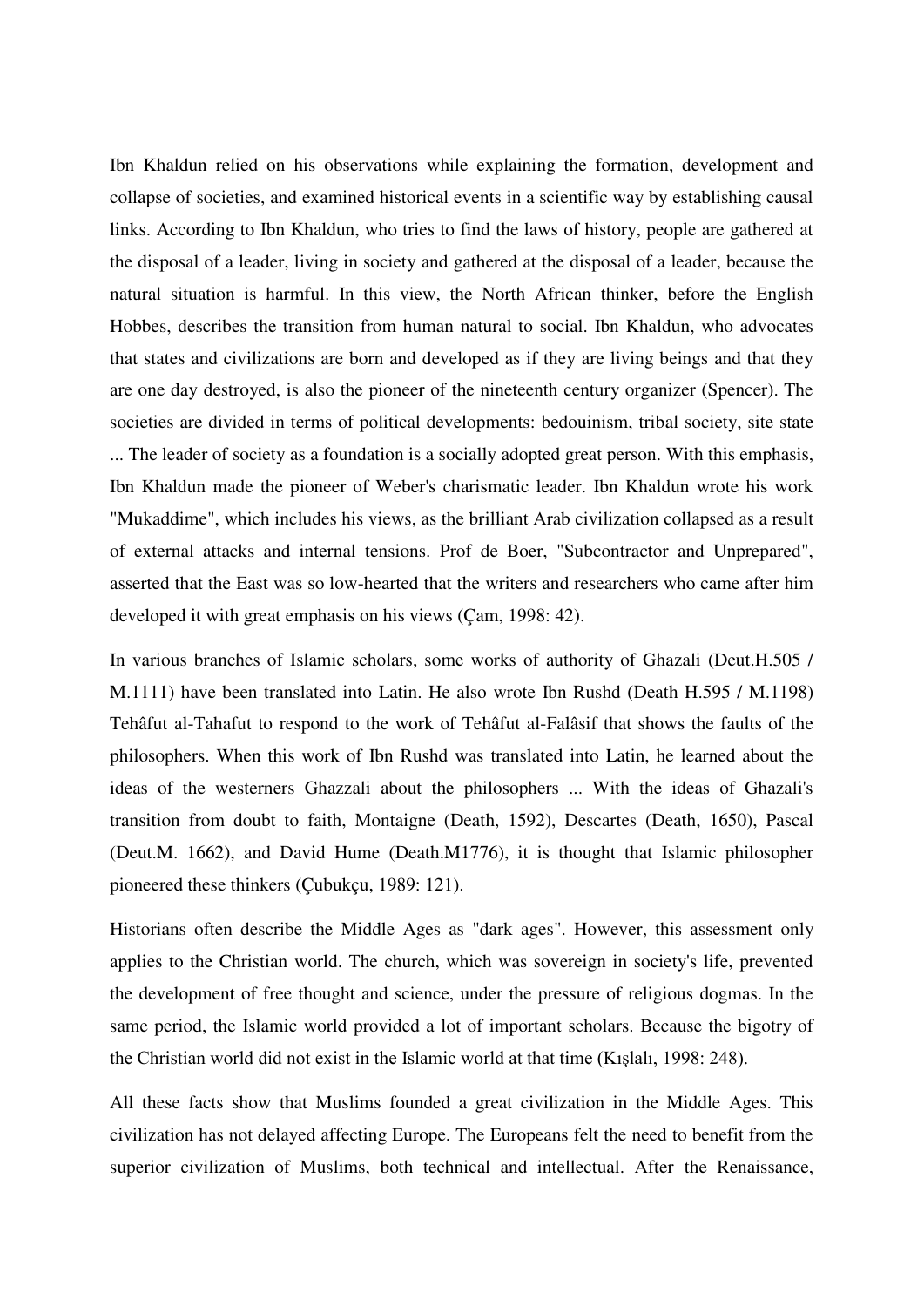Europe has begun to progress at a faster pace. Among the main reasons for this are the progress of printing, the discovery of the New World, the development of firearms, the change of trade routes, the rise of art and the destruction of church tenure

(Çubukçu, 1989: 121). Turkish philosophy continued to develop until 1574. After this date, we see that the philosophy is banned by the madrasas because of strict opinions, and positive sciences are placed at least at a minimum. However, our nation continued his philosophy, which he could not say in medreses, on the lines of mystic poetry (Çubukçu, 1989: 7).

### **On the Development of Contemporary Political Science**

Under this heading, in general, in Turkey, referring to the development of contemporary political science at Ankara University Faculty of Political Sciences "and" Istanbul University Faculty of Political Sciences "information is given about. Subsequently, the subject was examined by subdividing into the subheadings of "Translation and Imitation Stage", "Research Stages Using Original Local Information" and "Research Stages Contributing to the Field of Universal Political Science" in accordance with the classification in the previous heading.

General: of Political Science in Turkey, "Development of Political Thought From the perspective of "we have examined the course in our previous sub-title. Political Science In Turkey, "in terms of Development of Contemporary Political Science" course of examining the initial problem is encountered. Initially, developments in the 18th century can be accepted. However, in this case again, the history of Political Thought is predominant. Based on the movements of Jönn Turks in the 19th century, Westernism, Islamism, Turkism; these can be regarded not only as Political Science but also as the currents of ideas within the Turkish Political Life. This is a continuation of Turkish political thought. The contemporary developments that started in America first showed its influence in France. Later in 1948, a meeting was organized by UNESCO from various countries to join different approaches in these countries and to reach a common political science subject, and reached a consensus on the content of Political Science.

After the beginning of modern political science in terms of Turkey since 1948, the date of determination of this content; On March 23, 1950, the establishment of the Faculty of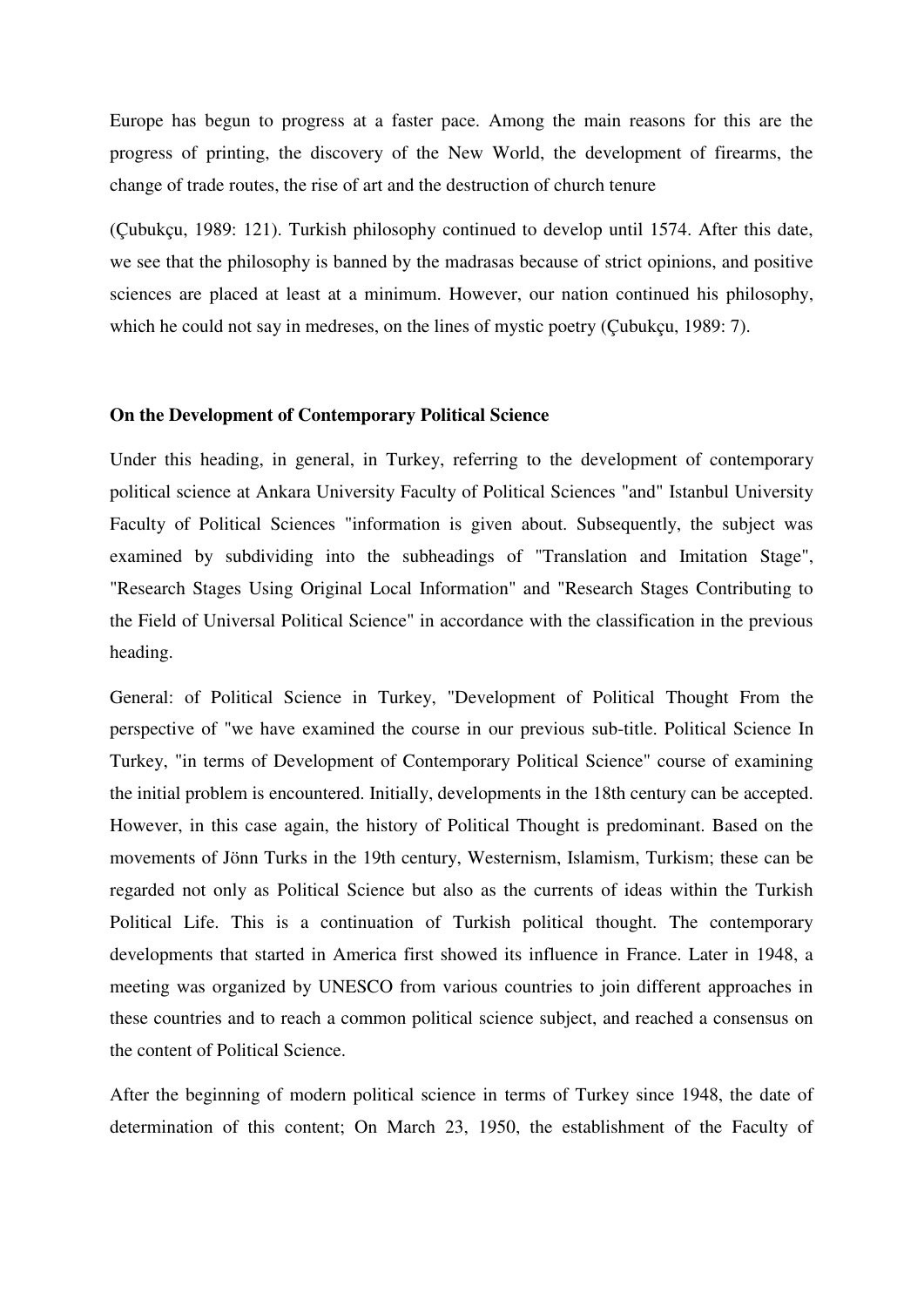Political Sciences was realized. Therefore Contemporary Politics in Turkey it would be more appropriate to start in 1950.

Ali Yasar Sarıbay, "Political Sociology of the Intellectual Foundations in Turkey," about information while; Summarize about the development of the contemporary sense of Political Science in Turkey gives the following background information (Sarıbay, 1996: 18-23).

"Turkey has a developed history of political thought and political writings"; even though "the most original of the works written during the Ottoman Empire were found in the political arena", we see that the philosophical approach is dominant. Because, in the Ottoman Empire, political thought has been related to the use of political power and to create justifications for the acceptance of authority, which is at its core political philosophy. The most important reason is that the dominance of the approach has not been broken (Carpath, 1971: p. 19). In the period of the Union and Progress, during the National Struggle and the first years of the Republican era, "the great success of political science, 67).

An important step in this regard was the "Political Science School" (SBO), which was established in 1948 as a faculty of Ankara University. The school is now called the "Faculty of Political Sciences". Thus, the process of getting political science to become scientific, as well as the process of bringing political sociology as a discipline into the institution in the following years, has begun.

In these processes, in the 1950s, the Second World War after the American political influence began to increase and the cultural role together with condensation in Turkey, S.B.F., timetabled have heard the need to make drastic changes, has taken the first step in this direction. S.B.F. Despite the name he has been a practitioner of European universities' classical legal education programs, a mix of economic and fiscal disciplines. Founded in 1859 by the inspiration of France, this higher education institution, the senior management of public administration, diplomatic representatives, etc. had undertaken the cultivation function. As universities become an institution, they have adopted the necessity of engaging in scientific research beyond personnel training. Thus, at the beginning of the 1950s, Bahri Prosecutor and Yavuz Abadan, who taught lessons such as Constitutional Law and Public Administration, began to give more content to political science. For example, Y. Abadan published the first part of the book "Public Law and State Facts" (1952), "Public Law Concept", "Elements and functions of the state", while the second part included "party doctrines". Undoubtedly, we can not say that this sort of collective approach has fully placed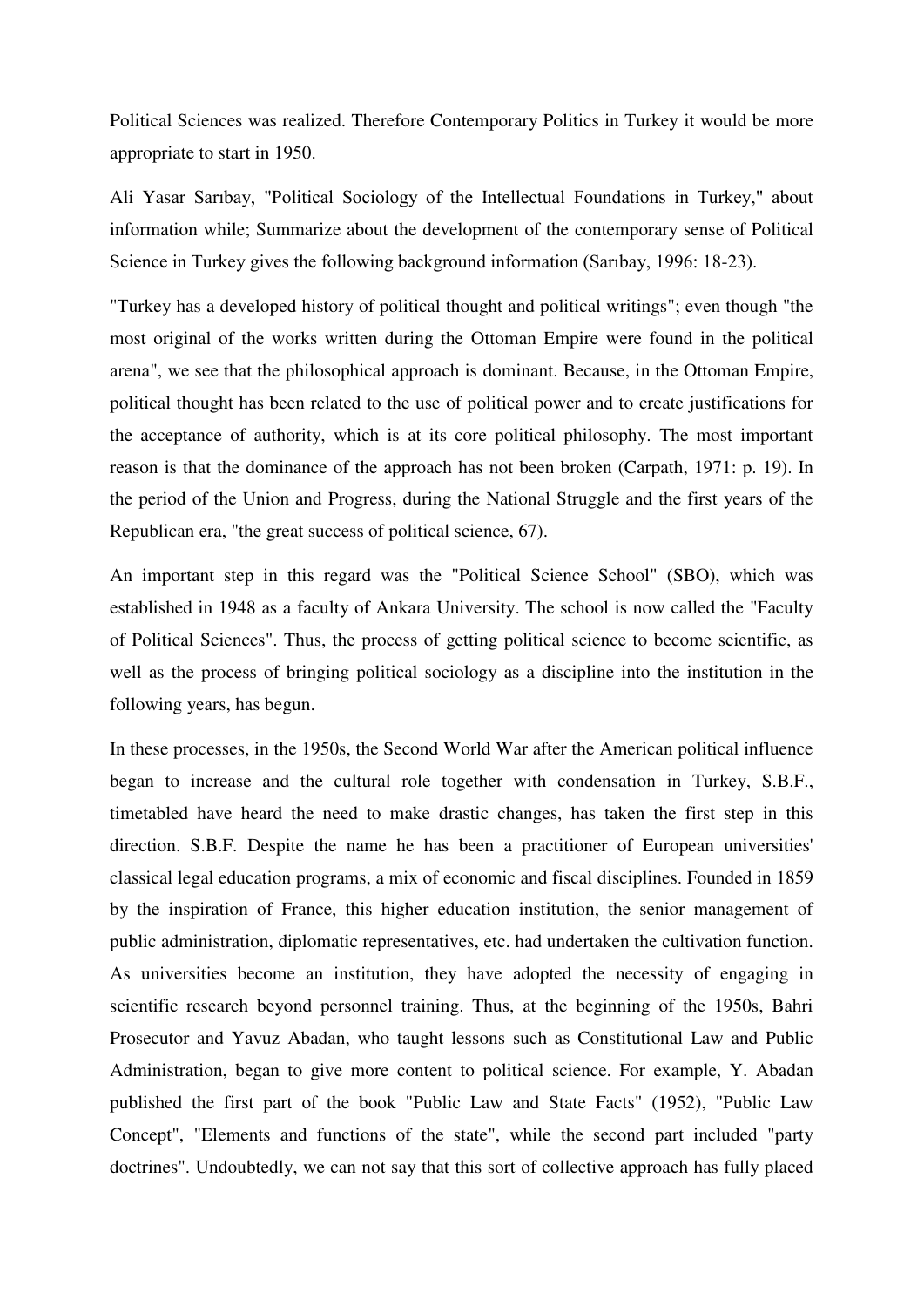political science. Nevertheless, the fact that politics in our country can not be examined with a purely legal approach has contributed to this kind of early work.

In S.B.F., in other institutions, the politicians who adopt the legal approach an important factor in moving towards the study of the consciousness is the enforcement of new social and political formations of the regime change that took place in 1950 in a multiparty political life. The fact that the legal framework has not fully realized these formations is inadequate in the concept, which has led to a demand in the frame of political science. Indeed, the Turkish political science major effort in settling the solid foundation said Tarik Zafer Tuna, which was published in 1952, "Political Parties in Turkey" comprehensive book of 'Preface in this situation explains: "... the hometown of us are history ever within the democratic flourish that coincide in a circuit. And in these years, it is very late, and for us it is necessary and necessary for us to know the political parties and the untouched sides of our country, their future developments and estimates, in the times when the new hadiths have tackled the difficulties we have not encountered yet and in this time of crisis ... Political Science - Science Politique) is not denied in the university curriculum and is found to make a victorious development.

This modern go-to party by Tunaya has become even more paced after the SBO's conversion to faculty. Once this institution has acquired its new identity, it has not abandoned the system of specialist branches that allow the development of specific areas of expertise at the undergraduate level in accordance with the understanding of science in Europe. Thus, the development of the branches of finance, diplomacy and administrative sciences, which were established when the university was founded, gained new dimensions; new branches of expertise in accordance with contemporary scientific requirements are easier to locate than faculties that are organized around a single main topic. Therefore, in S.B.F., "Political Science", "Political Theories", "Government Officials with Comparisons", etc. branches could be rooted on this count. It should be noted that a number of external factors have also played a role in accelerating this development. s.b.f.'n of its own on the recommendation of the United Nations in 1952, "the Public Administration Institute for Turkey and the Middle East" is one of the leading nudes establish these factors. With the establishment of the Institute, a group of Anglo-Saxon scholars have begun to gain popularity in the "Public Administration" as a new discipline trying to understand the functioning of the state system with the political concept of concepts beyond the normative sense of administrative law. The fact that S.B.F., in 1955-59, co-organizing the course of the program with the New York University as a result of the "American Assistance Program", together with the experts in this field, led Anglo American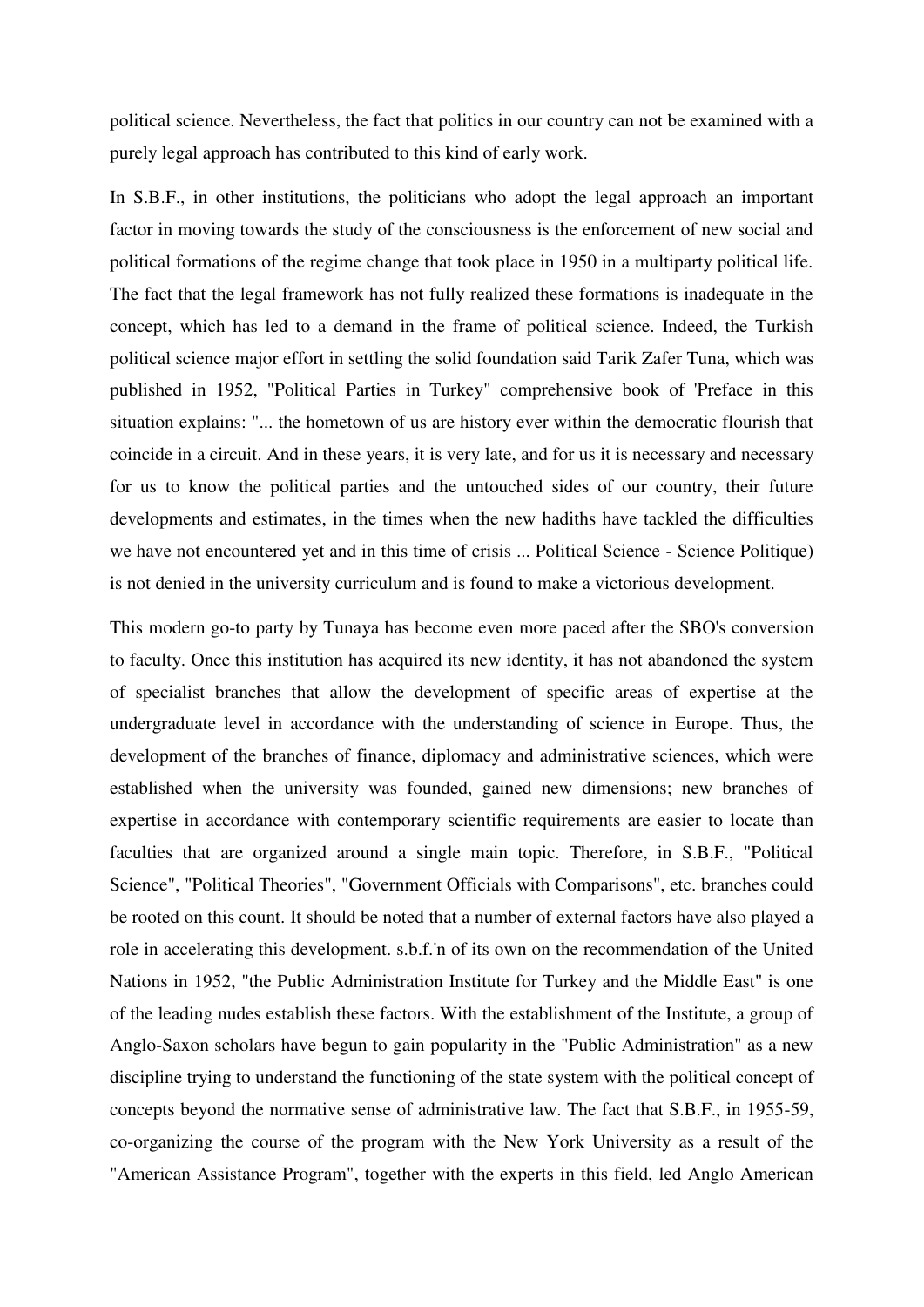politics concepts and understanding to settle well. After 1960, with the help of UNESCO this time, the establishment of the Press Press High School again in connection with the S.B.F. has necessarily opened new fields to the concepts and theories of political communication. In addition, S.B.F. "Halkoyu Research Group (SIHAG)" affiliated to the Administrative Sciences Institute, voter behavior, the effectiveness of mass media, etc. but also allows for empirical investigations to be carried out in limited cases. For example, in 1966, published by Nermin Abadan - Unat in 1966, the book The Analysis of 1965 Elections in terms of Law and Political Science was the first comprehensive study to be made in this framework. In this study, the author discusses the legal bases of elections on one hand and the various stages of the electoral struggle as a political process; On the other hand, a pragmatic study covering 270 opinion leaders in Eskişehir and Diyarbakır has examined in detail the social roots of prospective political party candidates of political parties.

Abadan - Unat's work, S.B.F. it also constituted the basis for establishing an independent tribune based on sociology of politics. Political sociology, which has undergone such a development in S.B.F., has also been included in the curricula of other institutions. For example, in ODTÜ, Istanbul University Faculty of Economics; After passing to the Turkish administration, Boğaziçi University, and finally in 1975 at Bursa (Uludağ) University (under the patronage of the Faculty of Political Science of Istanbul Faculty of Economics) lectures were put into the scope of political sociology and researches were started and experts of this subject started to be educated.

**Ankara University Faculty of Political Sciences (Sosyal Bilimler Fakültesi: S.B.F.)**: in developement of contemporary political science in Turkey, the Faculty of Political Sciences has a distinct place. In this regard, it is useful to briefly refer to the history of S.B.F.

Founded in 1859 in Istanbul, the foundation of the Mektebi Mülkiyei Educational Institution opened with the name of Scandinavia. This organization, which was intended to train the district governor and the subdistrict (sub-district) manager, was active under the Ministry of Internal Affairs (Interior Ministry). Initially two years of teaching. This period was increased to five years in 1877 and the institution was brought to the college level. In 1892 the duration of teaching was increased to six years. In 1902-1903 school year was ended. In 1908 the name was changed and Mektebi started to be called as Mülkiye. The school was closed in 1915. It was reopened in 1918. In 1920 the status was changed and the Ministry of Education was attached to the Ministry of Education. Upon the liberation of Istanbul from the occupation, the Ankara government bound its school education ministry (1922). The building was started to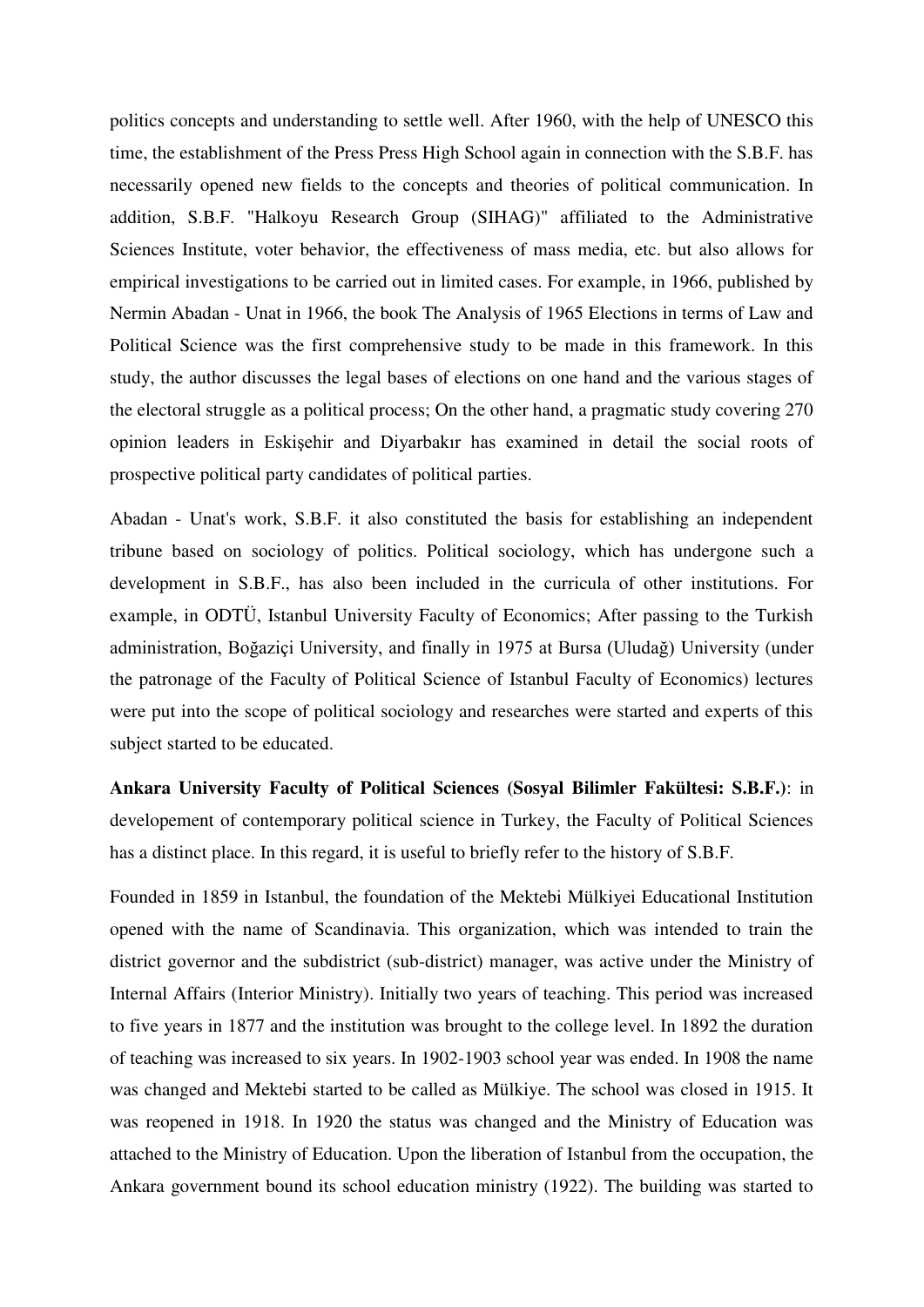be built in the district of Cebeci in 1934 to move the school to Ankara. In the same year, in the direction of Ataturk's request, the name of the Makkah Mektebi was translated into the School of Political Science. The school, which was determined to be four years in duration, started to show activity in Ankara (1936). In 1946 and in the following years, work was undertaken to bring the institution a new status. With the law dated 23 March 1950 and numbered 5627, the school was transformed into a faculty and bound to Ankara University. In 1956 the doctoral program was put into effect. From the 1956-1957 school year to the end of the 1967-1968 school year, over the past decade, 38 students have passed the required doctoral examination; (Siyankasi İlimler Doktoru) "(Çankaya, 1968-1969: 664) by advocating and accepting their thesis. 24 of them have prepared their theses on finance and economics and 14 on administrative and political sciences (EK.4). In the 1965-6 school year, a faculty of Press and Broadcasting started teaching. In 1983, the University of Ankara was reorganized with the law number 2809, which regulates higher education institutions, and it was taken as a rector by being taken from S.B.F. S.B.F. consists of 6 departments (Labor Economics and Industrial Relations, Economics, Business Administration, Public Administration, Finance, International Relations) in 1992-3 academic year (Büyük Larousse, 10608).

A second institution with significant contributions to the development of political science in our country Istanbul University Faculty of Political Sciences. It is also useful to give brief information about this faculty.

**Istanbul University Faculty of Political Sciences**: It is a historical fact that Public Administration is the first place in the Ottoman Empire to be treated as an academic discipline and the first school opened in the world for the training of state administrators is "Enderun" in the Ottoman palace.

Founded by Fatih Sultan Mehmed II. Continuing as far as Mahmut devrine, Enderun had raised senior executives needed by the Ottoman Empire. Then II. The transfer of the Mekteb-i Mülkiye (Mülkiye-i Şahane), opened by Abdulhamid, to Ankara during the Republican period deprived Istanbul of a mission to undertake the task of Enderun.

While Istanbul University was founded in 1933, a separate political science faculty was not needed. Some of the subjects that were included in this discipline were included in the Faculty of Law, and others were in the programs of the Faculty of Economics, which was established later.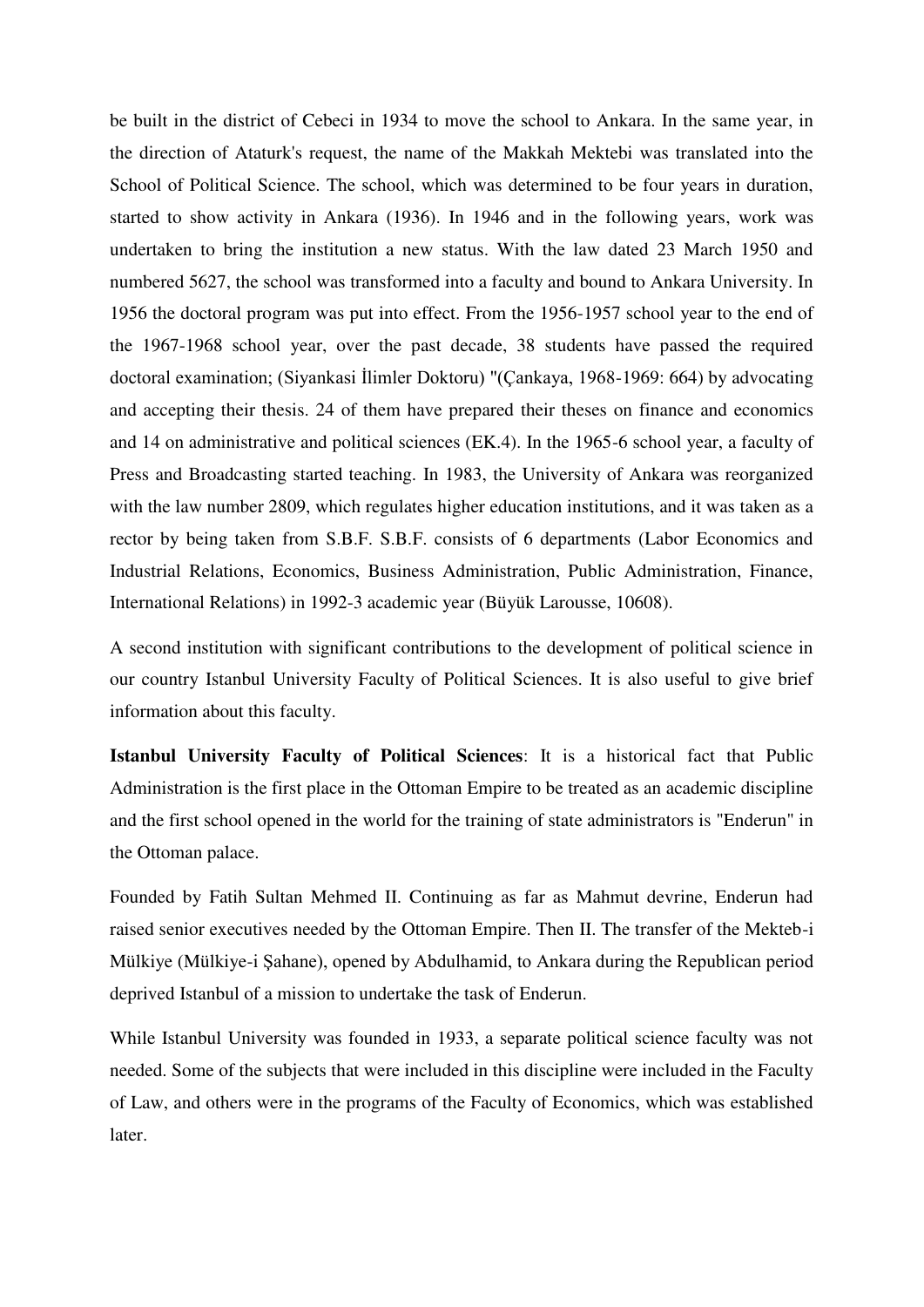However, this deficiency has always been felt and the idea of establishing a Faculty of Political Sciences for the training of the administrators who can be active in the Turkish Management Life within the Istanbul University. After the Second World War, especially in the late 1960's, This idea was first reviewed and accepted by the Faculty of Law Professors' Board and sent to the University Senate, but the proposal for the period was not considered for a long time.

The Senate decided on the establishment of the faculty on October 13, 1977 and this decision was finalized on December 15, 1977 by the Ministry of National Education. According to this decision, the foundation of the faculty was given to the Faculty of Law and studies were started.

The transfer of seven Instructional Members required by law from within the Faculty of Law for the establishment of the new faculty was concluded at the meeting of the University Senate on April 26, 1978. Dr. Tarık Zafer TUNAYA, Prof. Dr. Ümit Yaşar DOĞANAY, Prof. Dr. Aydın AYBAY, Assoc. Dr. Murat SARICA, Assoc. Dr. Ali Ülkü AZRAK, Assoc. Dr. İzzettin DOĞAN and Assoc. Dr. Ersan LAL has been assigned to the new faculty for one year.

After the election of the dean of Tariq Zafer TUNAYA, the institutional library belonging to the headquarters of the faculty was made for the first time. The lessons continued in the first year, the classroom where the Faculty of Law and Economics was located. The final result of efforts to find a permanent place, the building formerly known as "Bekir Ağa Bölüğü", which was used by the Morphology Institute affiliated to Istanbul Faculty of Medicine, was completely divided into the Faculty of Political Sciences with the decision of the University Senate on 12 March 1981 .

As it is known, today the building which is being used as the center of the Istanbul University (Rectorate) building, was built by Şeyh-ül Vüzera Serasker Mehmet Namık Pasha between 1867-1872 as "Circle-i Umur-u Military", ie Ministry of War (General Staff Presidency).

The building where today's faculty is located was built on the same date for the Military Guard Regions in addition to the main building. The building is known as "Bekir Ağa Bölüğü" in connection with the name of Bekir Aga, who has commanded the guard division for many years.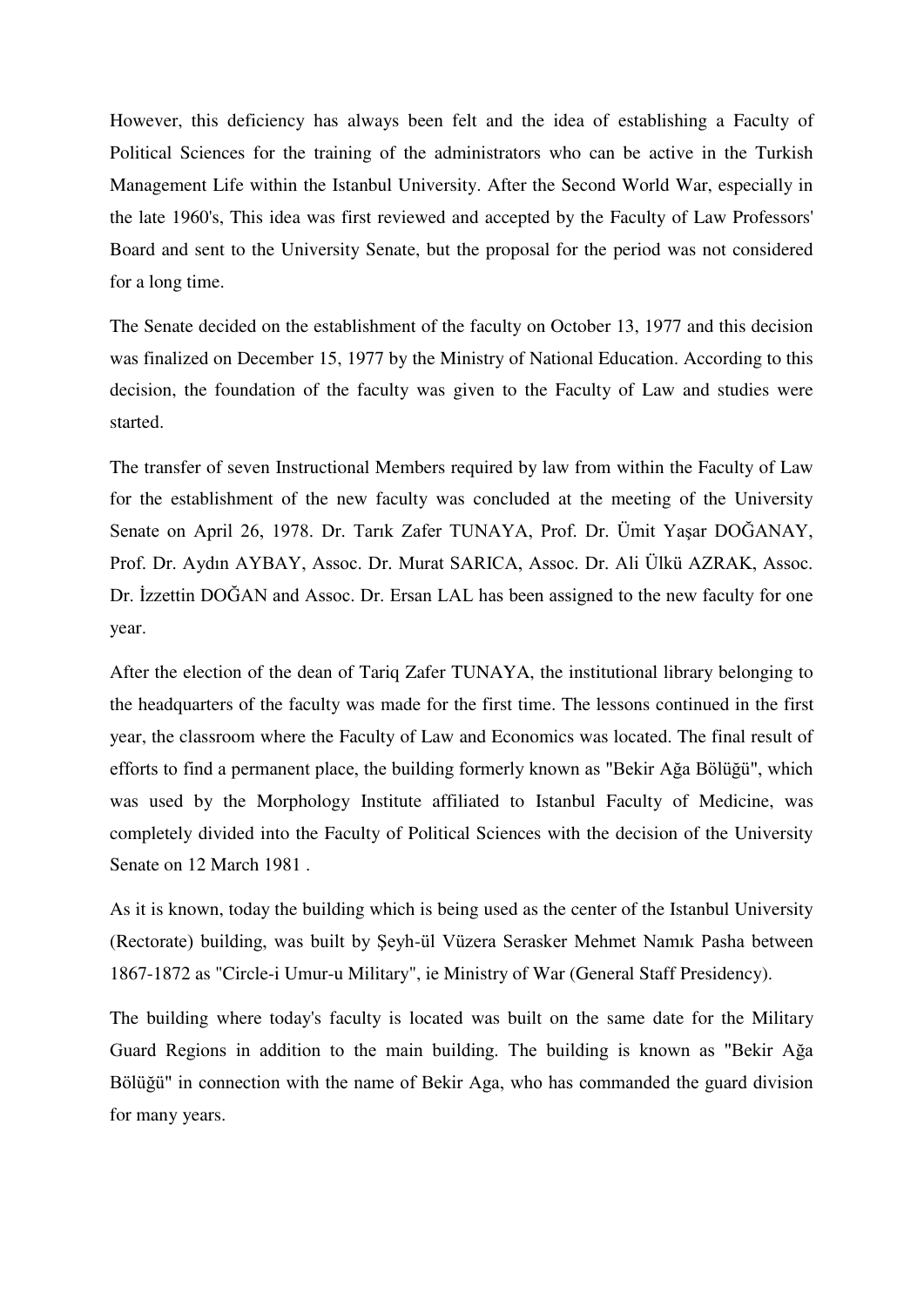In 1982 he started studying Master and Doctorate classes in the Institute of Social Sciences. The Faculty of Public Administration Sciences Research Center was established on 18.03.1982 and the activity started. There is also a documentation unit on the EEC / EU within the Middle East and Balkan Research Center. The faculty, which is named as Political Sciences in its first establishment, has been named as "POLITICAL INFORMATION" by law no. 3286 dated 22nd of June, 1986 on the fact that its graduates can not benefit from legal rights. The Istanbul University Journal of Political Science, which has been in existence since 1983, has also changed its name and continues to appear as Istanbul University Political Science Faculty Journal (IUSBF 1989 Yearbook: 7).

In the academic year of 1992, Finance, International Relations, Communication and Economics departments were added to the faculty to make them stronger. In 1999, however, the Department of Economics, Business Administration and Finance were closed with the saving of the Rectorate and the Faculty was made into two departments.

### **Translation and Imitation Process**

The University of Ankara SBF(Social Sciences Faculty) took educational help from the United Nations and the American government (University of New York). Professor Gunnar Heckscher, who came on behalf of the United Nations, stated that the students in the faculty should not be limited by the public administration teaching in the narrow sense, but should also cover the field of social sciences with rulership (political science). (Mıhçıoğlu, 1988: 29- 30)

At that time (1951-2) graduates of the 4th grade political branch students learned lessons such as: Political History, Foreign Trade and Customs Politics, History of Turkish Revolution, Foreign Language, Specialized Homework. First grade; Political History, the second and third grades of the course also taught law-focused courses. In the first three years, 60.7% of the courses that students have studied have 17 lessons that constitute legal issues.

S.B.F. in 1955, the courses of Political Science were changed from 34 hours to 36 hours in 1967 and new developments were requested.

In collaboration with the New York University and the Faculty of Social Sciences, thirteen books on the subject of Public Administration / Political Science were translated, prepared, and co-edited. In addition, a number of young scientists who were not underestimated in the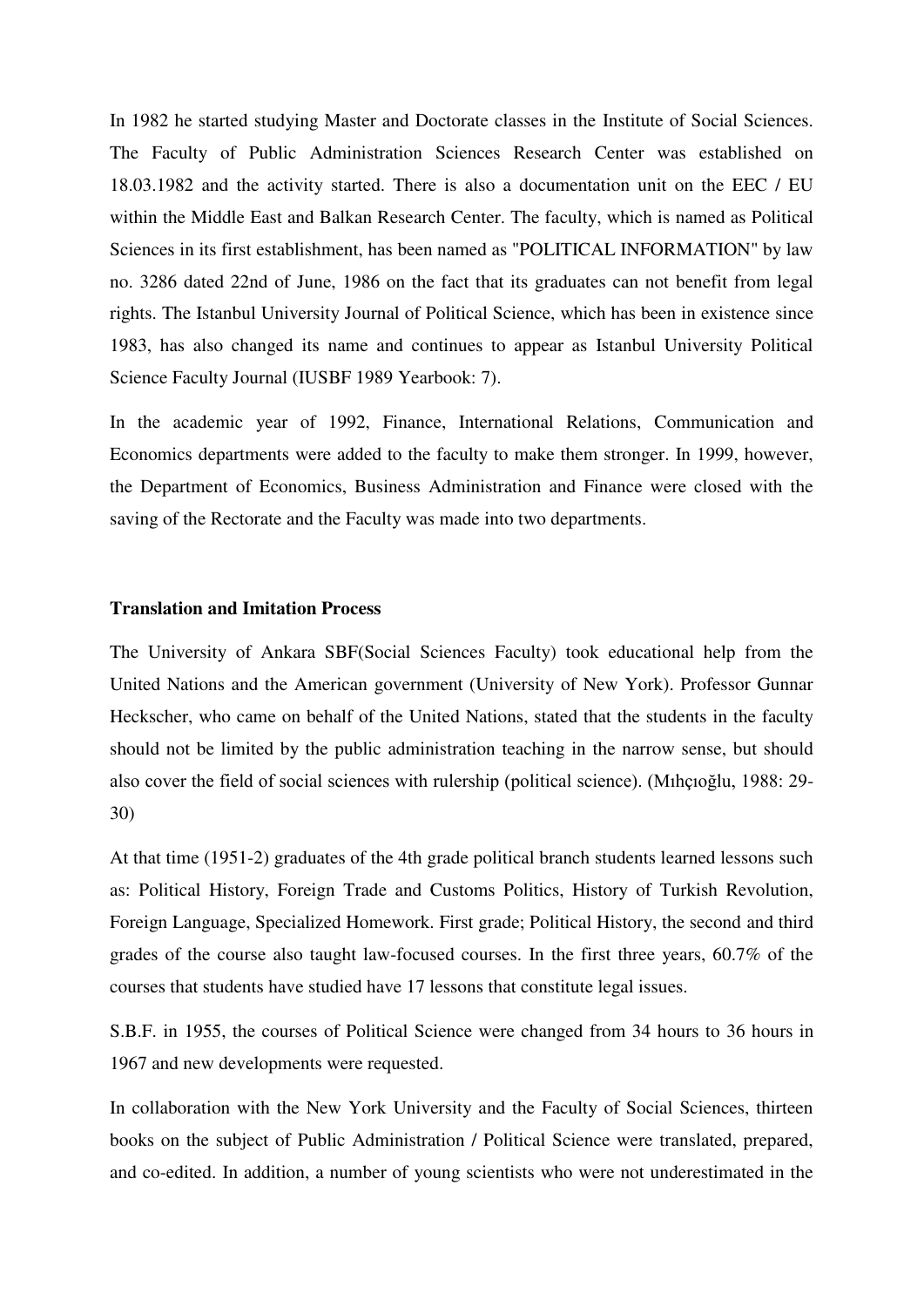United States were sent to the university to contribute to the establishment of a strong teaching staff (Mıhçıoğlu, 1988: 62). The names of some of these academics sent abroad: Cemal MIHÇIOĞLU, Cemal AYGEN, İsmail TÜRK, Bülent DAVER, Reşat AKTAN, Hicri FİŞEK, Munci KAPANI, İlhan ARSEL, Metin KIRATLI, Mehmet SELİK, Nejat ERDER, Atilla KARAOSMANOĞLU, Şeref GÖZÜBÜYÜK, Orhan TÜRKAY, Cevat GERAY, Ruşen KELEŞ (Mıhçıoğlu, 1988: 32).

Most of those who went, returned to their homes and then put forth works of their own interest. One of the notable points in these works is that a large part of the milling machines that they use are foreign and benefited from translation.

Most of these goers have returned to their homes and then put forth works on their interests. At the beginning of the noteworthy points in these works comes the fact that most of the resources they used were foreign and have been used by translation.

Bülent DAVER, wrote in his book, Introduction to Political Science (1993) which was first published in 1964, about the lack of domestic publication about political science and states: "As far as we know, the first Turkish language 'Introduction to Political Science' book bears this experiment of a general nature which ... made in terms of a positive political science in Turkey and especially in our country's social and political structure of the examination subject acquired research and monographs still rare. It is promising for the future of Turkish Political Science that in the last few years the faculty dealing with social sciences have begun to carry out valuable researches in this direction. As these researches acquire a certain intensity and wealth, it will be possible to write a synthetic and systematic work about Turkish political system and Turkish political life."(Daver, 1993: VII)

B. DAVER's own bibliography of his works is a good example of " Translation and Imitation Process". A total of 144 works related to Political Science were suggested in the Welder. (29) of them are in Turkish; (34) French; (81) of them are in English. In addition, (29) of the 29 Turkish sources, which are also translated into Turkish, are related to foreign political science. As it is seen in this example, 1/3 of the sources related to political science constitute the sources written in Turkish and 2/3 translated into Turkish (Daver, 1993: 293-304).

Münci KAPANİ's Introduction to Political Science (1983) was published in 1975, 11 years after B. Daver. There are 111 sources in the source of this book. Of these (18) were Turkish; (93) are foreign sources. From the Turkish (18) source (3), the foreign language has been translated into Turkish (Kapani, 1983: 169-176).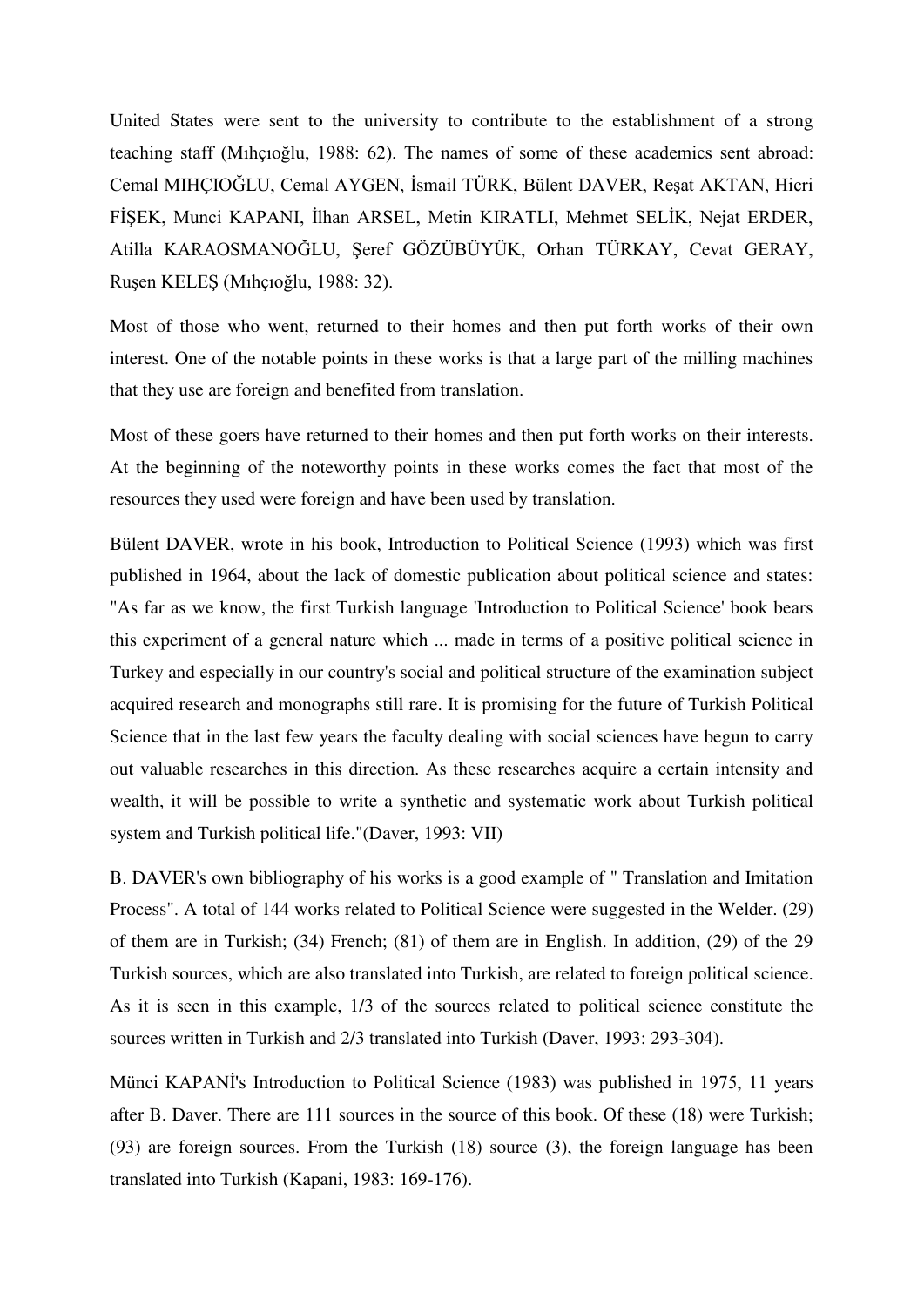As a third example, we can give an example of Ersin KALAYCIOĞLU's "The Contemporary Political Science Theory Case and Processes" (1984). It was written about 10 years after M. KAPANI in this work. There are 190 sources in the source of this book. Of these (19) were Turkish; (171) are foreign sources. There are no translations from Turkish (19) sources into Turkish from foreign languages. One of the foreign sources is written by the author; the other two were prepared together with İ.TURAN and published in foreign scientific journals (Kalaycıoğlu, 1984: 427-440).

These examples show us that about 80% of the information about Turkish Political Science is obtained through foreign translation.

In the process of acquiring information through translation and some institutions, the contribution of these institutions has been considerable. Among the founders; 1.Fethi Celikbas, 2.Fadıl Surname, 3.Yavuz Abadan (died on 30.06.1967), 4.Zeki M. Alsan, 5.Bedri Gursoy, 6.Ahmet S. Esmer, 7.Sad Aren, 8. Aziz Köklü, 9.Turhan Feyzioğlu, 10.Bahri Savcı, 11.Seha L Meray and 12.Suat Bilge; these are the most important figures of the "Political Scientists Turkish Association". In the first article of the constitutional charter (Annex 5), the statement "Political scholars are working in the field and conducting researches, encouraging and disseminating the researches and establishing an academic association called " Political Sciences Turkish Association ". In the third article of the Regulation include activities such as "organizing the association, scientific congress, conferences, surveys and competitions, collecting documents and publishing. Local and international institutions, associations, universities and libraries, which are in the hands of the Council of Ministers, have communication and reference with the Association and there are scientific contacts and exchanges."

This is the list of works that they have contributed to political science through translation in the years 1960-1970:

1.Woodrow WILSON, Selected Works,

2.Thomas JAFFERSON, Selected Works,

3. Thoughts on the Constitution: Elections from the Constitutions of the Federalists,

4.Alex de TOCQUEVILLE, Democracy in America,

5. James BRYCE, American Political Regime,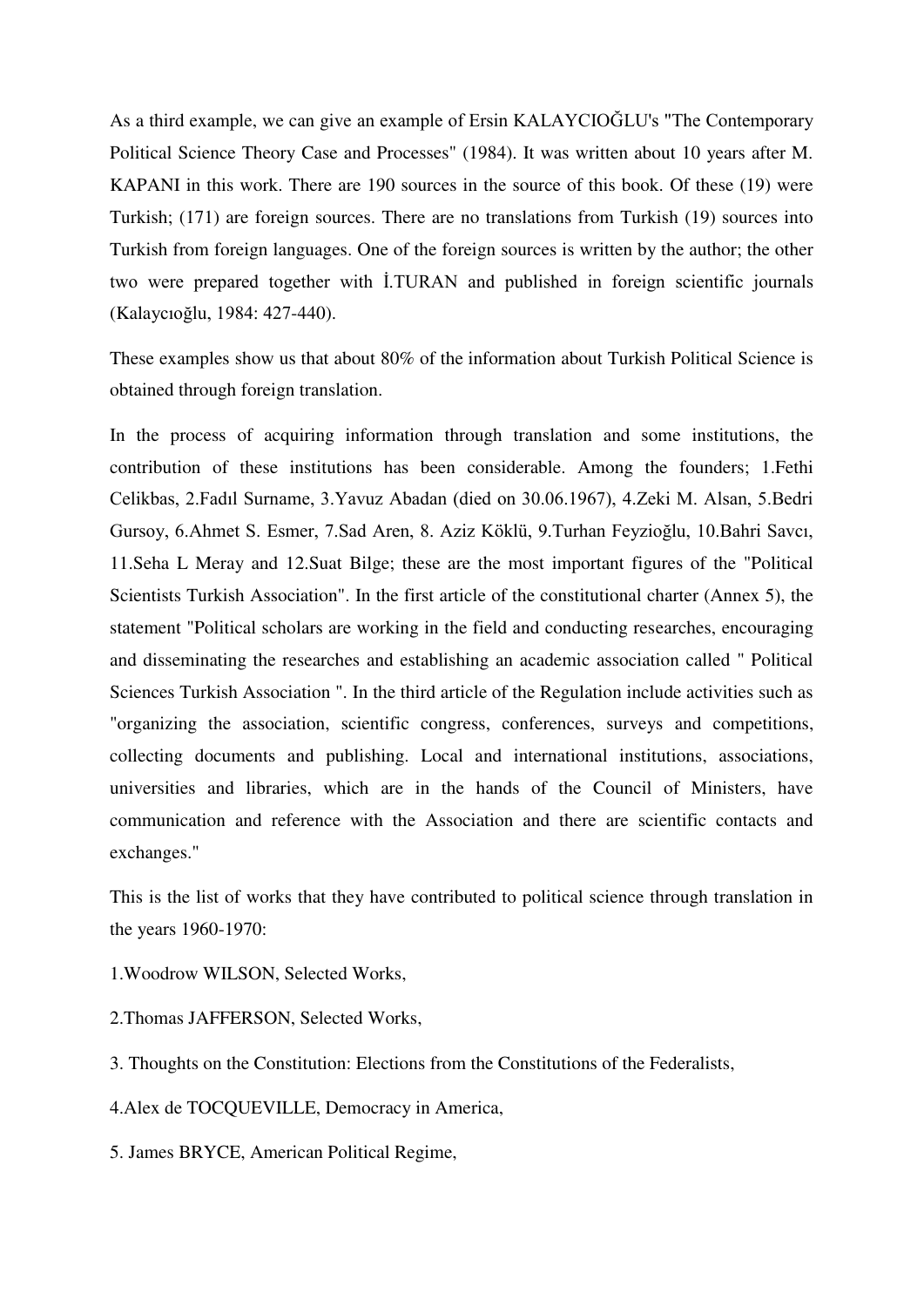6.Henry B. MAYO, Introduction to Democratic Theory,

7.C.FREDRICH and Z. BRZEZINSKI, Totalitarian Dictatorship and Autocracy,

8. Seymaur M. LIPSET, Political Man,

9.W. GELLHORN, American Rights,

10. ADAM ULAM, The Unfinished Revolution,

11.R. EMERSON, Internationalization of Colonies,

12.D.KRECH and R.S. CRUTCHFIELD, Social Psychology,

13.K. R. POPPER, Open Society and Enemies: I The Plot's Enchantment,

14. K.R. POPPER, Open Society and Enemies: II Hegel and Marx,

15.G. SARTORI, Theory of Democracy,

16.G. SABINE, History of Political Thinking: I First and Middle Ages,

17.G. SABINE, History of Political Thought: II New Age,

18.G. SABINE, History of Political Thought: III Near Age,

19. B. WOLFE, Revolutionary Way Three People: Lenin - Trotsky - Stalin,

20. Juan J. LINZ, Totalitarian and Authoritarian Regimes,

After the 1980s, there was a pause between the publications of the Political Scientists Turkish Association. Thereafter publications have some common interests with Turkey Endowment for Democracy, founded on February 20, 1987. Some of these publications are;

1.Arend LIJPHART, Contemporary Democracies: Majority and Consensual Management Patterns in Twenty-One Countries,

2 G. BINGHAM POWELL, Contemporary Democracies: Participation, Stability and Violence,

3. Robert A. DAHL, Democracy and Critics,

4. Robert A. DAHL, Return to the Theory of Democracy,

Apart from these, the foundation also publishes its own publications. However, in recent years it appears that the foundation's publishing activities have decreased.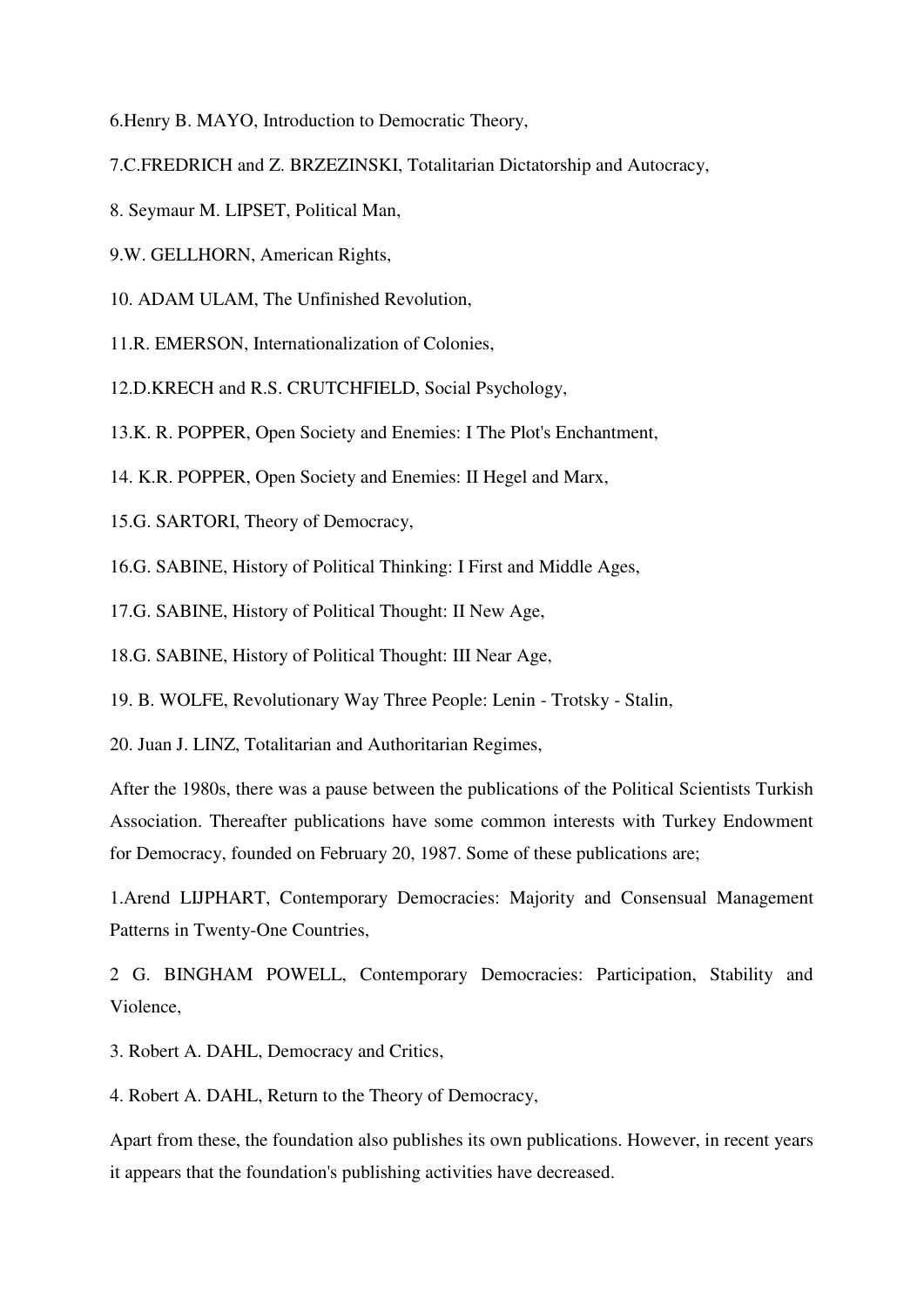One of the institutions that contributed to translation of political science in recent years is the Liberal Thought Society. It was founded in Ankara on 26 December 1992 in an informal way. Its foundation as an association was completed in April 1994 and officially started its activities since that date. The aim of the Community, the intellectual traditions underlying modern civilization ensure introduced in Turkey; to conduct studies to help understand and adopt values and institutions that enable people such as market economy, ethics, freedom, human rights, justice, peace, equality, tolerance, liberty democracy to live in confidence order and prosperity; contributing to the formation of philosophical, philosophical, and empirical resources that our citizens can apply to improve their ability to think and judge; to provide material and moral support to those who are engaged in research and investigation activities suitable for the purposes of the association and to engage in similar activities. For this purpose Liberte Publications are being published. In particular, based on liberal ideas of liberty, democracy, freedom of expression, civil society, government, despotism which, by translation work on international relations with Turkey and they contribute to political science.

As a feature of social sciences, we also find it useful to indicate that the differentiation periods there can not be completed with a knife at the same time as the other stages. For example, even while the original indigenous information is in use, the stage of information gained through the translation continues. This is the antithesis of the inevitable consequence of using the information produced by political scientists in other countries.

### **Investigation Phase on Local Indigenous Information**

We can continue with the example of the textbooks we have given above in the process of using original indigenous information.

Ahmet Taner KIŞLALI; Prepared the book "Political Science" in 1987 (1992). This book consists of an introduction, three main sections and nine sub-sections. The book itself gives a selected bibliography after each main section or subdivision, unlike the previous ones. This shows us that domestic and foreign sources of political science are increasing. Introduction "What is Political Science?" At the end of this introduction, which has 17 pages, there is a general bibliography. A total of (22) sources are indicated in this welder. Of these (8) are foreign languages. (14) is the Turkish source. Only five (5) of the Turkish sources are translated into Turkish, and the rest (9) are written in Turkish. As it is seen in this section given as an example, the Turkish resource ratio has exceeded the foreign resource ratio.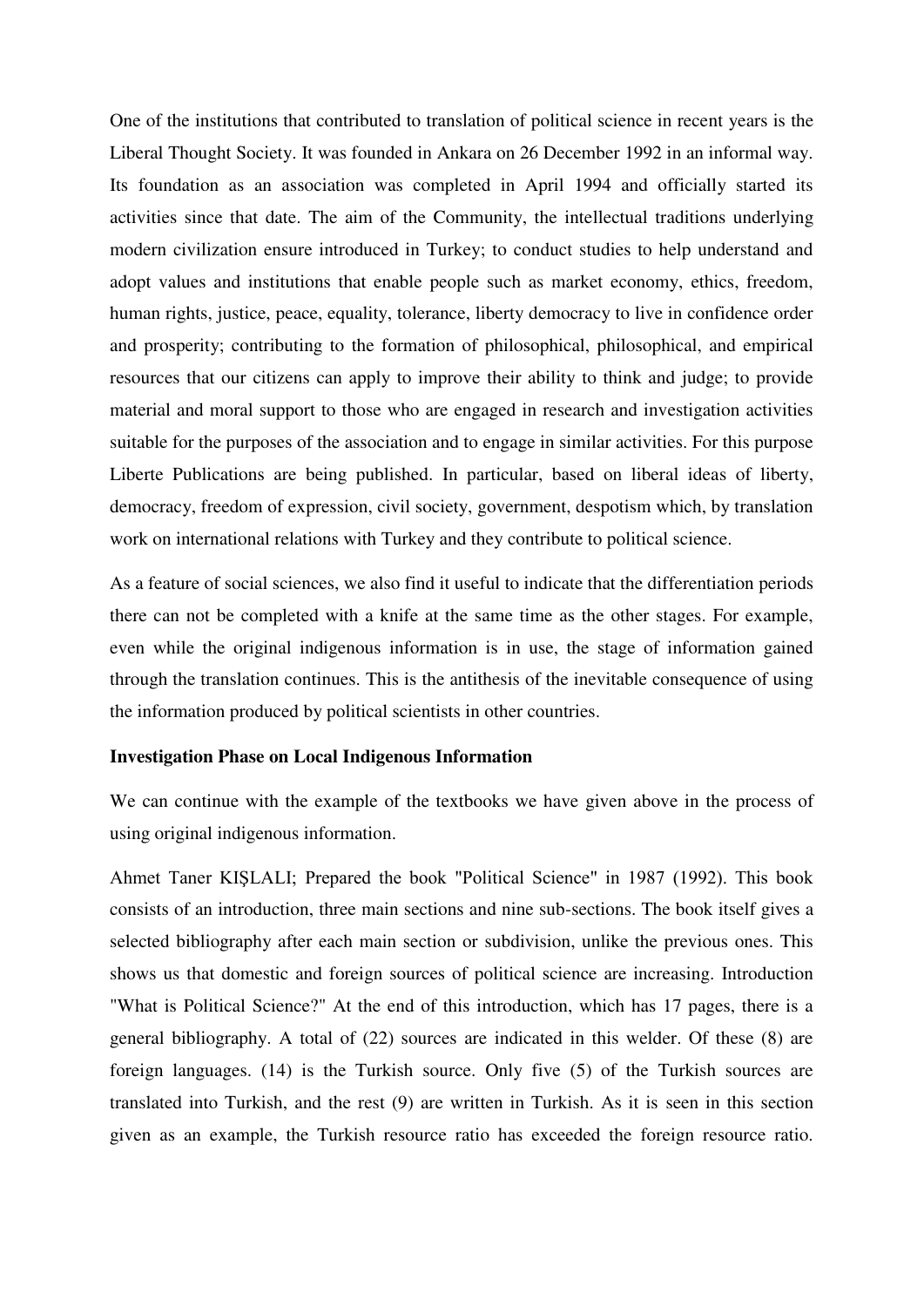Likewise, the number of domestic resources in Turkish References has exceeded the number of translated sources.

As a second example, we can show Ali Öztekin's book entitled "Introduction to Political Science" in 1993. This book was prepared in the form of (8) sections like the previous book and came to the genre. At the end of each chapter references are cited in footnote format. In addition, a general bibliography was added to the end of the book (Öztekin, 1993: 264-269). A total of (88) sources are indicated in this welder. Of these, (3) are foreign languages. (85) are Turkish sources. Only four (4) of the Turkish sources are translated into Turkish, and the rest (81) are written in Turkish. This example demonstrates that politics can easily be described as "the stages of research using original indigenous information".

At this stage, the Turkish Social Sciences Association established in 1967 (ANNEX 6) has been doing research, scientific meetings, national social science congress (6 times), Development Symposium of Social Science Research in Turkey and publications they have done can be included in the "Original Indigenous Information Using Research Phase" (Turkish Association of Social Sciences, 1996: 1-22 ).

In our universities, especially theses made in the field of social sciences institutes (EK.7), examples of the steps of using original information are given as examples of KYUP theses made in TODAİE. Many of these theses are published as books and presented to readers.

Institutions that make researches, organize conferences, make publications on subjects that fall within the scope of political sciences in our country are not limited to academic institutions. Foreign Policy Institute between organizations that existed for many years, Political and Social Research Foundation (SİSAV), the Economic Development Foundation (IKV), Turkey Economic and Social Studies Foundation (TESEV) are available from foundations (Turan, 1997: 190). Yet in addition to these, the Turkish Democracy Foundation (TDV), Konrat Aden Foundation (KAV), Turkey Industrialists and Businessmen's Association (TUSIAD) and the research that has been performed by the Liberal Thought Society and are examples of projects.

Turkey Academy of Sciences (Appendix 8), which entered into force in September 1993 was established by the Decree Law No. 497. The appointment of the founding members by the prime minister, the formation of the first general assembly, the election of the President and the Academy Council, and the appointment of the President were finalized, the Academy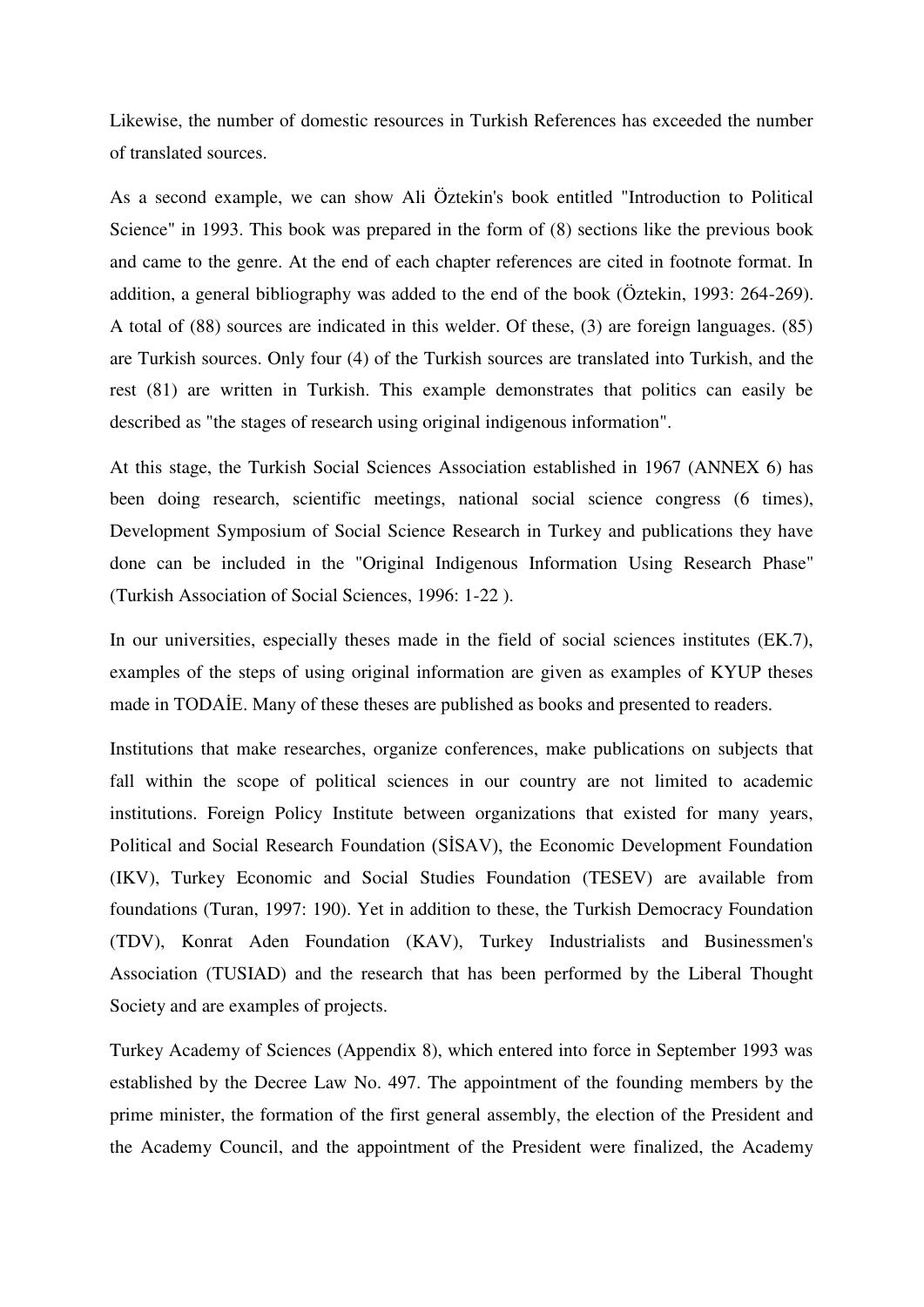began to work on 7 January 1994. TÜBA is an institution with scientific, administrative and financial autonomy, subject to the law, attached to the prime minister, legal entity.

TUBA The purpose of establishment (Article K.H.K. No. 497: 1): "In all areas of science in Turkey; encouraging researchers, scientific personality, researches; to honor what has been done in these areas; directing young people to the field of science and research; raising the social status of scientists and researchers in Turkey and work protection; and to help bringing the science and research standards to the international level."

TÜBA's duties (No. 497, No. 2): "to conduct research and consultation in scientific matters and in order to determine scientific priorities; to disseminate the scientific approach and thought in society; The Government proposes legislative amendments to the social statutes, life levels, incomes and special facilities and privileges of Turkish scientists and researchers for such activities; to give appreciation and recognition to the public of the precept of science and to award prizes to encourage scholarship; to carry out all kinds of activities in order to fulfill the above-mentioned purposes and fulfill the duties ".

### **Textbooks**

For a science student, textbooks determine a mature period. The fact that the basic concepts and theoretical knowledge related to the science started to take place in the textbooks together with the information obtained from the original studies has also made an important development in terms of Turkish Political Science.

The examples we can identify in the course of the textbooks are the textbooks that were formerly being taught or being taught. Political Science is also in a good position at this stage. In addition, in some universities, course instructors have their own notes and can not be printed as textbooks. The books we discuss here are the books that are introduced as an introduction to Political Science.

We will give only examples of this step without mentioning the content: Bülent Daver's Introduction to Political Science (1993), Münci Kapani's Introduction to Political Science (1983), İlter Turan's Political System and Political Behavior (TY) "Political Science Review" by Kalaycıoğlu's "Contemporary Political Science" (1984), Cemil Oytay's "Turkish Political System and Public Bureaucracy against Rising Demands" (1983) (1996), Ali Yasar Sarıbay's "Political Sociology" (1996) and Süleyman Şiffi Ögün together with Ali Öztekin's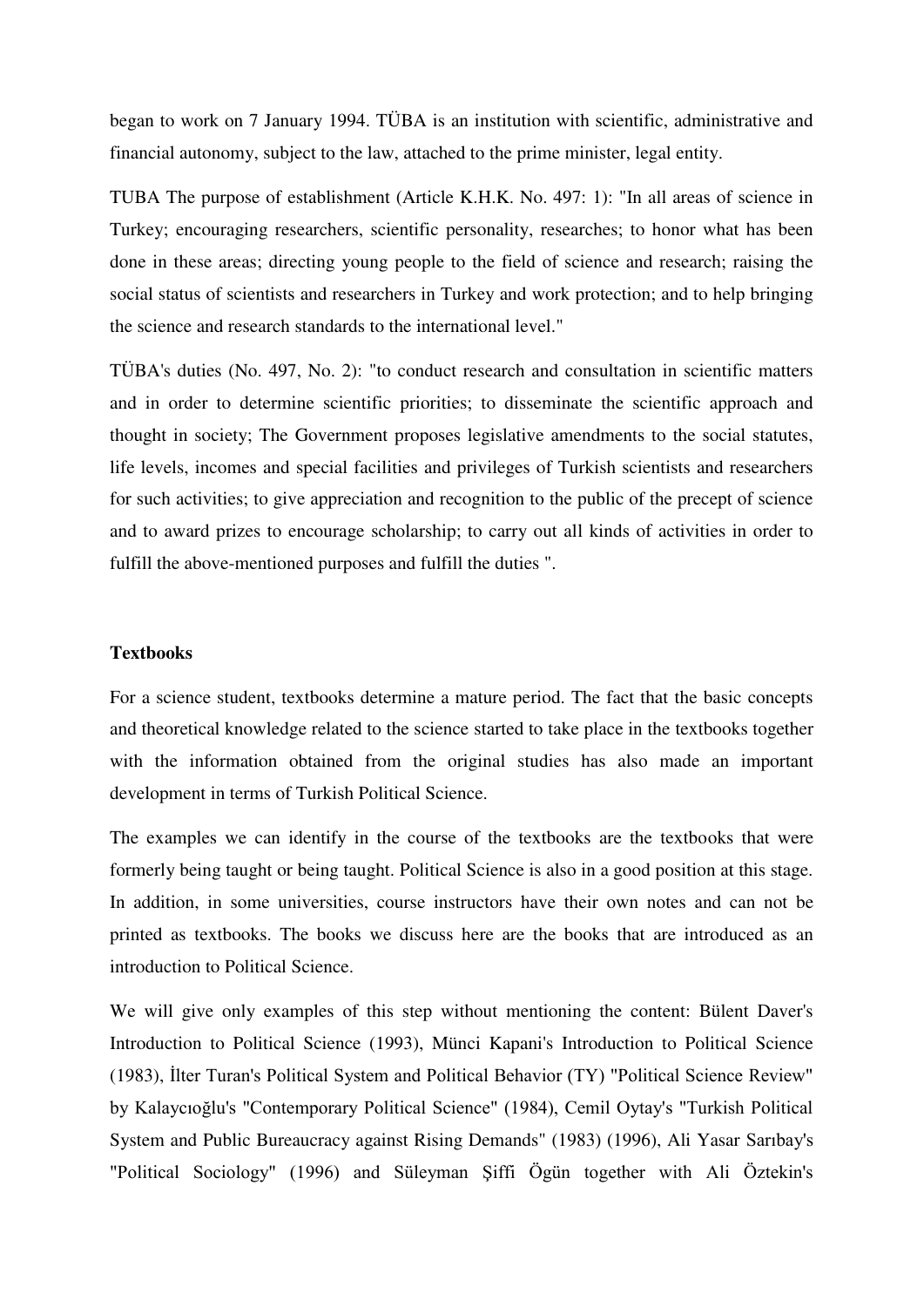"Introduction to Political Science" (1993), Ahmet Taner Kışlalı's "Political Science (Introduction) are the first examples that can be given in "Political Science" (1999), Nur Vergin's "Sociology of Politics" (2003) and Davut Dursun's "Political Science" (2002).

### **Complete Textbook**

Complete textbooks are the textbooks that generally cover the subjects of the scientific field to which they relate. It is different from textbooks that only deal with certain topics. Some of the examples we have given in the previous section include those who have entered this group. The books in this group have given more space to topics that fall within the field of political science.

For this stage; Bülent Daver's "Introduction to Political Science" (1993); Esat Çam's "Introduction to Political Science" (1998); Ali Öztekin's "Introduction to Political Science" (1993) are the first examples to come to mind. In addition, Ahmet Taner Kışlalı'nin "Political Science" (1998), a book prepared in 21 units by Anadolu University Open Education Faculty Publications edited by Prof. Dr. Nüvit Gerek, is a very good example. Finally, this group is exemplified by the subjects covered by Davut Dursun's book "Political Science" (2002)

### **Textbook Written by the Experts**

The nature of this course book is to prepare it by the experts in that field in the various sections of the science branch. We do not have too many examples to give this group. We only know how to detect an example. This example is the book "Politics" (2003), which is edited by Muraz'er TÜRKÖNE. In the book, 12 field specialists worked with the editor. The book consists of six main sections. These are; Political Theory, Ideologies and Systems, Social and Institutional Dimensions of Politics, Political Power Centers, Contemporary Political Trends and the Global Dimensions of Politics as the last chapter.

It is expressed by the editor that the book is about putting a new understanding into the concept of political intelligence. When the content was determined, the political books in the west were examined and the subjects of Turkish politics were taken into consideration. Topics such as Feminism, Green Politics, Globalization, Future Science, Modernity and Postmodernity are subjects that political science readers must have knowledge of; Religion and Politics, Military and Politics, issues such as nationalism also taken the book as issues that need to be familiar with because to live in Turkey.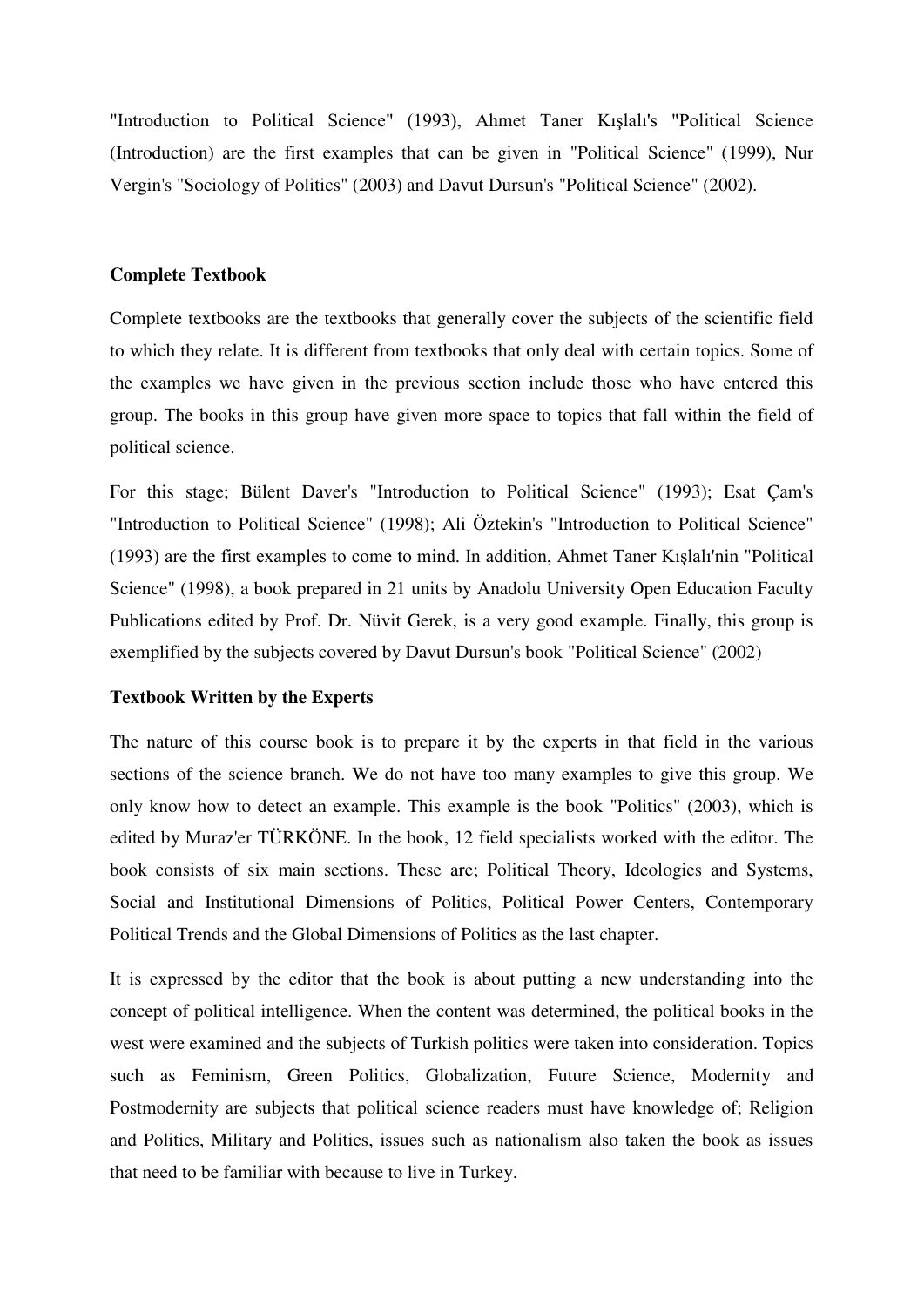### **Scientific Journal Articles**

Scientific journals are published as refereed and unrefereed. Those who are not refereed are under control of a broadcasting committee and a broadcasting board. This committee publishes articles that they consider appropriate according to their own evaluations. In refereed magazines; those who are engaged in publishing business, publish the articles they have received after the positive reports from committee by examining them by the field experts or scientists whom they consider sufficient.

First of all we can show this stage by making an example of AU Political Science Faculty Magazine. For the benefit of these magazine's researchers, collecting them according to the names of the authors (Onaran, 1992) in a booklet in the form of SBF MAGAZINE DIRECTORY (SKIN 1-46) of the University of Ankara.

As a second example, we can show the Turkish Administration Magazine published since 1928 by the Ministry of Interior. In this issue, especially after 1945, issues related to political science, translation, local articles and political parties were published. Tayfur ÖZŞEN classified the numbers between 1928-1988 according to subject and author names (Özşen, 1988: 183-185). In the next (1987-2002) years there were 983 writings and 358 writers in 64 books. The subject is organized according to alphabetical and chronological principles in the form of articles and authors. The Ministry of Internal Affairs was prepared and repressed under the presidency of the APKK (2003).

As another example, "Public Administration Magazine" published by TODAİE every three months from 1968 can be given. This journal mainly publishes articles on public administration and publishes articles on political science. In general terms, public administration can also be evaluated within political science. Between March 1968 and December 1980, there are 13 volumes of subject and author names.

'Istanbul University Faculty of Economics Journal' and 'Istanbul University Political Science Faculty Journal' continue to be published periodically. They are also contributing to the publication of political science in the "Social Sciences Journal" of the great universities that have the Faculty of Economics and Administrative Sciences in their own right.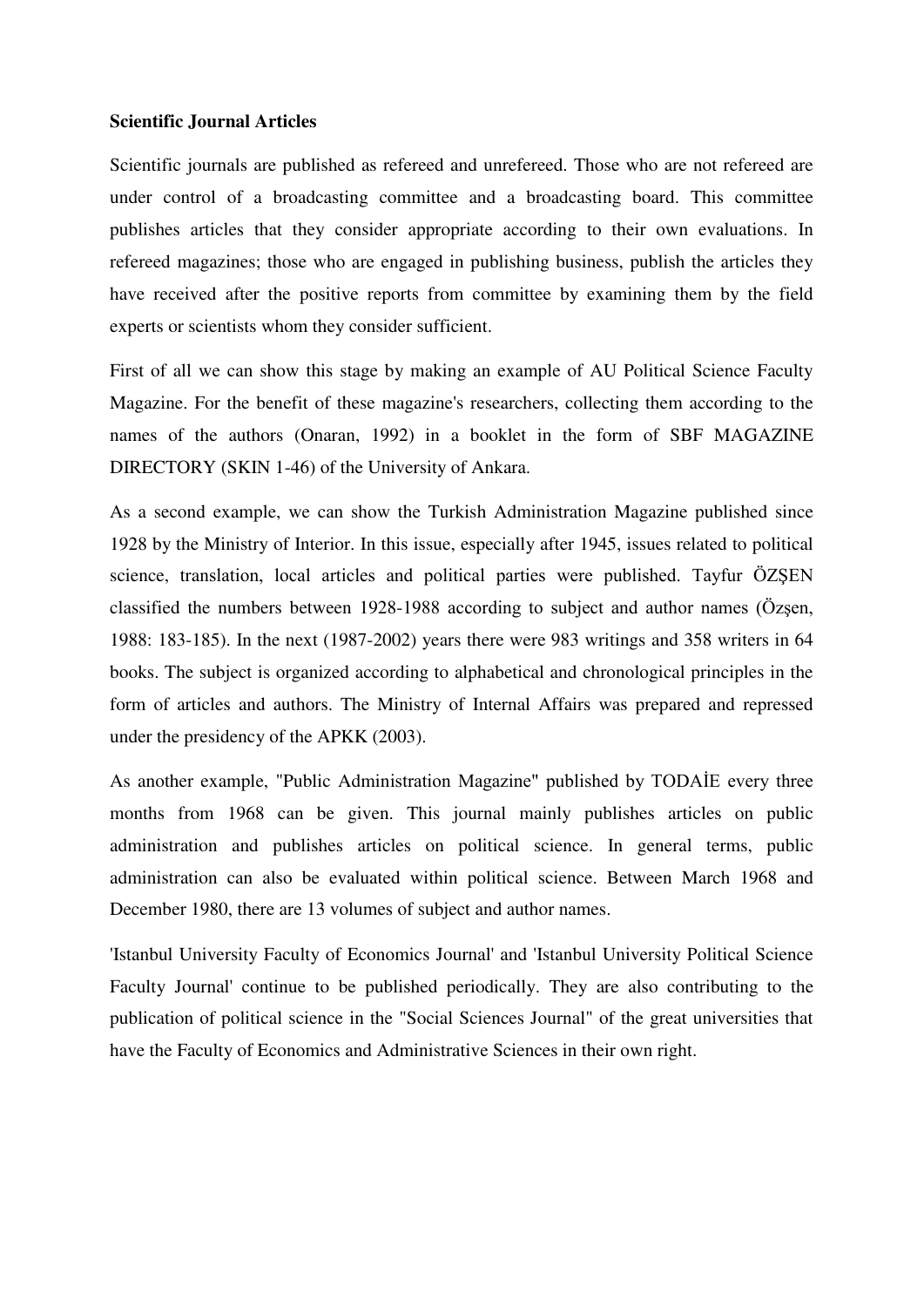Sources;

ABADAN Yavuz (1942), **Hukuk Başlangıcı ve Tarihi**, İstanbul: Arkadaş Kitabevi.

ABADAN Yavuz (1943), (Gözden Geçiren: Asistan Tarık Zafer TUNAYA),**Hukuk Başlangıcı ve Tarihi**, İstanbul Üniversitesi Hukuk Fakültesi Talebe Cemiyeti Yayınları no:15, İstanbul: Kenan Matbaası

ABADAN Yavuz (1951), **Türk Inkılâbı Tarihi Notları**, Ankara: Ulus Basımevi.

ABADAN Yavuz (1954), **Hukuk Felsefesi**, Ankara: AÜHF Yayını.

ABADAN Yavuz (1959), **Devlet Felsefesi Seçilmiş Okuma Parçaları**, (Çevirenler: N.Abadan, B. Daver, M. Tuncay, Giriş ve Metin Açıklamaları: Y. Abadan), Ankara: AÜSBF Yayını.

ABADAN Yavuz (1959), **Türkiye'de Anayasa Gelişmelerine Bir Bakış**, (Bahri Savcı ile), Ankara: AÜSBF Yayını.

ABADAN Yavuz (1960), **Inkılâp Tarihine Giriş**, Ankara: Ajans Türk Matbaası.

ABADAN Yavuz (1964), **Mustafa Kemal ve Çetecilik**, İstanbul: Varlık Yayınevi.

ABADAN-UNAT Nermin (1956), **Halk Efkâr , Mefhumu ve Tesir Sahalar** *,* Ankara: A.Ü.S.B.F. Yayınları,

ABADAN-UNAT Nermin (1959), **Bürokrasi***,* Ankara: A.Ü.S.B.F. Yayınları,

ABADAN-UNAT Nermin (1961), **Türk Üniversite Öğrencilerinin Serbest Zaman Faaliyeti***,* Ankara: A.Ü.S.B.F. Yayınları,

ABADAN-UNAT Nermin (1962), **Federal Almanya'n n Siyasi Partileri***,* Ankara: T.O.D.A.İ.E. Yayınları,

ALKAN Mehmet Ö. (1995), **Prof. Bahri Savcı Kaynakçası**, Ankara: Mülkiyeliler Birliği Vakfı Yayınları: 15

ARISTOTELES (1983) , Politika, (Çeviren: Mete TUNCAY),İstanbul: Remzi Kitabevi,2.Basım

ÇANKAYA Ali (1968/1969), **Yeni Mülkiye Tarihi ve Mülkiyeliler,** (Hazırlayan), Cilt:1-8, Ankara: Mars Matbaası,

DAVER Bülent (1955), **Türkiye Cumhuriyeti'nde Laiklik**, Ankara: AÜSBF Yay.

DÂVER Bülent (1965), **Siyaset Biliminde Temel Referanslar Bibliyografyası,** Ankara: SBF yayını.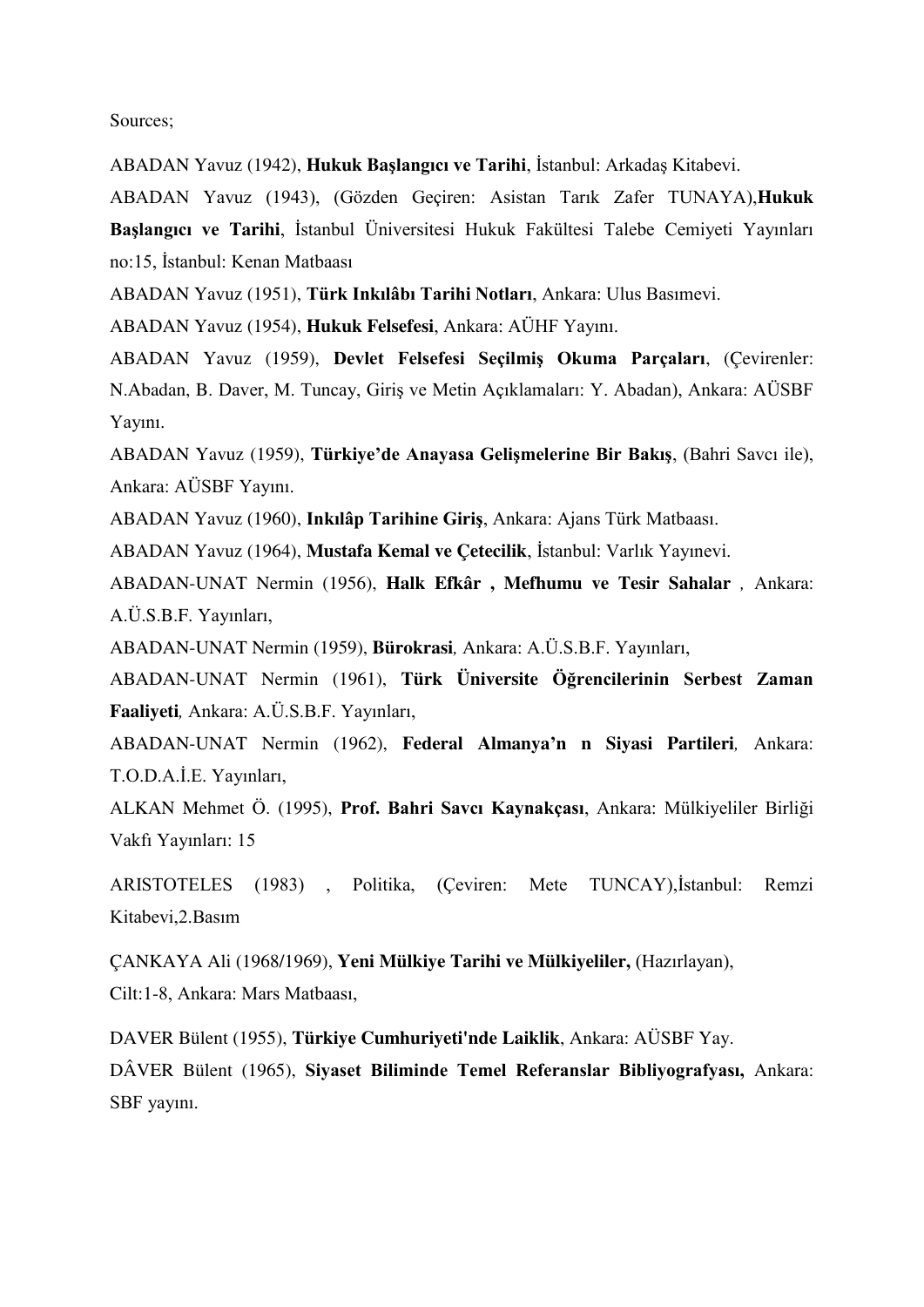DAVER Bülent (1969), **Çağdaş Siyasal Doktrinler; Devletin Rolü,** Ankara: Doğan Yayınevi,

DÂVER Bülent, KIRARLI Metin, ŞENEL Alâattin, SUNAR İlkay (1973), **Siyaset Biliminde Seçilmiş Eserler Bibliyografyası,** Ankara: SBF Yayınları.

DAVER Bülent (1983), **Atatürk ve Sosyo-Politik Sistem Görüşü,**.İstanbul: Eczacıbaşı Vakfı Yay.

DÂVER Bülent (1993), **Siyaset Bilimine Giriş**, Ankara: Siyasal Kitabevi, 5.Baskı.

EROĞUL Cem (1970**): Demokrat Parti: Tarihi ve İdeolojisi,** Ankara,

HAS HACİP Yusuf (1996), **Kutadgu Bilig**, (Uyarlayan:Fikri S LAHTARO[LU), Ankara: Kültür Bakanlığı Yayınları.

KAHVECİ Niyazi (1996), **İslâm Siyaset Düiüncesi (XV. Asra Kadar)**, Ankara: TDV Yayınları.

KALAYCIOĞLU Ersin (1983) , **Karşılaştırmalı Siyasal Katılma Siyasal Eylemin Kökenleri Üzerine Bir İnceleme,** İstanbul: İÜSBF Yayın No:10.

KALAYCIOĞLU Ersin (1984) , **Çağdaş Siyasal Bilim,** İstanbul: Beta Yayınları.

KALAYCIOĞLU Ersin – SARIBAY Yaşar (Derleme) (1986) , **Türk Siyasal Hayatının Gelişimi,** İstanbul: Beta Yay.

KALAYCIOĞLU Ersin – SARIBAY Yaşar (Derleme) (2000) , **Türkiye'de Politik Değişim ve Modernleşme,** İstanbul, Alfa Yay.

KALAYCIOĞLU Ersin (2000) , "Tarık Zafer Tunaya: Osmanlı'dan Cumhuriyet'e Siyasal Kurumlar ve Çağdaşlaşma", s.111-119, **Doğu Batı Düşünce Dergisi,** Yıl:3, Sayı:12, Ankara.

KAPANİ Münci (1983) , **Politika Bilimine Giriş,** Ankara: AÜHF Yayınları No:468.

KAPANİ Münci (1981), **Kamu Hürriyetleri,** Ankara: AÜHF Yayınları No:453, Yenilenmiş 6. Baskı.

KAPANİ Münci (1979), **Siyasal Partiler**, Ankara: Sevinç Matbaası, Üçüncü Basım.

KAPANİ Münci (1991), **İnsan Haklarının Uluslararası Boyutları**, İstanbul: Bilgi Yayınevi, Yenilenmiş 2. Bask\_..

KAPLAN Yaşar (1997) , **Siyaset Bilinci,** İstanbul: Denge Yayınları

KARPAT Kemal H. (1962), Türk Edebiyatında Sosyal Konular, İstanbul: Varlık Yayınları,.

KARPAT Kemal (1971), "Siyasi İlimler Araştırmaları",s.67- , Türkiye'de Sosyal Araştırmaların Gelişmesi, Ankara..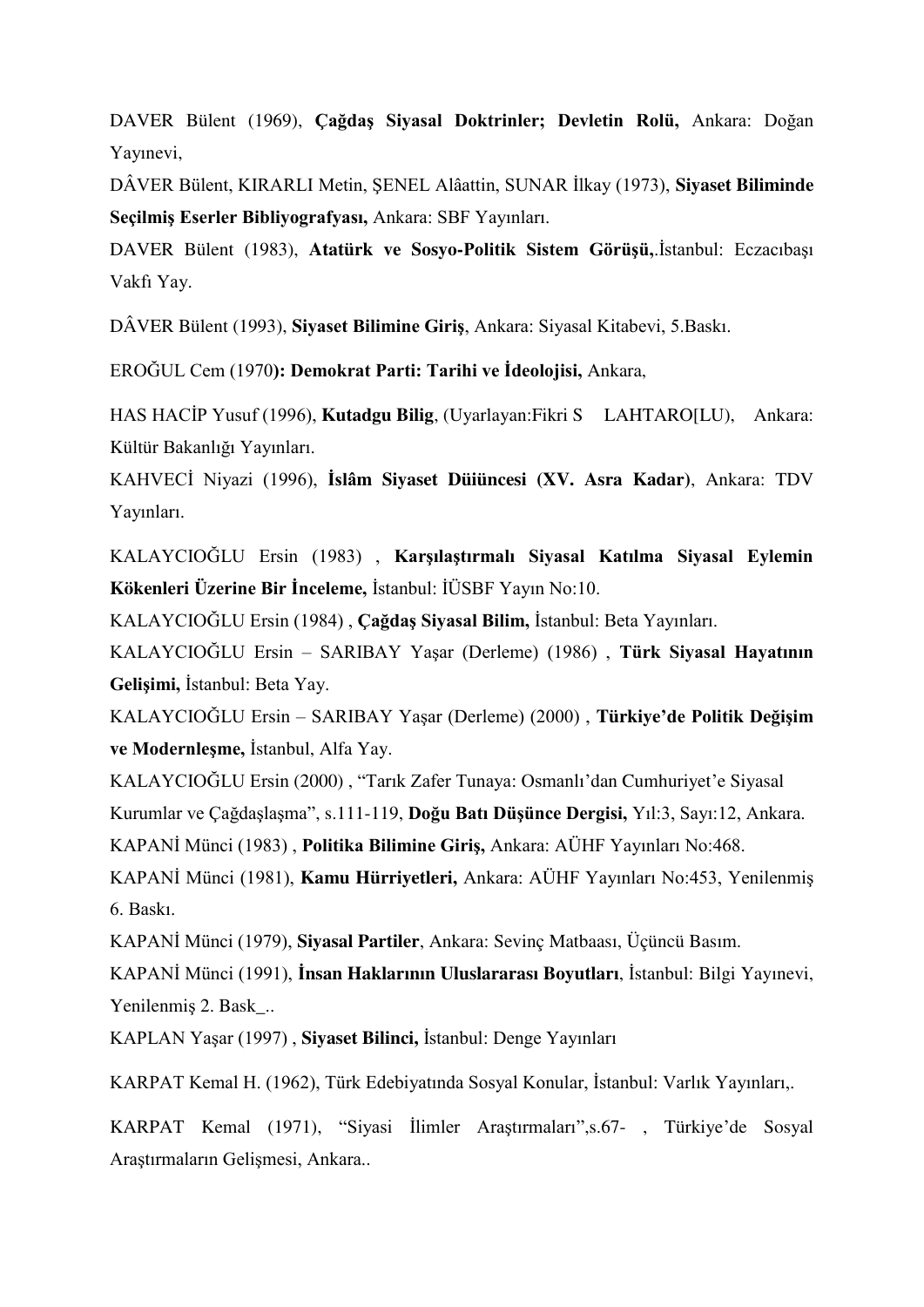KARTAL Kemal (1986) , "Yorum: Türkiye'de Kent Araştırmaları", **Türkiye'de Sosyal Bilim Araştırmalarının Gelişimi,** Ankara: Türk Sosyal Bilimler Derneği Yay.

KARTAL Kemal (1999) , "1999'luları Uğurlama Yazısı",s.191-199, Malatya: **İ.Ü.İİBF.Yıllık,**

KIŞLALI A. Taner (1974), Kamu Yönetimi **Öğrenci Ayaklanmaları** Bilgi Yayınevi, Ankara,

KIŞLALI A. Taner (1987), **Siyaset Bilimi** A.Ü.Bas.Yay.Yük.Ok.Yay.,Ankara,

KIŞLALI A. Taner (1991), **Siyasal Sistemler** İmge Kitabevi Yay.,Ankara,

KIŞLALI A. Taner (1992) , **Siyaset Bilimi,** Ankara: İmge Kitabevi Yayınları, 3.Baskı.

KIŞLALI A. Taner (1993), **Siyasal Çatışma ve Uzlaşma,** Ankara: İmge Kitabevi.

KIŞLALI A. Taner (1993), **Atatürk'e Saldırmanın Dayanılmaz Hafifliği** İmge Kitabevi Yay., Ankara,

KIŞLALI A. Taner (1995), **Seçimsiz Demokrasi** Çağdaş Yay.,İstanbul,

KIŞLALI Ahmet Taner (1998), **Siyaset Bilimi,** (Editör:Nüvit GEREK), Eskişehir: Anadolu Üniversitesi Açıköğretim Fakültesi Yayınları No:534.

MIHÇIOĞLU Cemal (1988), **Türkiye'de Çağdaş Kamu Yönetimi Öğretiminin Başlangıç Yılları,** Ankara: AÜSBF Yayınları:568.

NİZAMÜLMÜLK (1987): **Siyasetnâme,** (Nurettin BAYBUTLUGİL), İstanbul, Dergah Yayınları.

ÖZBUDUN Ergun (2000), **Contemporary Turkish Politics: Challenges to Democratic Consolidation**, Lynne Riener Press, Boulder and London.

ÖZTEKİN Ali (1993), **Siyaset Bilimine Giriş,** Malatya.

SARIBAY Ali Yaşar (2003), **Postmodernite, Sivil Toplum ve İslam**, stanbul: Alfa Yayınları, 4.b. 343

SARIBAY Ali Yaşar (2001) **Global Bir Bakışla Politik Sosyoloji**, Alfa: İstanbul, 3.b.

SARIBAY Ali Yaiar (Ersin Kalaycıoğlu ile) (2000), **Türkiye'de Politik Değişme ve Modernleşme,** İstanbul: Alfa.

SARIBAY Ali Yaşar (Fuat Keyman ile) (2000), **Global/Yerel Eksende Türkiye**, İstanbul:Alfa.

SARIBAY Ali Yaşar (2000), **Kamusal Alan,Diyalojik Demokrasi,Sivil İtiraz,**  İstanbul:Alfa.

SARIBAY Ali Yaşar (Süleyman Seyfi Öğün ile) (1999), **Politikbilim,** İstanbul: Alfa.

SARIBAY A. Yaşar (1996) , **Siyasal Sosyoloji,** Bursa: Uludağ Ünv. Güç. Vakfı Yay.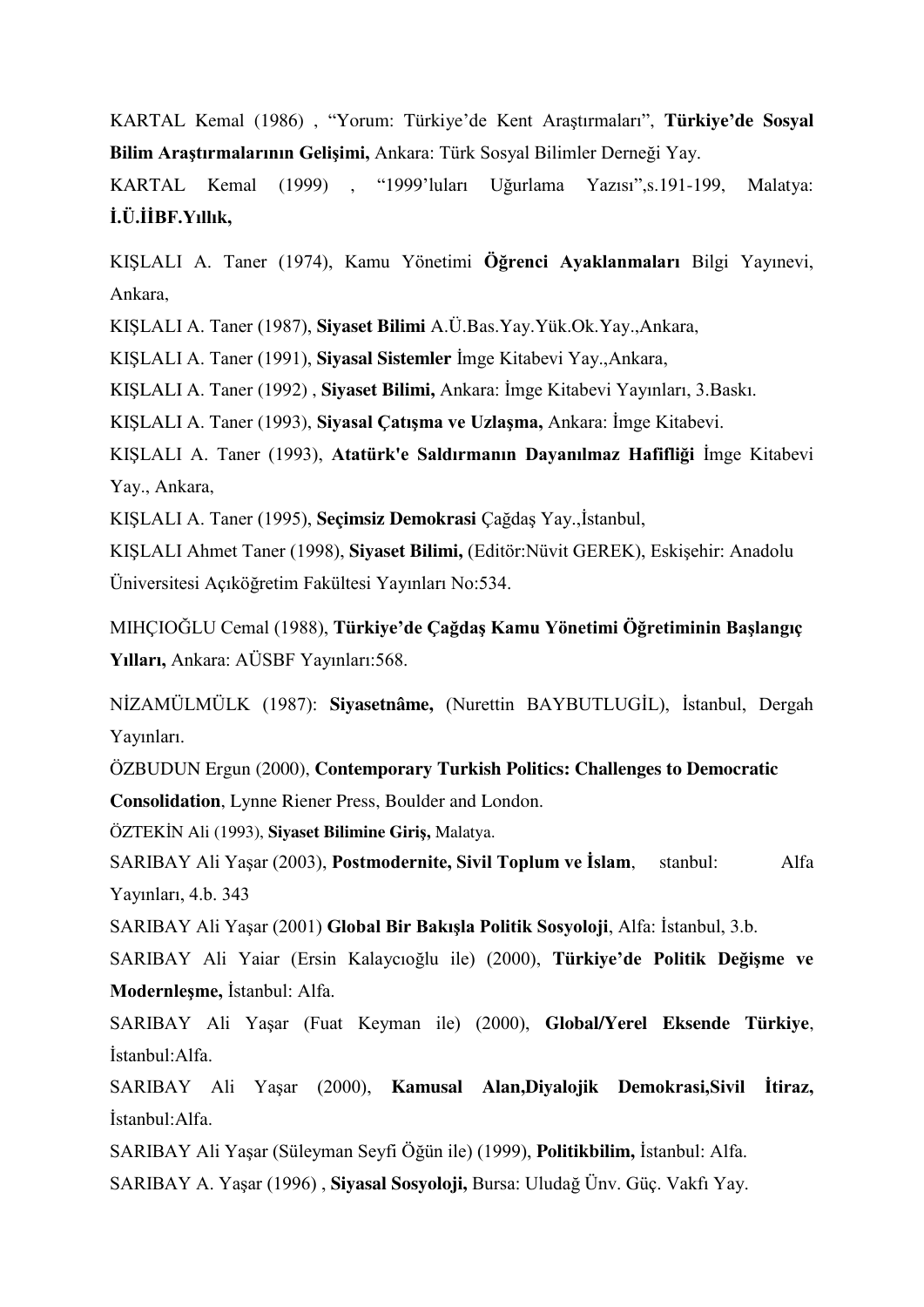SAVCI Bahri (1981), **Atatürk ve Çağdaş Türkiye**, İstanbul: VarlıkYayınları,

SAVCI Bahri (1963), **Demokrasimiz Üzerine Düşünceler**, Ankara: A.Ü.S.B.F. Yayınları,

SAVCI Bahri (1968), **Hürriyetler Üzerine Düşünceler**, Ankara: Yargıçoğlu Matbaası,

SAVCI Bahri (1953), **İnsan Hakları (Kanunilik Yolu ile Korunması),** Ankara: A.Ü.S.B.F. Yayınları,

SAVCI Bahri (1959), **Türkiye'de Anayasa Gelişmelerine Bir Bakış** (Prof. Dr. Yavuz Abadan ile beraber): Ankara: A.Ü.S.B.F. Yayınları,

SAVCI Bahri (1959), **Türkiye'de İnsan Haklarının Gelişimi,** Ankara: B.M. İnsan Hakları ve Ana Hürriyetleri Sağlama Koruma Türk Kurumu,

SAVCI Bahri (1980), **Yaşam Hakkı ve Boyutlar** , Ankara: A.Ü.S.B.F. Yayınları,

SAVCI Bahri (1960), **Yeni Fransız Anayasası Üzerine Bir Seminer** (Doç. Dr. Fahir Armaoğlu ve Dr. Bülent Daver ile beraber), Ankara: A.Ü.S.B.F. Yayınları.

TOCQUEVILLE Alexis De (1994) , **Amerika'da Demokrasi,** (Çevirenler: İhsan SEZAL – Fatoş DİLBER), Ankara: Yetkin Yayınları,

TOPRAK Zafer (1992), "Tark Zafer Tunaya'nın Ardında", **Tarih ve Demokrasi Tarık Zafer Tunaya'ya Armağan,** (Hazırlayan: Üniversite Öğretim Üyeleri Derneği, İstanbul: Cem yayınevi, 1992)

TUNAYA T. Zafer: Gözden Geçiren (1943), ABADAN Yavuz , **Hukuk Başlangıcı ve Tarihi**, İstanbul Üniversitesi Hukuk Fakültesi Talebe Cemiyeti Yayınları no:15, İstanbul: Kenan Matbaası.

TUNAYA T. Zafer (1946), **Müessese Teorisinde Fikir Unsuru ve Baz Hususiyetleri**, İstanbul: Teksir, Basılmamış Doktora Tezi.

TUNAYA T. Zafer (1946-1947), Ord. Prof. Charles CROZAT, Çeviri: **Büyük Fransız**

**İhtilâli'nin Âmme Hukuku**, İstanbul: Teksir, Basılmamış Ders Notu.

TUNAYA T. Zafer (1966), **Siyasi Müesseseler ve Anayasa Hukuku,** İstanbul: Sulhi Garan Matbaası.

TUNAYA T. Zafer (2001), **Türkiye'de Siyasal Gelişmeler (1876-1938) Kanun- Esasî ve Meşrutiyet Dönemi,** Editör:Erol Şadi ERDİNÇ, İstanbul: Bilgi Üniversitesi Yayını, 2. Baskısı:2003.

TÜRÖNE Mümtaz'er (2003), "Seçkinler ve Aydınlar", **Siyaset,** (Editör:Mümtaz'er

TÜRKÖNE), Ankara: Lotus Yayınevi:7.

TÜRKÖNE Mümtaz'er (2003), **Siyaset,** (Editör), Ankara: Lotus Yayınevi:7.

TÜRK SOSYAL BİLİMLER DERNEĞİ (1986),**Türkiye'de Sosyal Bilim Araştırmalarının**